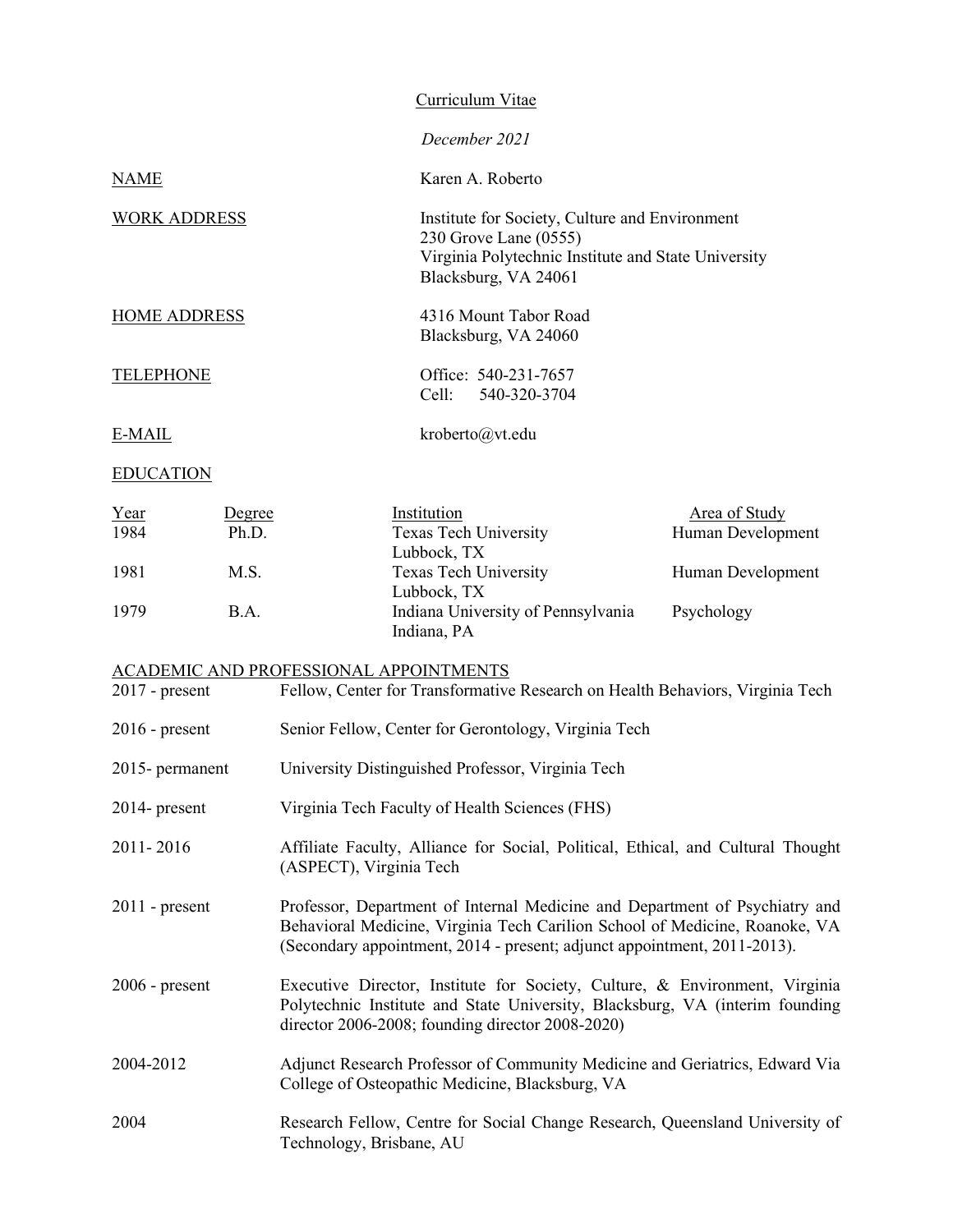| 2002-2003 | Acting Associate Dean for Research, College of Human Science and Education,<br>Virginia Polytechnic Institute and State University, Blacksburg, VA                    |
|-----------|-----------------------------------------------------------------------------------------------------------------------------------------------------------------------|
| 1996-2016 | Director, Center for Gerontology, Virginia Polytechnic Institute and State<br>University, Blacksburg, VA                                                              |
| 1996-2015 | Professor, Adult Development and Aging, Department of Human Development<br>and Family Science, Virginia Polytechnic Institute and State University,<br>Blacksburg, VA |
| 1994-96   | Associate Director for Gerontology, Geriatric Education Center, University of<br>Colorado Health Sciences Center, Denver, CO                                          |
| 1993-96   | Professor & Coordinator, Gerontology Program, University of Northern Colorado,<br>Greeley, CO                                                                         |
| 1992      | Visiting Scholar, Henry A. Murray Research Center, Radcliffe College,<br>Cambridge, MA                                                                                |
| 1989-93   | Associate Professor & Coordinator, Gerontology Program, University of Northern<br>Colorado, Greeley, CO                                                               |
| 1984-89   | Assistant Professor & Coordinator, Gerontology Program, University of Northern<br>Colorado, Greeley, CO                                                               |
| 1983-84   | Assistant to the Associate Dean for Research & Graduate Studies, College of<br>Home Economics, Texas Tech University, Lubbock, TX                                     |
| 1982-84   | Instructor, South Plains College, Levelland, TX                                                                                                                       |
| 1982-83   | Instructor, Texas Tech University, Lubbock, TX                                                                                                                        |
| 1980-83   | Research Assistant, Texas Tech University, Lubbock, TX                                                                                                                |

### HONORS AND AWARDS

| 2020 | Family Science Scholar, University of North Texas                             |
|------|-------------------------------------------------------------------------------|
| 2019 | Outstanding Contribution in Reviewing Award, <i>Innovation in Aging</i>       |
| 2019 | Visiting Scholar, Florida State University                                    |
| 2019 | Visiting Scholar, Washington State University                                 |
| 2018 | Cornerstone Author Award, Sage Publications, Inc.                             |
| 2018 | Commencement Speaker, National Capitol Region, Virginia Tech                  |
| 2016 | Visiting Scholar, Shu-Te University, Kaohsiung, Taiwan                        |
| 2015 | Graduate Commencement Speaker, Virginia Tech                                  |
| 2014 | Fellow, American Psychological Association, Division 20                       |
| 2012 | Gary Andrews Visiting Fellow, Australian Association for Gerontology          |
| 2012 | Distinguished Mentorship in Gerontology Award, Behavioral and Social Sciences |
|      | Section, Gerontological Society of America                                    |
| 2007 | Fellow, World Demographic Association                                         |
| 2006 | Alumni Award for Excellence in Research, Virginia Tech                        |
| 2005 | Visiting Scholar Award, James Madison University                              |
| 2004 | Gordon Streib Academic Gerontologist Award, Southern Gerontological Society   |
| 2003 | Fellow, National Council on Family Relations                                  |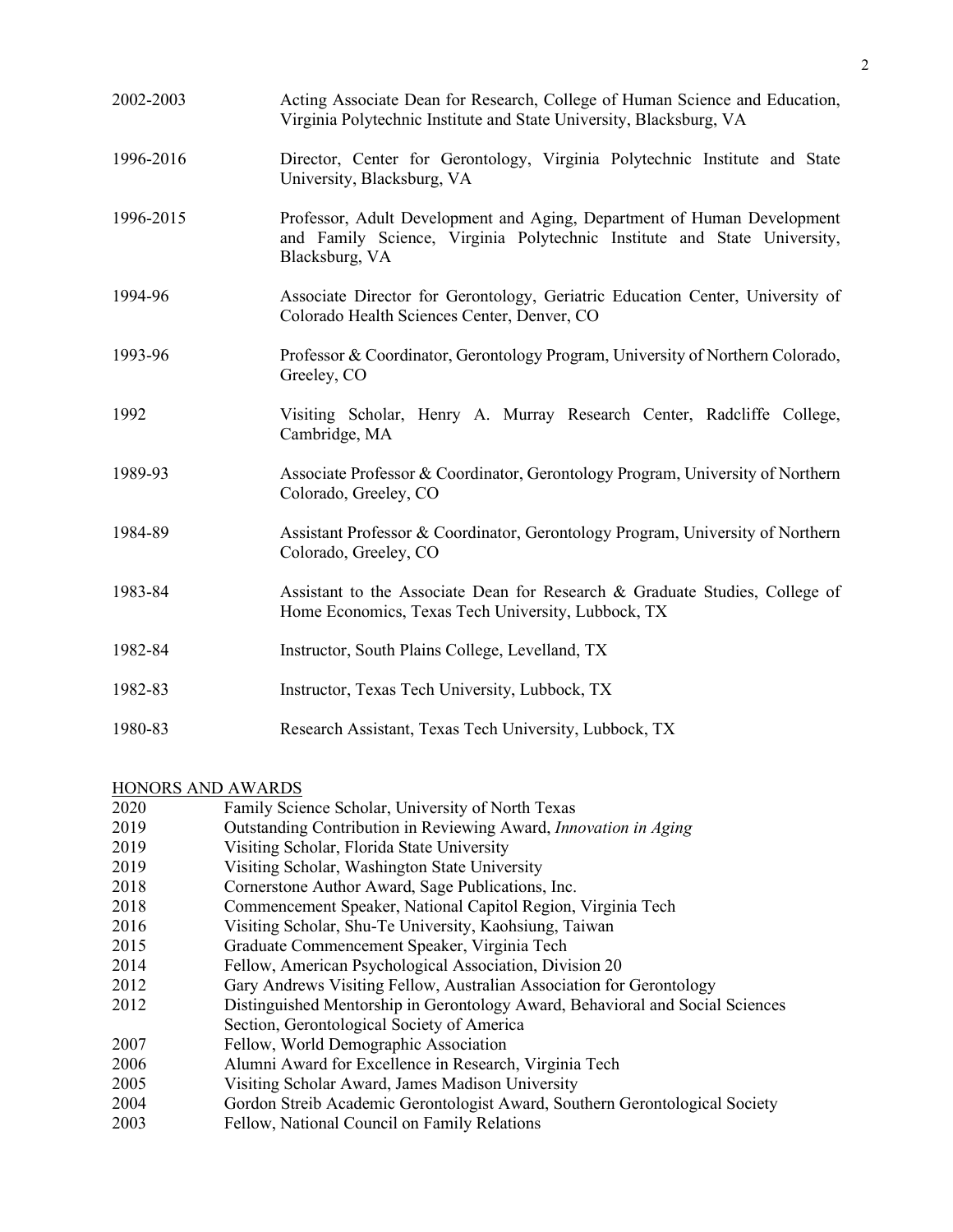| 2001       | Excellence in Research and Creative Scholarship Award, College of Human Resources    |
|------------|--------------------------------------------------------------------------------------|
|            | and Education, Virginia Tech                                                         |
| 1999       | Elected Member, Sigma Xi, The Scientific Research Society                            |
| 1998       | Outstanding Educator Award, Virginia Association on Aging                            |
| 1997       | Charter Fellow, Association for Gerontology in Higher Education                      |
| 1996       | Distinguished Achievement in Sponsored Programs, University of Northern Colorado     |
| 1995       | Distinguished Alumni, College of Human Sciences, Texas Tech University               |
| 1994       | Faculty Citizenship Recognition, American Association for Higher Education           |
| 1993       | Colorado's Young Professional in Aging, Colorado Gerontological Society              |
| 1993       | Faculty Member of the Year, College of Health & Human Sciences, University of        |
|            | Northern Colorado                                                                    |
| 1992       | Fellow, Gerontological Society of America                                            |
| 1991       | Distinguished Scholar, University of Northern Colorado                               |
| 1986; 1991 | College Scholar, College of Health & Human Sciences, University of Northern Colorado |
| 1986; 1988 | Mortar Board Favorite Professor                                                      |
|            |                                                                                      |

| <b>RESEARCH AREAS/INTERESTS:</b>      |
|---------------------------------------|
| Older Women/Chronic Health Conditions |
| Family Relationships and Caregiving   |
| Rural Elders                          |
| Elder Abuse                           |
|                                       |

# FUNDED RESEARCH PROJECTS/CONTRACTS (PI unless otherwise noted)

| 2020-25 | Persons with Dementia and their Extended Family Caregivers: Service Use, Barriers and<br>Needs. National Institute on Aging (1R01AG069818-01), \$2,144,188, Karen A. Roberto, J.<br>Tina Savla, MPIs                                               |
|---------|----------------------------------------------------------------------------------------------------------------------------------------------------------------------------------------------------------------------------------------------------|
| 2020-21 | Supplement to Lifecourse Patterns of Abuse and Elder Mistreatment. National Institute on<br>Aging (1R01AG059823-02S1), \$119,868, Todd Herrenkohl, PI; Karen A. Roberto, Co-I.                                                                     |
| 2020-21 | Opioid Misuse and Its Effect on the Adult Protective Services Response to Elder Abuse.<br>Administration for Community Living awarded to Walter R McDonald & Associates,<br>\$57,635, Pamela B. Teaster, PI; Karen A. Roberto, Tina Savla, Co-PIs. |
| 2020    | COVID-19 and Its Effect on the Adult Protective Services Response to Elder Abuse.<br>Administration for Community Living awarded to Walter R McDonald & Associates,<br>\$92,831, Pamela B. Teaster, PI; Karen A. Roberto, Tina Savla, Co-PIs.      |
| 2018-20 | Lifecourse Patterns of Abuse and Elder Mistreatment. National Institute on Aging (1R01)<br>AG059823-01), \$383,593, Todd Herrenkohl, PI; Karen A. Roberto, Co-I.                                                                                   |
| 2018-19 | Innovative Strategies for Fall Prevention Using Osteopathic Evaluation and Balance<br>Training. Edward Via College of Osteopathic Medicine, \$49,358, Gunnar Brolinson &<br>Michael Madigan PIs; Karen A. Roberto, Co-I.                           |
| 2018-19 | Supporting the Capability Determination and Selection Processes for Representative Payees.<br>Social Security Advisory Board, IPA for Pamela B. Teaster, \$83,650, Karen A. Roberto<br>Administrative PI.                                          |
| 2018-19 | Supporting the Capability Determination and Selection Processes for Representative Payees.<br>Social Security Advisory Board, IPA for Laura P. Sands, \$12,788, Karen A. Roberto,<br>Administrative PI.                                            |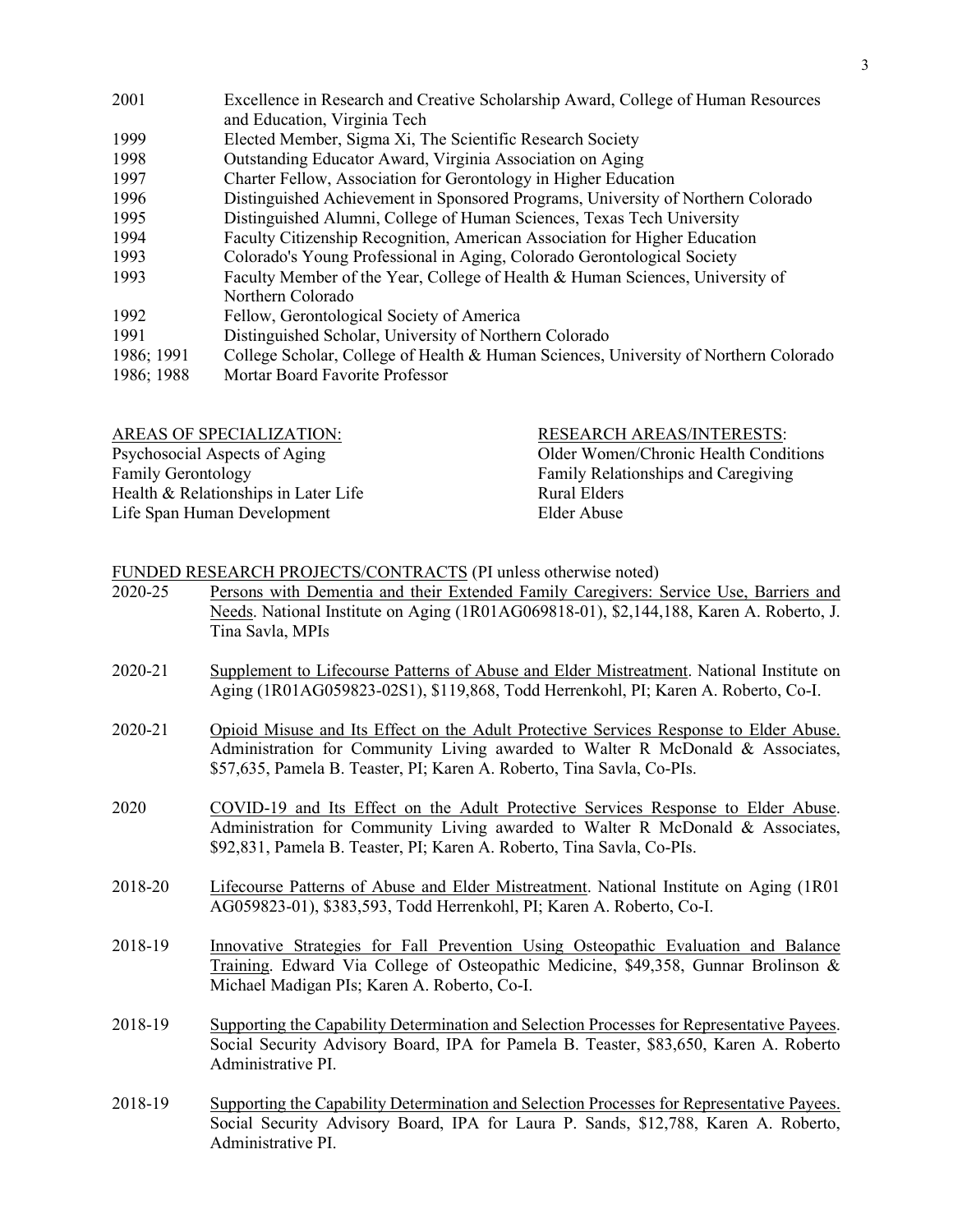- 2018 Planning IUCRC Virginia Tech: Center for Cyber-Physical Systems for the Hospital Operating Room (CyBHOR). National Science Foundation (#1747768), \$14,999, Rafael Davalos PI; Karen A. Roberto, Senior Personal. 2017 Appalachian Community Cancer Network Dissemination. National Institutes of Health /National Cancer Institute, (1U54CA153604-01), \$11,001, Karen A Roberto, PI for Virginia. 2017-20 Families in Appalachia Caring for Elders with Alzheimer's Disease (FACES-AD), National Institute on Aging (1R21AG054682-01), \$418,001, Karen A. Roberto & J. Tina Savla, MPIs
- 2016-17 Families in Rural Appalachia Caring for Older Relatives with Dementia, Virginia Alzheimer's Disease and Related Disorders Fund (#17-3), \$45,000. J. Tina Savla, PI; Karen A. Roberto, Rosemary Blieszner, Co-PIs.
- 2016-20 EEG-Based Control of Working Memory. National Science Foundation (#1604279), \$330,022. Nicole Abaid, PI; Karen A. Roberto, Senior Personal.
- 2016-17 The Kentucky Justice Study. University of Kentucky. \$60,340. Pamela B Teaster, PI; Karen A. Roberto, Co-I.
- 2015-17 Financial Exploitation by Conservators: Assessing the Problem and Crafting Victim-Centered Responses. Office for Victims of Crime (VF-GX-K019) awarded to the National Center for State Courts, \$349,891. Karen A. Roberto, Co-I.
- 2015-17 Health Consequences of Disaster-Related Disruptions in Home and Community-Based Supports. DHHS: Assistant Secretary for Preparedness & Response, \$268,527, Rachel Pruchno, Laura P. Sands, PIs; Yilli Hong, Karen A. Roberto, Co-Is.
- 2014-16 Assessing the Impact of Involuntary Relocation on Nursing Facility Residents. Center for Medicare and Medicaid Services through the Virginia Department of Medical Assistance Services, \$267,101.
- 2012-16 Collaboration to Address Polyvictimization in Later Life. National Institute of Justice, Office for Victims of Crime (#VF—GX-K014) award to the National Committee for the Prevention of Elder Abuse, \$250,000. Karen A. Roberto, Project Core Team Member.
- 2012-16 Cancer Survivorship among Older Adults in Rural Appalachia. Cooperative State Research, Education, and Extension Service, Department of Agriculture, under Project No. VA-139732 of the Virginia Agricultural Experiment Station, \$25,000.
- 2011-17 Non-Intrusive Multi-Patient Fall-Risk Monitoring in Health Care Facilities. National Science Foundation (#1065442 & #1065262), \$1,200,000. Thurmon Lockhart and Mark Lach, PIs; Karen A. Roberto, Dong Ha, Co-PIs.
- 2011-12 When Emotion Really Matters: Brain Computer Interfaces for the Masses. Institute for Critical Technology and Applied Sciences, Virginia Tech, \$75,000, Denis Gracanin, PI; Jo Gabbard, Karen A. Roberto, Kirby Deater-Deckard, Co-PIs.
- 2011-13 Intergenerational Obesity: Developing an Ecological Research Agenda. National Institutes of Health/Eunice Kennedy Shriver National Institute of Child Health and Human Development (NICHD), (1R13HD068062-01), \$40,000.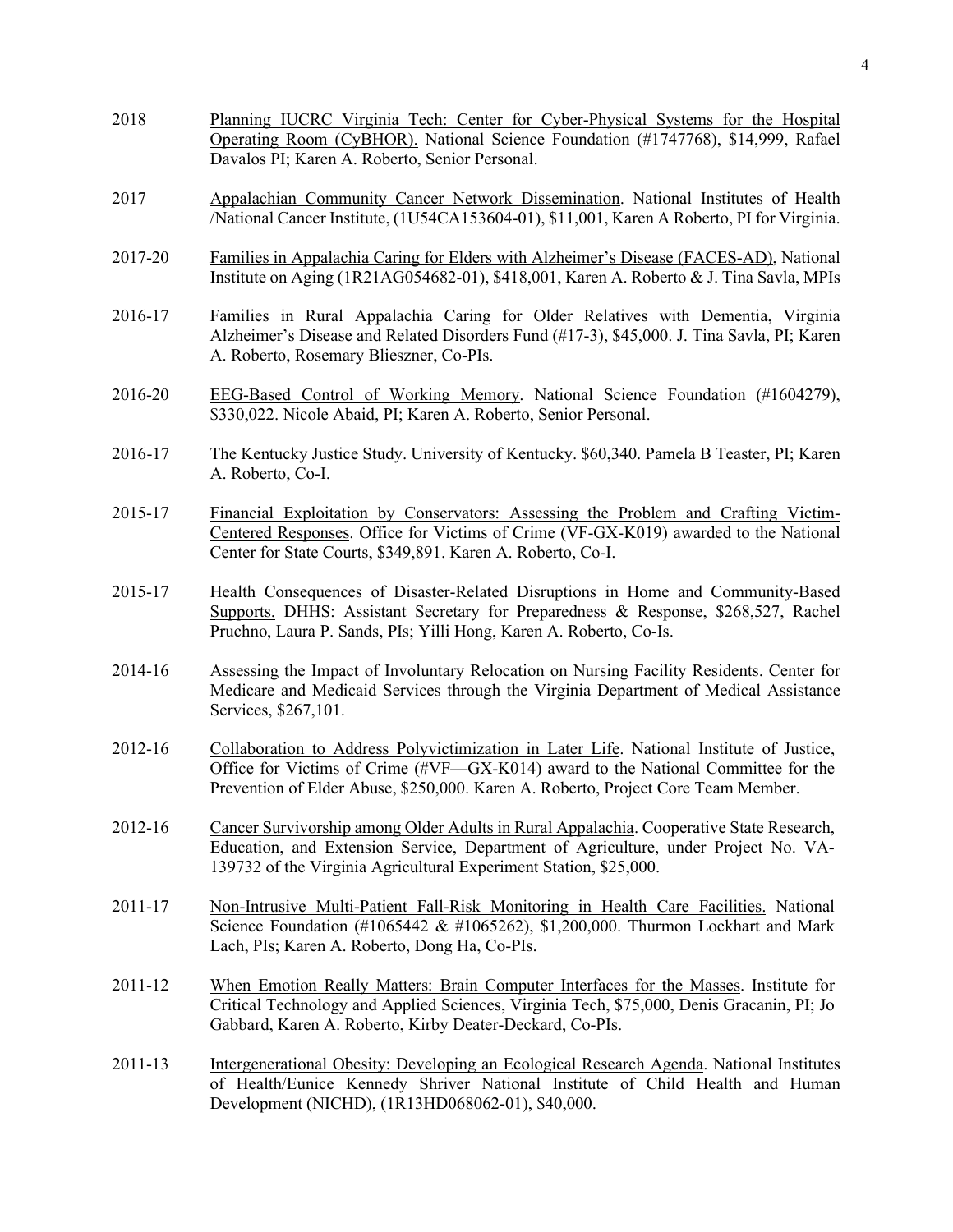| 2011    | Rural Health Equity Analyses. Virginia Department of Health Office of Minority Health,<br>\$16,000, Contract for Jeffry Alwang & Bradford Mills, PIs; Administrative PI: Karen A.<br>Roberto.                                                                                        |
|---------|--------------------------------------------------------------------------------------------------------------------------------------------------------------------------------------------------------------------------------------------------------------------------------------|
| 2011    | Cancer Risk Perceptions. Virginia Department of Health Public Health Policy, \$16,000,<br>Contract for Laura Jensen, PI; Administrative PI: Karen A. Roberto.                                                                                                                        |
| 2010-17 | Appalachian Community Cancer Network II. National Institutes of Health /National Cancer<br>Institute, (1U54CA153604-01), \$6,503,314 (\$521,861/Virginia Tech; PI for Virginia; Co-<br>Director, Training Core).                                                                     |
| 2010-11 | Financial Elder Abuse in the News: 2008-2010 Comparisons. MetLife Mature Market<br>Institute (MMI), $$46,500$ .                                                                                                                                                                      |
| 2010    | Rural Health Equity and Health Risk Analyses. Virginia Department of Health, Office of<br>Minority Health & Public Health Policy, \$38,000.                                                                                                                                          |
| 2010    | Survey of Older Adults and Baby Boomers. National Association for Area Agencies on<br>Aging, Elder Care Locator Needs Assessment, \$47,659, Nancy Brossoie, PI; Karen A.<br>Roberto, Susan Will-Walton, Co-PIs.                                                                      |
| 2010    | Health System Profile. Carilion Franklin Memorial Hospital, \$24,000 (Susan Marmagas, PI;<br>Kerry Redican, Karen A. Roberto, Co-PIs).                                                                                                                                               |
| 2008-12 | Nursing Home Diversion Modernization Program Evaluation. Administration on Aging via<br>the Virginia Department for the Aging, \$50,000.                                                                                                                                             |
| 2008-10 | Intimate Partner Violence in Rural Aging Women: Promoting Community Knowledge.<br>National Institutes of Health/The Eunice Kennedy Shriver National Institute of Child Health<br>and Human Development (NICHD) and the Office of the Director (OD) (1R03HD059478-<br>01). \$135,100. |
| 2008-09 | Caring for a Spouse with Mild Cognitive Impairment: Daily Challenges, Marital Relations,<br>and Physiological Indicators of Health. Alzheimer's and Related Diseases Research Award<br>Fund, Richmond, VA, \$40,000.                                                                 |
| 2008-11 | Equipment for Center for Peace Studies and Violence Prevention. U.S. Department of<br>Education, \$383,187.                                                                                                                                                                          |
| 2008-11 | Appalachian Community Cancer Network. National Institutes of Health/National Cancer<br>Institute, (5U01CA114622-04), \$177,226/Virginia Tech (PI for Virginia Site).                                                                                                                 |
| 2008    | Financial Elder Abuse. MetLife Mature Market Institute (MMI), \$56,178.                                                                                                                                                                                                              |
| 2008-11 | Perceptions of Elder Mistreatment in Rural Virginia. Cooperative State Research, Education,<br>and Extension Service, Department of Agriculture, under Project No. VA-135823 of the<br>Virginia Agricultural Experiment Station, \$17,500.                                           |
| 2008    | Non-Intrusive Monitoring for Gait and Posture for Fall Prevention for Telemedicine. Institute<br>for Critical Technology and Applied Sciences, Virginia Tech, \$25,547, Thurmon Lockhart,<br>PI; Francis Quek, Michael Roan, Thomas Martin, Karen A. Roberto, & Yang Cao, Co-PIs.    |
| 2007-11 | Understanding Mild Cognitive Impairment: Family Dynamics and Diversity. Alzheimer's<br>Association (IIRG-07-59078), \$240,000.                                                                                                                                                       |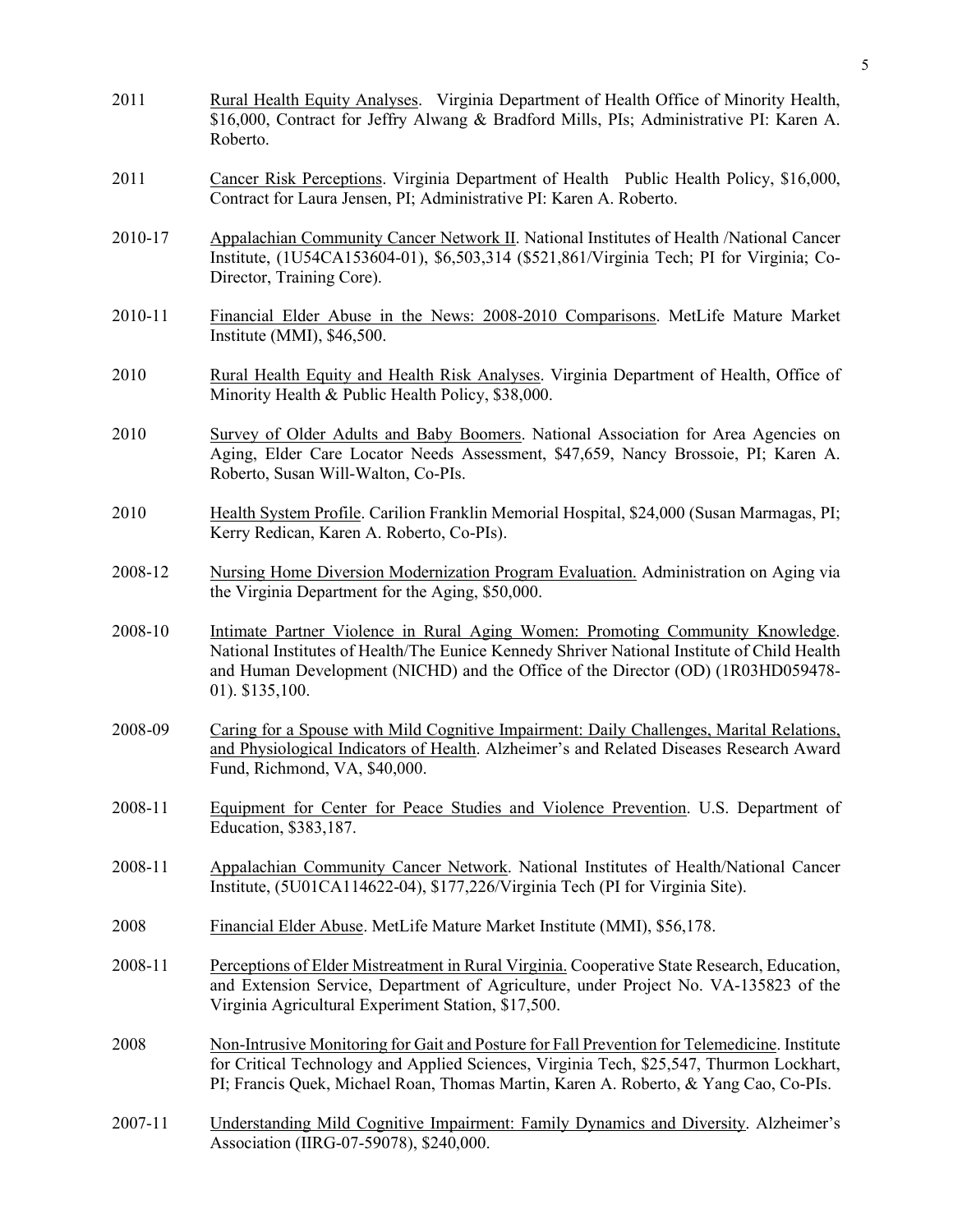| 2007    | New River Valley Agency on Aging 2007 Needs Assessment. New River Valley Agency on<br>Aging, \$2,200.                                                                                                                                                                                                      |
|---------|------------------------------------------------------------------------------------------------------------------------------------------------------------------------------------------------------------------------------------------------------------------------------------------------------------|
| 2006-07 | Public Guardians and Conservators in Virginia: A Statewide Needs Assessment. Virginia<br>Department for the Aging, \$18,000.                                                                                                                                                                               |
| 2005-08 | Aging and Disability Resource Center Evaluation. Administration on Aging and Center for<br>Medicare and Medicaid Services through the Virginia Department for the Aging, \$20,670.                                                                                                                         |
| 2005-06 | Aging Families in the Aftermath of Hurricane Katrina. National Science Foundation<br>(0650909), \$108,860, Tammy Henderson, PI; Karen A. Roberto, Yoshinori Kamo, Co-PIs.                                                                                                                                  |
| 2005-06 | Use of a Virtual Environment to Assess Real World Abilities in Older Adults Experiencing<br>Memory Loss. Virginia Tech-University of Virginia-Carilion Health System Collaborative<br>Research Grants, \$29,760.                                                                                           |
| 2005    | Curriculum Research and Development Project II. Virginia Department of Social Services,<br>\$10,000.                                                                                                                                                                                                       |
| 2004    | Curriculum Research and Development Project I. Virginia Department of Social Services,<br>\$22,500.                                                                                                                                                                                                        |
| 2003-06 | Caregivers of Persons with Mild Cognitive Impairment: Information and Support Needs.<br>Alzheimer's Association (IIRG-03-5926), \$239,975.                                                                                                                                                                 |
| 2003-04 | Insights into Violence Experienced by Older Women. University of Kentucky Center for<br>Research on Violence Against Women, Lexington, KY. \$28,925, Pamela Teaster, PI; Karen<br>A. Roberto, Co-PI.                                                                                                       |
| 2003-07 | Rural Older Virginians with Chronic Health Conditions: Behavioral and Psychosocial<br>Influences on Quality of Life. Cooperative State Research, Education, and Extension Service,<br>Department of Agriculture, under Project No. VA-135688 of the Virginia Agricultural<br>Experiment Station, \$25,000. |
| 2002-05 | Quality Assessment: The Elderly and Disabled Waiver Program. Center for Medicare and<br>Medicaid Services through the Virginia Department of Medical Assistance Services for Real<br>Choices Systems Change Grant: Consumers Choices for Independence, \$368,540.                                          |
| 2001-03 | Evaluation of the Virginia Public Guardian and Conservator Program. Virginia Department<br>for the Aging, $$15,000$ .                                                                                                                                                                                      |
| 2001-02 | Nursing Home Employees: Community Ecology and Retention. National Institute of<br>Health/National Institute on Aging, \$73,008.                                                                                                                                                                            |
| 2001    | Alzheimer's Caregivers Educational Material. Virginia Department for the Aging, \$5,000.                                                                                                                                                                                                                   |
| 2001    | A Data Collection Site for Collaborative Research with Human Service Agencies. AHNR-<br>IT Grant, Virginia Cooperative Extension, \$4,500, Pamela Teaster, PI; Karen A. Roberto,<br>Co-PI.                                                                                                                 |
| 2000-02 | Using the CAVE to Determine Residents' Preferences and Functioning in Assisted Living<br>Private Spaces. AARP Andrus Foundation, \$100,000, Joan McLain-Kark, PI; Julia Beamish,<br>Karen A. Roberto, Co-PIs.                                                                                              |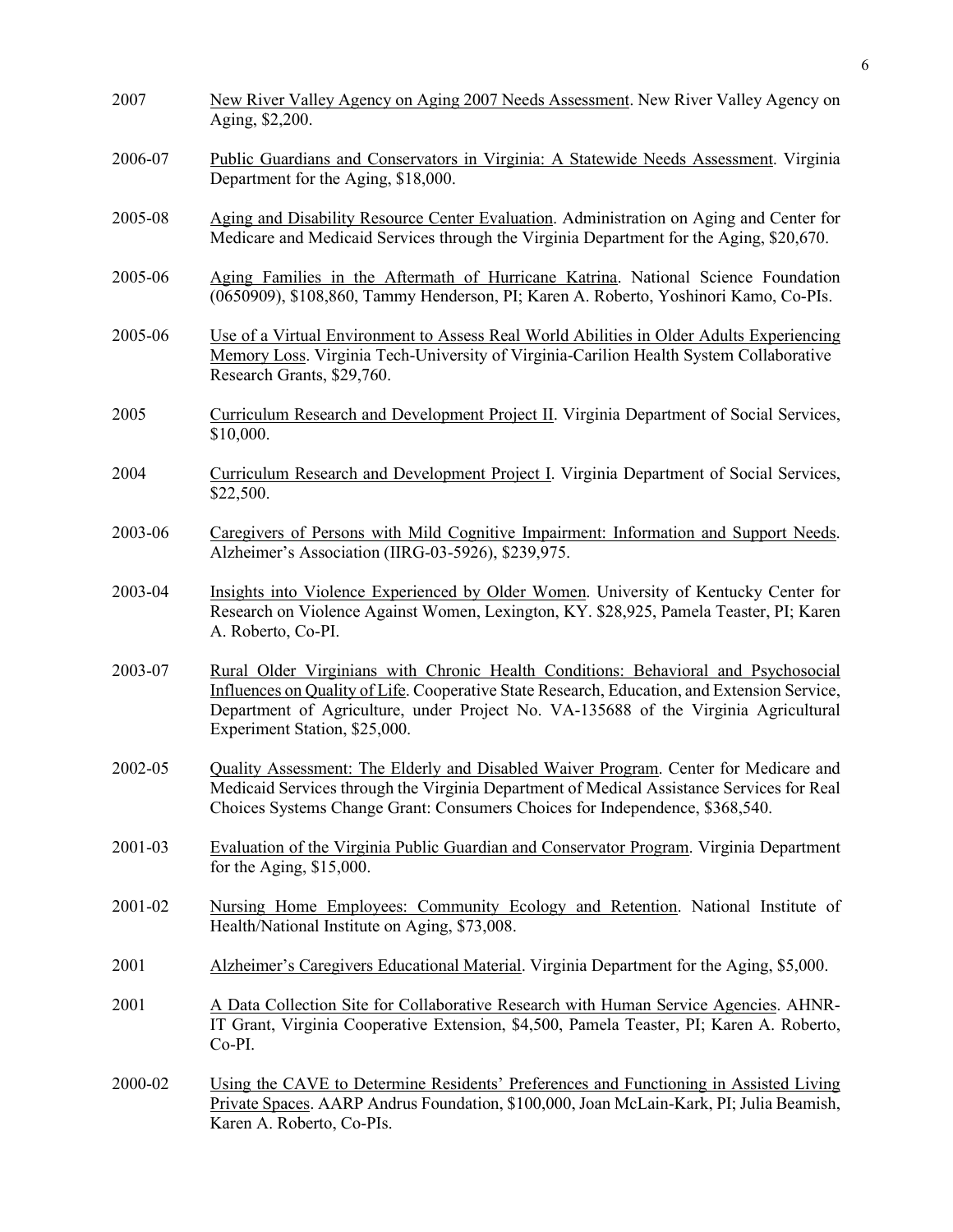| 2000-01 | Adult Protective Services – Elder Rights Studies. Department of Social Services, Richmond,<br>VA. \$2,000.                                                                                                                                                                                         |
|---------|----------------------------------------------------------------------------------------------------------------------------------------------------------------------------------------------------------------------------------------------------------------------------------------------------|
| 1999-02 | Older Families in Rural Communities: Personal & Social Influences on Service Use. U.S.<br>Department of Agriculture, \$150,000.                                                                                                                                                                    |
| 1999-01 | Health-Care Encounters of Older Adults: Personal, Contextual, and Family Influences. A<br>Support Program for Innovative Research Strategies (ASPIRES), Research & Graduate<br>Studies, Virginia Tech, \$18,300.                                                                                   |
| 1999    | Filling the Unmet Need: A Comparative Study of Rural and Urban Programs of Public<br>Guardianship. The Borchard Center Foundation on Law and Aging, \$15,000, Pamela Teaster,<br>PI; Karen A. Roberto, Co-PI.                                                                                      |
| 1998    | Survey of Physician Assistants. Virginia Association of Physician Assistants, \$500, Doug<br>Southard, PI; James Bohland, Karen A. Roberto, Co-PIs.                                                                                                                                                |
| 1998    | Distance Learning in Gerontology: Developing and Implementing the Post-Baccalaureate<br>Certificate Program (PBCP). Center for Innovation in Learning, Virginia Tech, \$27,770.                                                                                                                    |
| 1997    | An Initiative on Elder Abuse Education. ReachOUT Grant, Virginia Tech, \$7,500, Pamela<br>B. Teaster, PI; Joy Duke, Karen A. Roberto, Co-PIs.                                                                                                                                                      |
| 1997-02 | Osteoporosis and the Health of Virginia Older Women's: Issues and Consequences Affecting<br>Quality of Life. Cooperative State Research, Education, and Extension Service, Department<br>of Agriculture, under Project No. VA-135528 of the Virginia Agricultural Experiment<br>Station. \$39,181. |
| 1997    | The Calcium Connection: An On-Line Interactive Dietary Information and Evaluation<br>Experience. College of Human Resources and Education Collaborative Grant, Virginia Tech,<br>\$4,000, Ann Hertzler, PI; Greg Sherman, Karen A. Roberto, Co-PIs.                                                |
| 1997    | The Challenges of Chronic Pain in Later Life. AARP Andrus Foundation, Washington, DC,<br>\$42,930.                                                                                                                                                                                                 |
| 1997    | Living the Life of Another: The Role of the Commonwealth as Guardian of Last Resort.<br>Department for the Aging, Richmond, VA, \$8,085.                                                                                                                                                           |
| 1997    | Developing Collaborative Research Teams to Address Health and Community-Based<br>Service Need of Older Adults. A Support Program for Innovative Research Strategies<br>(ASPIRES), Research & Graduate Studies, Virginia Tech, \$19,919.                                                            |
| 1997    | Older Adults' Perceptions of Biological and Chosen Grandchildren: A Feasibility Study. A<br>Support Program for Innovative Research Strategies (ASPIRES), Research & Graduate<br>Studies, Virginia Tech, \$38,122, Katherine Allen, PI; Rosemary Blieszner, Karen A.<br>Roberto, Co-PIs.           |
| 1997    | Rural Health Research Programs. A Support Program for Innovative Research Strategies<br>(ASPIRES), Research & Graduate Studies, Virginia Tech, \$28,368, James Bohland, PI;<br>Karen A. Roberto, Doug Southard, Co-PIs.                                                                            |
| 1995-97 | Older Adults and Their Families: Values & Processes that Guide Critical Health Care<br>Decisions. AARP Andrus Foundation, Washington, DC, \$75,000.                                                                                                                                                |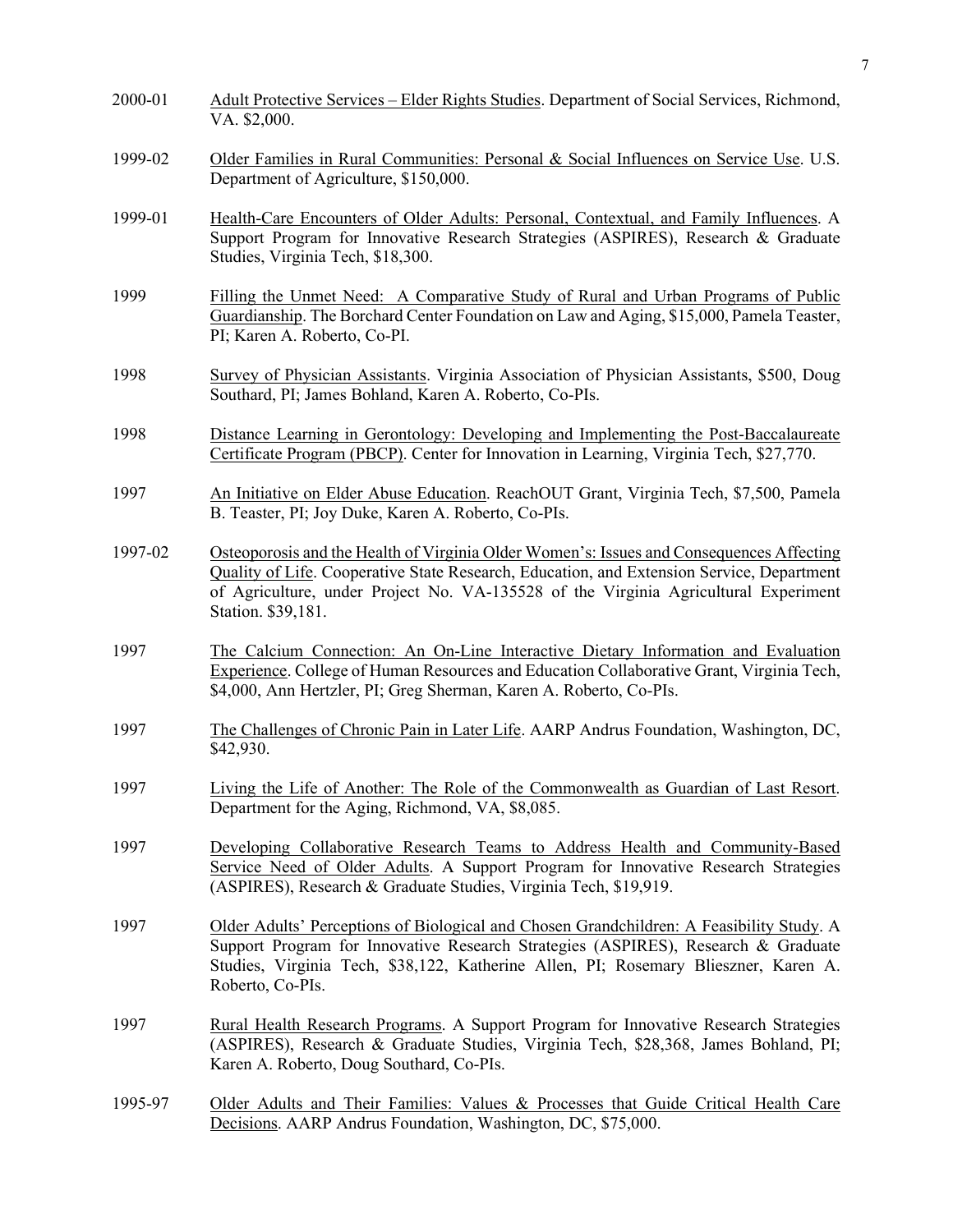| 1994    | Women with Osteoporosis: Behavioral and Psychosocial Aspect. Research Development<br>Fellowship Award, UNC Research Corporation, \$3,000.                                                               |
|---------|---------------------------------------------------------------------------------------------------------------------------------------------------------------------------------------------------------|
| 1994-95 | Colorado Geriatric Education Center. University of Colorado Health Sciences Center,<br>Denver, CO, \$2,530.                                                                                             |
| 1993    | Osteoporotic Women: Coping with Chronic Pain. AARP Andrus Foundation, Washington,<br>DC, \$75,000.                                                                                                      |
| 1992    | Communication Abilities of Persons with AD: Impact on Spousal Caregivers. Alzheimer's<br>Association, Chicago, IL, \$25,000.                                                                            |
| 1992    | Friendships of Older Women: Changes Over Time. Radcliffe Research Support Program,<br>Radcliffe College, \$5,000.                                                                                       |
| 1990    | The Elderly Hearing Impaired: Obstacles to Hearing Aid Use. Siemens Hearing Instruments,<br>\$2,600, M.G. Mueller, PI; K. A. Roberto, J. Richter, D. Bottenberg, Co-PIs.                                |
| 1991    | Caregiving Task Scale: Instrument Development and Validation. Graduate School,<br>University of Northern Colorado, \$1,650.                                                                             |
| 1992    | Caring for a Spouse with Alzheimer's Disease: Communication Dysfunction and Burden.<br>Faculty Research and Publication Board, University of Northern Colorado, \$2,362.                                |
| 1989    | Elderly Women with Hip Fractures: Functional and Psychosocial Correlates of Recovery.<br>AARP Andrus Foundation, Washington, DC, \$49,165.                                                              |
| 1988    | Caring for Aging Developmentally Disabled Adults: Perspectives and Needs of Older<br>Parents. Colorado Developmental Disabilities Planning Council, Denver, CO, \$5,200.                                |
| 1986    | <u>Women with Osteoporosis: Physical, Psychological, and Social Adjustment</u> . AARP Andrus<br>Foundation, Washington, DC, \$41,669.                                                                   |
| 1986    | Assessing the Long-term Care Needs of the Developmentally Disabled Elderly.<br>Intermountain West Long-term Care Gerontology Center, Salt Lake City, Utah, \$4,800.                                     |
| 1984    | Quality of Friendships in Later Life. Faculty Research and Publication Board, University of<br>Northern Colorado, \$2,668.                                                                              |
| 1982    | The Rural Elderly Poor: Family, Friends, Formal Supports. Graduate Faculty - Graduate<br>Student Research Award, Graduate School, Texas Tech University, \$700, J.P. Scott, PI;<br>K.A. Roberto, Co-PI. |
| 1980    | Geographical Location and the Number of Children as a Determinant of the CDA's Perceived<br>Training Needs. Institute of Child and Family Studies Research Award. Texas Tech<br>University, \$200.      |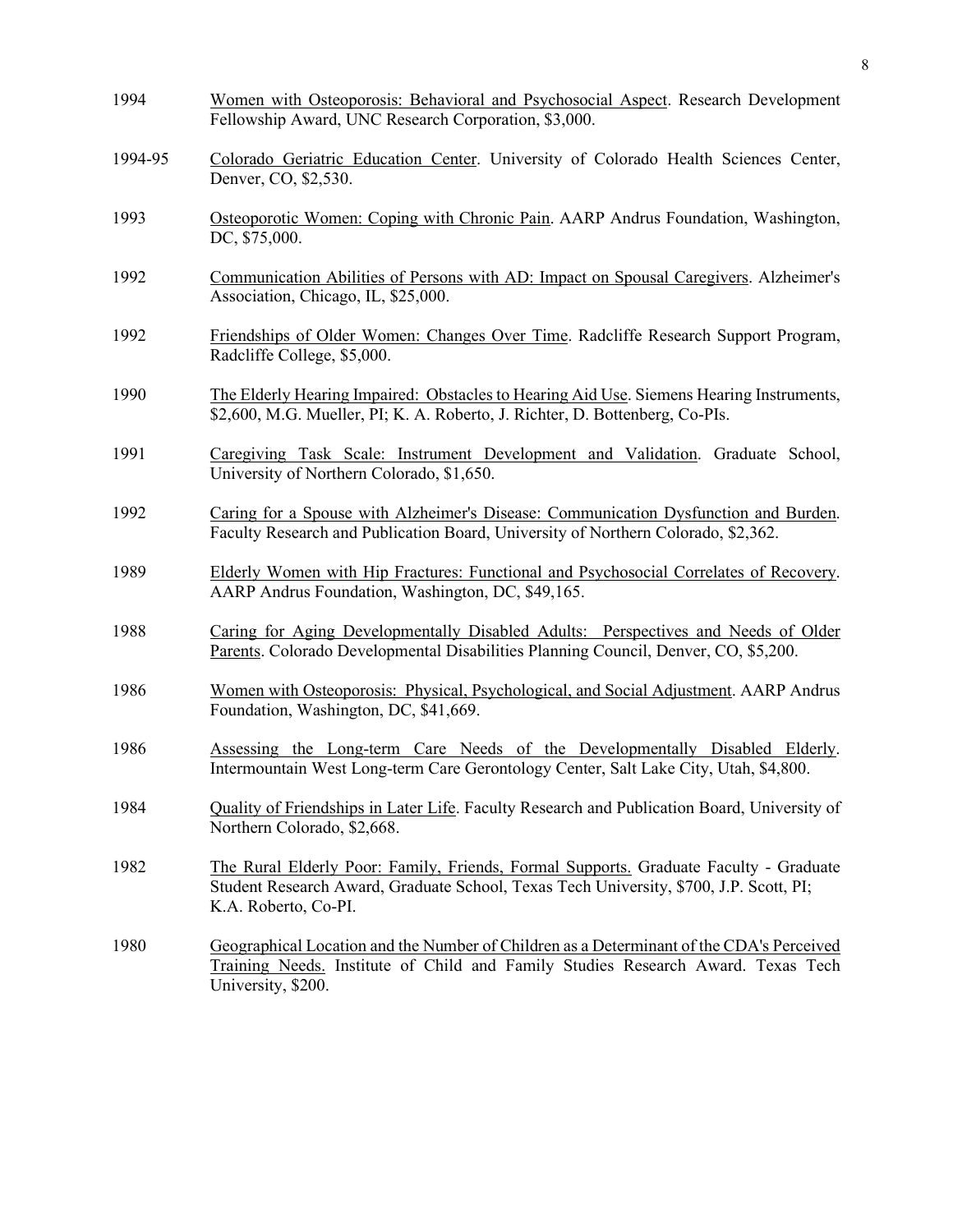#### PUBLICATIONS

Scholarly Journals

- 1. Roberto, K.A., Savla, J., McCann B.R., Blieszner, R., & Knight, A. (accepted). Dementia family caregiving in rural Appalachia: A sociocultural model of care decisions and service use. *The Journals of Gerontology, Series B: Psychological Sciences & Social Sciences*.
- 2. Savla, J., Roberto, K.A., Blieszner, R., & Knight, A. (accepted). Family caregivers in rural Appalachia caring for older relatives with dementia: Predictors of service use. *Innovations in Aging.* https://doi.org/10.1093/geroni/igab055
- 3. Lui, Y., Hughes, C., Roberto, K.A., & Savla, J. (2021). Physical and mental health of family caregivers of older parents and grandchildren in mainland China. Advance online publication. *Aging and Health Research*. https://doi.org/10.1016/j.ahr.2021.100052
- 4. Roberto, K.A., McCann, B.R., Teaster, P.B., & Hoyt, E. (2021). Elder abuse and the opioid epidemic: Evidence from APS cases in central Appalachia. *Journal of Rural Mental Health*. Advance online publication. https://doi.org/10.1037/rmh0000181
- 5. Kim, S., Blieszner, R., & Roberto, K.A. (2021). Effects of dyadic discrepancy in awareness of mild cognitive impairment on changes in care partner's burden over time. *Aging and Mental Health*. Advance online publication. https://doi.org/10.1080/13607863.2021.1922602
- 6. Munly, K.A., Allen, K.R., & Roberto, K.A. (2021). Experiences of Black women adult foster care providers for aging adults: Negotiating power and care. *Journal of Women & Aging*. Advance online publication. https://doi.org/10.1080/08952841.2021.1919487
- 7. Lockhart, T.E., Soangra, R., Yoon, H., Wu, T., Frames, C.W., Weaver, R. H., & Roberto, K.A. (2021). Prediction of fall risk among community-dwelling older adults using a wearable system. *Scientific Reports, 11,* 20976. https://doi.org/10.1038/s41598-021-00458-5
- 8. Weaver R.H., Roberto, K.A., Brossoie, N. & Teaster, P.B. (2021). Experiences with involuntary nursing home relocation: The staff perspective. *Journal of Applied Gerontology*, *40,* 1206-1214, https://doi.org/10.1177/0733464820952253
- 9. Herrenkohl, T., Roberto, K.A., Fedina, L., Hong, S. & Love, J. (2021). A prospective study on child abuse and elder mistreatment: Assessing direct effects and associations with depression and substance use problems during adolescence and middle adulthood. *Innovations in Aging, 5*(3), igab028. https://doi.org/10.1093/geroni/igab028
- 10. Roberto, K.A., Teaster, P.B., Lindberg, B. W., & Blancato, R. (2021). A first (and disturbing) look at the relationship between the opioid epidemic and elder abuse: Insights of human service professionals. *Journal of Applied Gerontology, 40*, 1231-1235. https://doi.org/ 10.1177/0733464820947279
- 11. Roberto, K.A., & Hoyt, E. (2021). Abuse of older women in the United States: A review of empirical research, 2017-2019. *Aggression and Violent Behavior, 57*, 101487. https://doi.org/10.1016/j.avb. 2020.101487
- 12. Roberto, K.A., & McCann, B.R. (2021). Violence and abuse in rural older women's lives: A life course perspective. *Journal of Interpersonal Violence*, 36(3-4), NP2205–2227NP. doi:10.1177/0886260518755490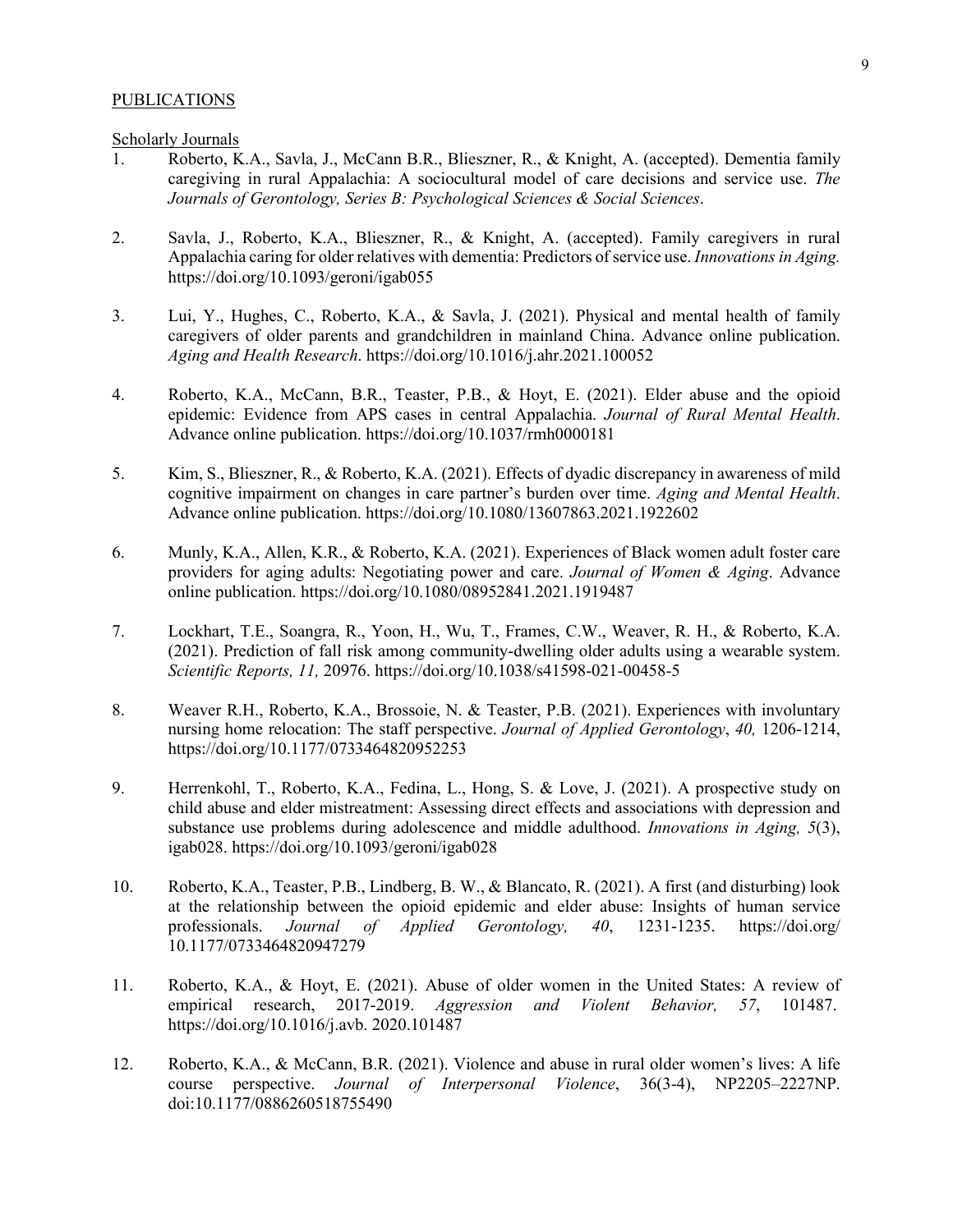- 13. Weaver R.H., & Roberto, K.A. (2021). Location matters: Disparities in the likelihood of receiving services in late life. *The International Journal of Aging and Human Development*, *93*(1), 653-672. https://doi.org/10.1177/0091415020948205
- 14. Savla, J., Roberto, K. A., Blieszner, R., McCann, B. R., Hoyt, E., & Knight, A. (2021). Dementia caregiving during the "stay-at-home" phase of COVID-19 pandemic. *The Journals of Gerontology, Series B: Psychological Sciences & Social Sciences, 76,* https://doi.org/10.1093/geronb/gbaa129
- 15. Herrenkohl, T. I., Fedina, L., Roberto, K.A., Raquet, K., Hu, R.X., Rousson, A. N., & Mason, W. A. (2020). Child maltreatment, youth violence, intimate partner violence, and elder mistreatment: A review and theoretical analysis of research on violence across the lifecourse. Advanced on-line publication. *Trauma, Violence, & Abuse*. doi: 10.1177/1524838020939119
- 16. Savla, J., Wang, Z., Zhu, J., Brossoie, N., Roberto, K.A., & Blieszner, R. (2020). Mastery and longevity in spousal caregivers of persons with dementia. *Journal of Gerontology: Social Sciences*, *75,* 1558-1562. doi: 10.1093/geronb/gbz028
- 17. Allin, L., Brolinson, P.G., Beach, B., Kim, S., Nussbaum, M., Roberto, K. A., & Madigan, M. (2020). Perturbation-based balance training targeting both slip- and trip-induced falls among older adults: A randomized controlled trial. *BMC Geriatrics*, *20(1)*:205. doi: 10.1186/s12877-020- 01605-9
- 18. Weaver, R.H., Roberto, K.A., & Brossoie, N. (2020). A scoping review: Characteristics and outcomes of residents who experience involuntary relocation. *The Gerontologist, 60*, e20–e37. doi.org/10.1093/geront/gnz035
- 19. Husser, E.K., Roberto, K.A., & Allen, K.R. (2020). Nature as nurture: Rural older women's perspectives on the natural environment *Journal of Women & Aging, 32*(1), 44-67. doi: 10.1080/08952841.2019.1681889
- 20. Weaver, R.H. & Roberto, K.A. (2019). Effects of long-term services and supports on survival of poor, highly vulnerable older adults. *The Gerontologist*, *59*, 936-946. doi:10.1093/geront/ gny040
- 21. Roberto, K. A., McCann, B. R., Blieszner, R., & Savla, J. (2019). A long and winding road: Dementia caregiving with grit and grace. *Innovations in Aging, 3*(3). doi: 10.1093/geroni/igz021
- 22. Liu, Y., Fu, R., Roberto, K.A., & Savla, J. (2019). Depressive symptoms among adult children caregivers in China: Moderating effects of working status and gender. *Aging and Mental Health*, *23*, 1391-1339. doi.org/10.1080/13607863.2018.1488943
- 23. Potter, E. C., Allen, K. R., & Roberto, K.A. (2019). Agency and fatalism in older Appalachian women's information seeking about gynecological cancer. *Journal of Women & Aging, 31*, 192- 212. doi.org/10.1080/08952841.2018.1434951
- 24. Savla, J., Bivens, R., Roberto, K.A., & Blieszner, R. (2019). Where you age matters: Individual and county level predictors of formal and informal care in rural Appalachia. *Journal of Aging and Health*, *31*, 837-860. doi.org/10.1177/0898264318761907
- 25. O'Hora, K., & Roberto, K.A. (2019). Facilitating family life review during a relocation to assisted living: Exploring contextual impact on family adjustment. *Clinical Gerontologist*, *3*, 323-333. doi:10.1080/07317115.2017.1416508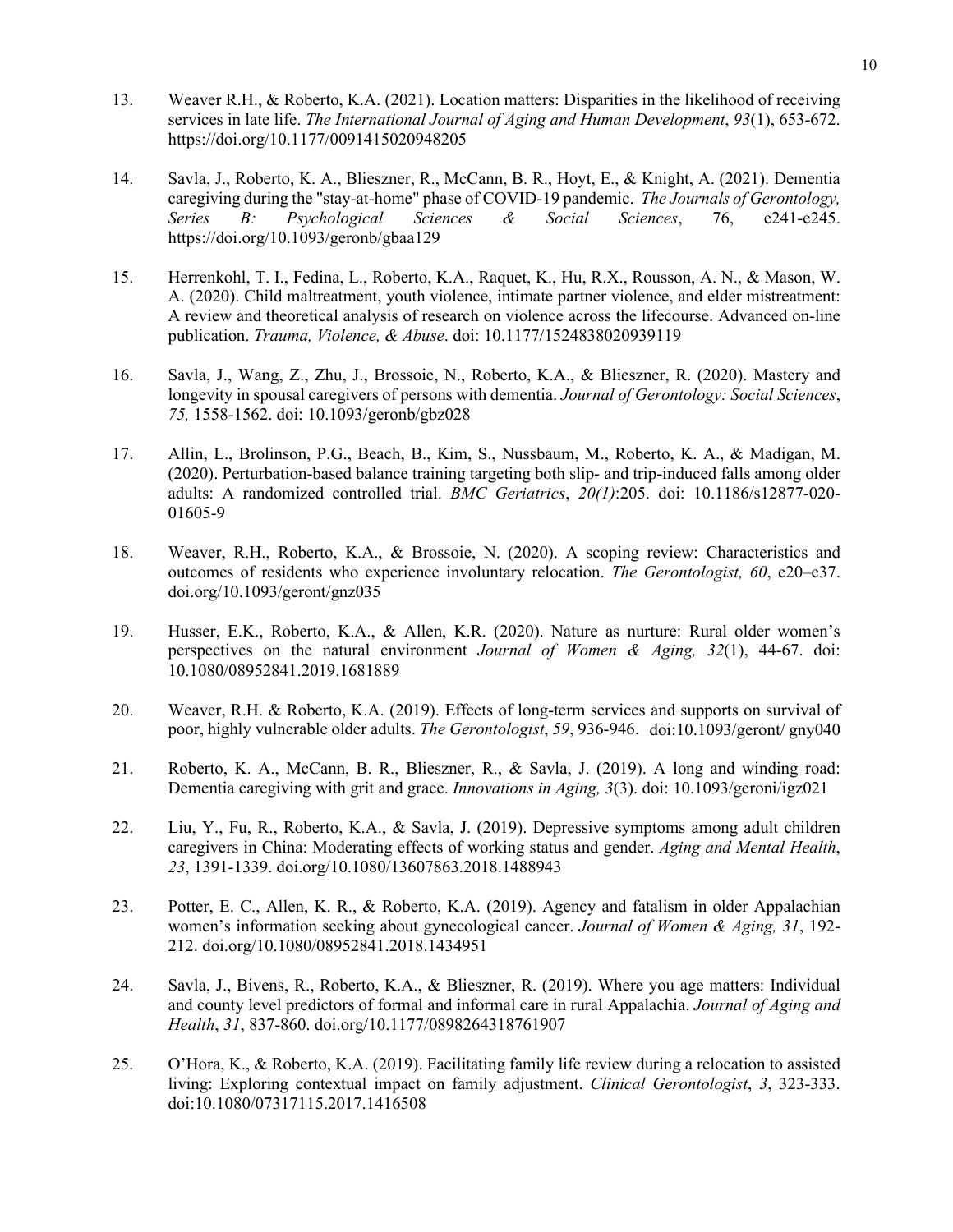- 26. O'Hora, K., & Roberto, K.A. (2019). Navigating emotions and relationship dynamics: Family life review as a clinical tool for older adults during a relocation transition into an assisted living facility. *Aging and Mental Health, 23*, 404-410. doi:10.1080/13607863.2017.1423028
- 27. Paskett, E. D., Baltic, R.D., Young, G.S., Katz, M.L., Lesko, S.M., Webber, K., Roberto, K.A., Lengerich, E.J., Schoenberg, N.E., Kennedy, S.K., Mama, S.K., Midkiff, C.C., & Dignan, M.B. (2018). A group randomized trial to reduce obesity among Appalachian church members: The Walk by Faith study. *Cancer Epidemiology, Biomarkers, & Prevention, 27,* 1289-1297. doi: 10.1158/1055-9965.EPI-17-1085
- 28. Frames, C., Soangra, R., Lockhart, T, Lach, J., Ha, D., Roberto, K.A., Lieberman, A. (2018). Dynamical properties of postural control in obese community-dwelling older adults. *Sensors, 18,* 1692 (article #). doi:10.3390/s18061692
- 29. Weaver, R., Roberto, K.A., & Blieszner, R. (2018). Older adults in rural Appalachia: Preference and expectations for future care. *International Journal of Aging & Human Development, 86,* 364- 381. doi:10.1177/0091415017720891
- 30. Roberto, K.A. (2017). Perpetrators of late life polyvictimization*. Journal of Elder Abuse & Neglect, 2*9, 313-326. doi:10.1080/08946566.2017.1374223
- 31. Lui, Y., Xie, Y., Brossoie, N., Roberto, K. A., & Redican, K. (2017). Alcohol consumption and factors associated with depressive symptoms among older adults in mainland China. *American Journal of Health Education,48,*400-408*.* doi:10.1080/19325037.2017.1358123
- 32. Hsu, C., Hwang, E., Brossoie, N., & Roberto, K. A. (2017). Income and long term care planning. *International Journal of Home Economics*, 10, 71-78.
- 33. Weaver, R., & Roberto, K.A. (2017). Home and community-based service use by vulnerable older adults. *The Gerontologist, 57*, 540-551. doi:10.1093/geront/gnv149
- 34. Potter, E.C., Roberto, K.A., Brossoie, N., & Blieszner, R. (2017). Decisions, decisions: African American families' responses to mild cognitive impairment. *Research in Aging*, *39*, 476-500. doi:10.1177/0164027516655581
- 35. Savla, J., Wang, Z., Roberto, K. A., & Blieszner, R. (2016). Deficits awareness in persons with mild cognitive impairment and family care partners. *Families, Systems, and Health*, *34*, 429-434. doi:10.1037/fsh0000230
- 36. Roberto, K.A. (2016). The complexities of elder abuse. *American Psychologist*, *71*, 302-311. doi:10.1037/a0040259
- 37. Brossoie, N., & Roberto, K.A. (2015). Community professionals' response to intimate partner violence against rural older women. *Journal of Elder Abuse & Neglect, 27(4-5),* 470-488. doi:10.1080/08946566.2015.1095664
- 38. Kamo, Y., Henderson, T.L., Roberto, K.A., Peabody, K.L., & White, J. (2015). Perceptions of older adults in a community accepting displaced survivors of Hurricane Katrina. *Current Psychology, 34,* 551-563. doi:10.1007/s12144-015-9356-4
- 39. Roberto, K.A., & Blieszner, R. (2015). Diverse family structures and the care of older persons. *Canadian Journal on Aging, 34*, 305-320. doi:10.1017/S0714980815000288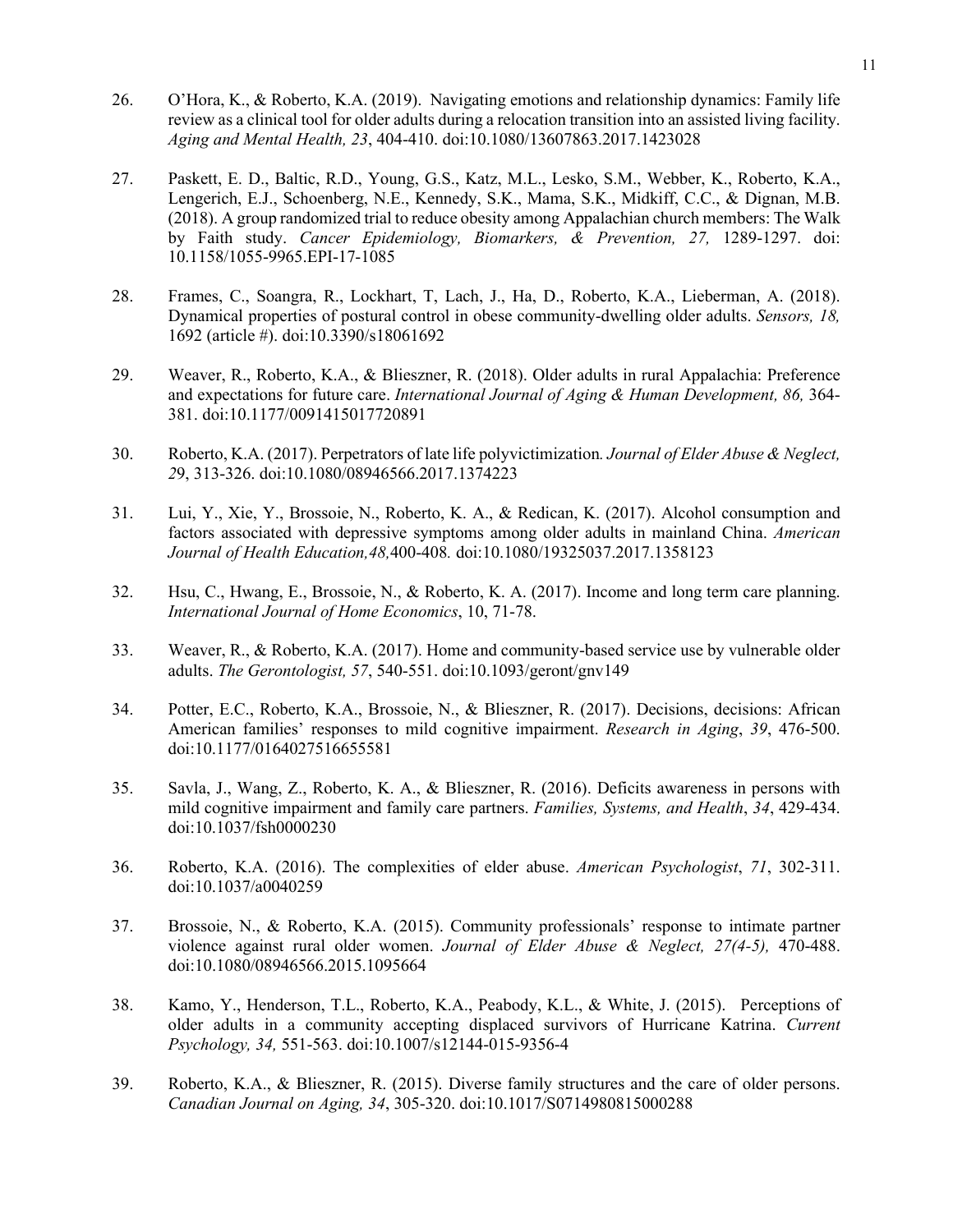- 40. Baltic, R.D., Weier, R.C., Katz, M.L., Kennedy, S.K., Lengerich, E.J., Lesko, S.M., Reese, D., Roberto, K.A., Schoenberg, N.E., Young, G.S., Shelton, B., Dignan, M.B., & Paskett, E.D. (2015). Study design, intervention, and baseline characteristics of a faith-based healthy eating and physical activity intervention (Walk by Faith) to reduce overweight and obesity and cancer risk among Appalachian adults. *Contemporary Clinical Trials, 44*, 1-10. doi:10.1016/j.cct.2015.06.017
- 41. Roberto, K. A., Teaster, P.B., McPherson, M., Mancini, J. A., & Savla, J. (2015). A community capacity framework for enhancing a criminal justice response to elder abuse. *Journal of Crime and Justice, 38* (1), 9-26*.* doi:0.1080/0735648X.2013.804286
- 42. Allen, K.R., & Roberto, K.A. (2014). Older women in Appalachia: Experiences with gynecological cancer. *The Gerontologist*, *54*, 1024-1034. doi:10.1093/geront/gnt095
- 43. Roberto, K.A., Weaver, R., & Wacker, R.R. (2014). Delivering aging services: Stability and change in policies and programs. *Generations, 38*(2), 14-21.
- 44. Savla, J., Granger, D., Roberto, K. A., Davey, A., Blieszner, R., & Gwazdauskas, F. (2013). Cortisol, alpha amylase and daily stressors in spouses of persons with mild cognitive impairment. *Psychology & Aging, 3*, 666-679. doi:10.1037/a0032654
- 45. Pasymowski, S., Roberto, K.A., & Blieszner, R. (2013). Adjustment to mild cognitive impairment: Perspectives of male care partners and their spouses. *Journal of Couple and Relationship Therapy, 12*, 213-234. doi:10.1080/15332691.2013.806703
- 46. Roberto, K. A., McCann, B. R., & Blieszner, R. (2013). Trajectories of care: Spouses coping with changes related to MCI. *Dementia*: *The International Journal of Social Research and Practice*, *12*, 45-62. doi:10.1177/1471301211421233
- 47. Collins, S., Wacker, R.R., & Roberto, K.A. (2013). Considering quality of life for older adults: A view from two countries. *Generations, 37*(1), 80-86.
- 48. Savla, J., Roberto, K. A., Jaramillo, A. L., Gambrel, L. E., Karimi, H., & Butner, L. M. (2013). Childhood abuse affects emotional closeness with family in mid and later life. *Child Abuse & Neglect, 37*, 388-399. doi:10.1016/j.chiabu.2012.12.009
- 49. Roberto, K.A., McPherson, M., & Brossoie, N. (2013). Intimate partner violence in late life: A review of the empirical literature. *Violence Against Women, 19,* 1538-1558. doi:10.1177/1077801213517564
- 50. Roberto, K.A., McCann, B.R., & Brossoie, N. (2013). Intimate partner violence in late life: An analysis of national news reports. *Journal of Elder Abuse & Neglect, 25*, 230-241. doi:10.1080/08946566.2012.751825 [Editor's Choice List for 2013-2014 articles]
- 51. Roberto, K.A., Brossoie, N., McPherson, M., Pulsifer, M.B., & Brown, P. (2013). Violence against rural older women: Promoting community awareness and action. *Australasian Journal on Ageing, 32,* 2-7. doi:10.1111/j.1741-6612.2012.00649.x
- 52. Brossoie, N., Roberto, K.A., & Barrow, K. M. (2012). Making sense of intimate partner violence in late life: Comments from online news readers. *The Gerontologist, 52*, 792-801. doi:10.1093/geront/gns046
- 53. Teaster, P.B., Roberto, K.A., Migliaccio, J. N., Timmerman, S., & Blancato, R.B. (2012). Elder financial abuse in the news. *Public Policy & Aging Report, 22*, 33-36. doi:10.1093/ppar/22.1.33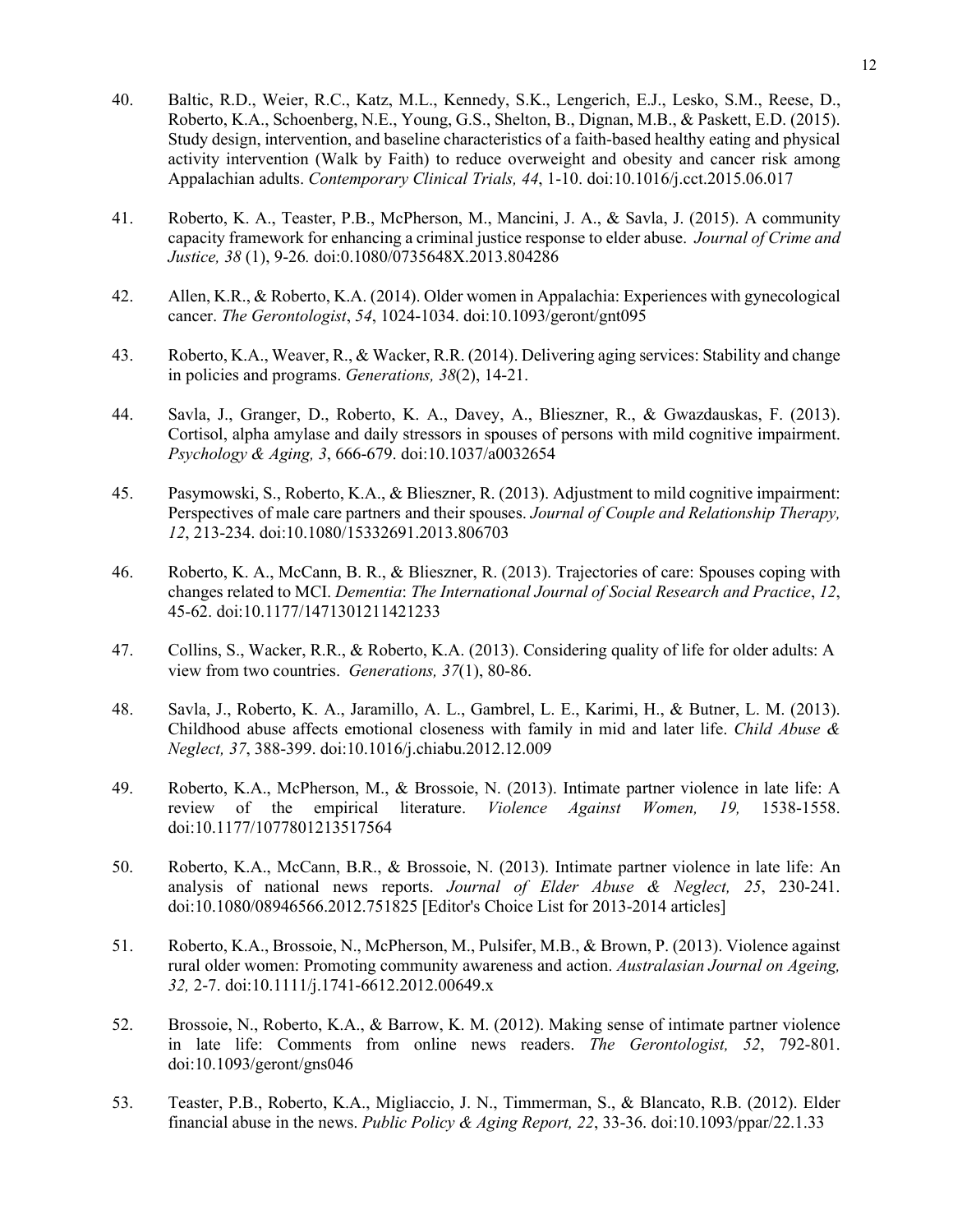- 54. McCann, B.R., & Roberto, K.A. (2012). Relational systems: How older women with chronic health problems construct close relationships. *Journal of Family Issues, 33,* 559-583. doi:10.1177/0192513X11414796
- 55. Roberto, K. A., Blieszner, R., McCann, B. & McPherson, M. (2011). Family triad perceptions of mild cognitive impairment. *Journal of Gerontology: Social Sciences, 6,* 756-768. doi:10.1093/geronb/gbr107
- 56. Savla, J., Roberto, K. A., Blieszner, R., Cox, M., & Gwazdauskas, F. (2011). Effects of daily stressors on the psychological and biological well being of spouses of persons with mild cognitive impairment. *Journal of Gerontology: Psychological Sciences, 6,* 653-664*.* doi:10.1093/ geronb/gbr041
- 57. Paskett, E.D., Fisher, J. L., Lengerich, E.J., Schoenberg, N.E., Kennedy, S.K., Conn, M.E., Roberto, K.A., Dwyer, S. K., Fickle, D., & Dignan, M. (2011). Disparities in underserved White populations: The case of cancer-related disparities in Appalachia. *The Oncologist, 16*, 1072-1081. doi:10.1634/theoncologist.2011-0145
- 58. Kamo, Y., Henderson, T.L., & Roberto, K.A. (2011). Displaced older adults' reactions to and coping with the aftermath of hurricane Katrina. *Journal of Family Issues, 32,* 1346-1370. doi:10.1177/0192513X11412495
- 59. Allen, K. R., Blieszner, R., & Roberto, K. A. (2011). Perspectives on extended family and fictive kin in the later years: Strategies and meanings of kin reinterpretation. *Journal of Family Issues, 32,*  1156-1177. doi:10.1177/0192513X11404335
- 60. Roberto, K.A., & McCann, B.R. (2011). Everyday health and identity management among older women with chronic health conditions. *Journal of Aging Studies,* 25, 94-100. doi.org/10.1016/j.jaging.2010.08.017
- 61. Roberto, K.A., Henderson, T.L., Kamo, Y., & McCann, B.R. (2010). Challenges to older women's sense of self in the aftermath of Hurricane Katrina. *Health Care for Women International*, *31*, 981– 996. doi: 0.1080/07399332.2010.500754
- 62. Piehowski, K.E., Nickols-Richardson, S.M., Clymer, E. K., & Roberto, K.A. (2010*).* Osteoporosis health beliefs in women differ by menopausal status and across age cohorts*. Family and Consumer Sciences Research Journal, 38,* 345-355. doi:10.1111/j.1552-3934.2009.00029.x
- 63. Blieszner, R., & Roberto, K. A. (2010). Care partner responses to the onset of mild cognitive impairment, *The Gerontologist, 50,* 11-22. doi:10.1093/geront/gnp068
- 64. Henderson, T.L., Roberto, K.A., & Kamo, Y. (2010). Older adults' responses to Hurricane Katrina: Daily hassles and coping strategies. *Journal of Applied Gerontology, 29*, 48-69. doi:10.1177/0733464809334287
- 65. Allen, K. R., & Roberto, K.A. (2009). From sexism to sexy: Challenging young adults' ageism about older women's sexuality. *Sexuality Research and Social Policy, 6*(4), 13-24. doi:10.1525/srsp.2009.6.4.13
- 66. Kim, S., Lockhart, T.E., & Roberto, K.A. (2009). The effects of 8-week balance training or weight training for the elderly on fear of falling measures and social activity levels. *Quality in Ageing, 10*(4), 37-48. doi: [10.1097/MRR.0b013e32832e6b5e](http://dx.doi.org/10.1097%2FMRR.0b013e32832e6b5e)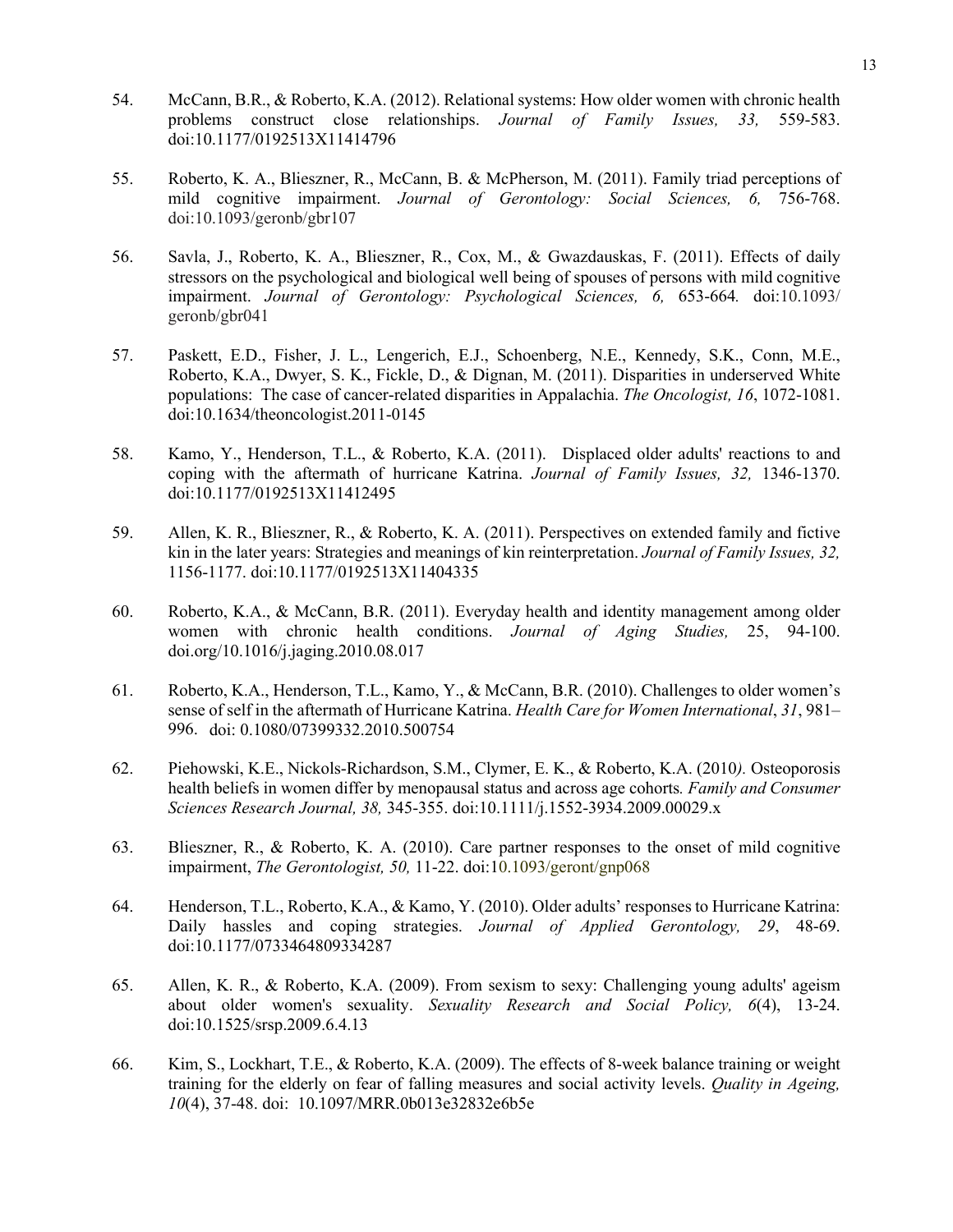- 67. Katz, M.L., Reiter, P.L., Kluhsman, B.S., Kennedy, S., Dwyer, S., Schoenberg, N., Johnson, A., Ely, G., Roberto, K.A., Lengerich, E.J., Brown, P., Paskett, E.D., & Dignan, M. (2009). Human Papillomavirus (HPV) Vaccine availability, recommendations, cost, and policies among health departments in seven Appalachian states. *Vaccine, 27,* 3195–3200. doi:10.1016/j.vaccine.2009.03.042
- 68. Husser, E. K., & Roberto, K. A. (2009). Older women with coronary heart disease: Initial experiences and long term influences on daily life. *Journal of Women & Aging, 21*, 3-18. doi:10.1080/08952840802633529
- 69. Glass, A., Roberto, K.A., & Brossoie, N., Teaster, P.B., & Butler, D. Q. (2008-2009). Medicaid waiver personal care services: Results of a statewide survey. *Health Care Financing Review, 30,*  53-66.
- 70. Roberto, K.A., Ermann, L.S., & Savla, J. (2008). Older women's assessment and management of chronic pain in their daily lives. *Journal of Pain Management, 1*, 345-356. doi:10.1300/J074v14n03\_02
- 71. Roberto, K.A., & Jarrott, S.E. (2008). Caregiving in late life: A life-span human development perspective. *Family Relations, 57*, 100-111. [5th top downloaded article for 2008] doi:10.1007/978- 1-4614-8973-3\_10
- 72. Buys, L., Roberto, K.A., Miller, E., & Blieszner, R. (2008). Prevalence and predictors of depression among older rural Australians and Americans. *Australian Journal of Rural Health*, *16(1),* 33–39. doi:10.1111/j.1440-1584.2007.00948.x
- 73. Roberto, K.A., Perkins, S. N., & Holland, A.K. (2007). Research on persistent pain in late life: Current topics and challenges. *Journal of Women & Aging, 19*(3/4), 5-20. doi:10.1300/J074v19n03\_02
- 74. Roberto, K.A., Teaster, P.B., & Nikzad, K.A. (2007). Sexual abuse of vulnerable young and old men. *Journal of Interpersonal Violence, 22,* 1009-1023*.* doi:10.1177/0886260507302997
- 75. Blieszner, R., Roberto, K.A., Wilcox, K. L., Barham, E.J., & Winston, B.L. (2007). Dimensions of ambiguous loss in couples coping with mild cognitive impairment. *Family Relations, 56,* 195-208. doi:10.1111/j.1741-3729.2007.00452.x
- 76. Roberto, K. A., Blieszner, R., & Allen, K.R. (2006). Theorizing in family gerontology: New opportunities for research and practice. *Family Relations. 55*, 513-525. doi:10.1111/j.1741- 3729.2006.00422.x
- 77. Teaster, P. B., Roberto, K.A., & Dugar, T.A. (2006). Intimate partner violence of rural aging women. *Family Relations, 55,* 636–648. doi:10.1111/j.1741-3729.2006.00432.x
- 78. Miller, E., Buys, L., & Roberto, K.A. (2006). Feeling blue? The importance of a confidant for the wellbeing of older rural married Australian and American men. *Ageing International,* 31(4), 283- 295. doi:10.1007/BF02915427
- 79. Martin, V., & Roberto, K. A. (2006). Assessing the stability of values and health care preferences of older adults in late life: A long term comparison. *Journal of Gerontological Nursing*, *32*(11), 23-30.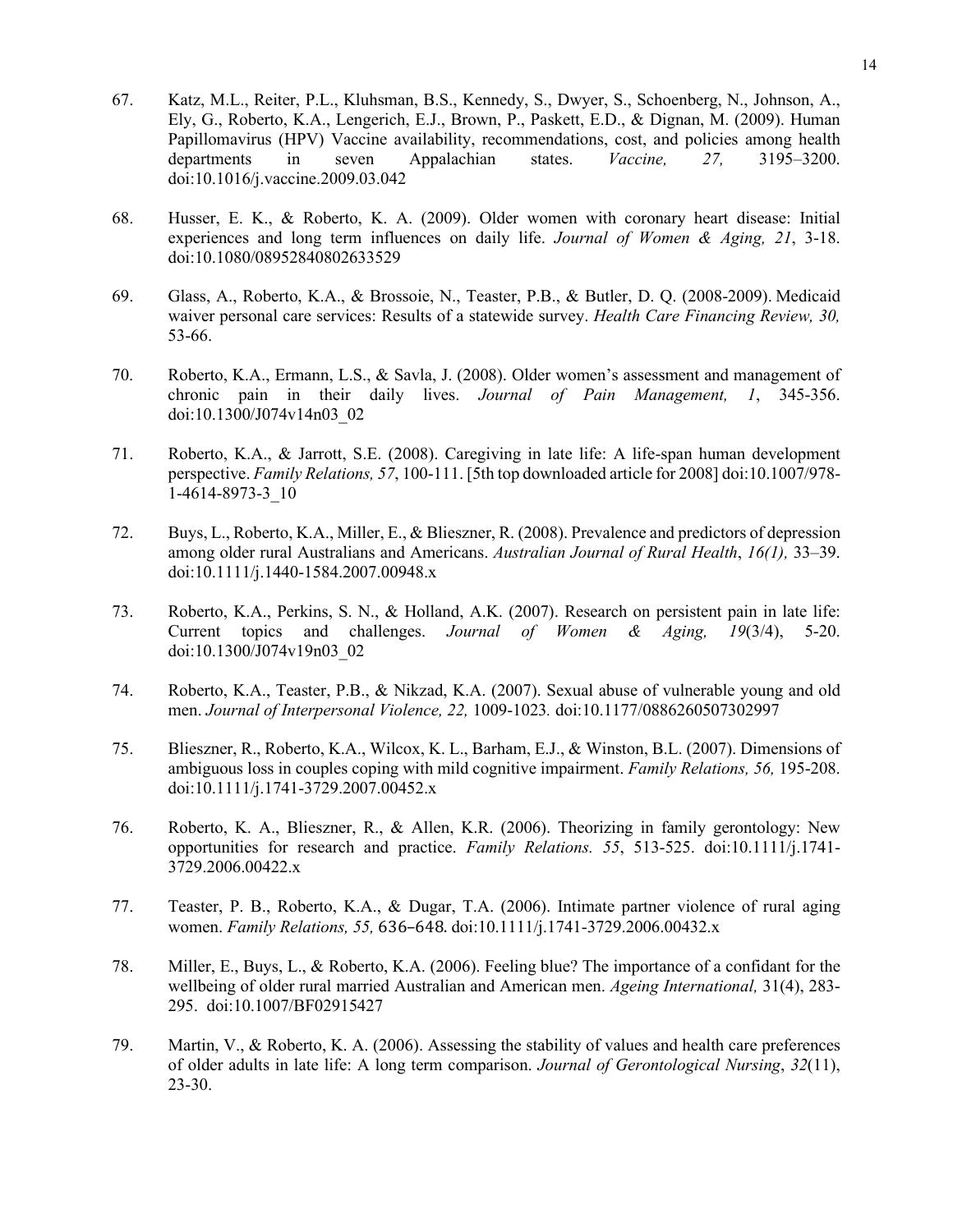- 80. Benson, M. J., Allen, K. R., Few, A. L., Roberto, K.A., Blieszner, R., Meszaros, P., & Henderson, T. L. (2006). Transforming the master's degree in human development and family science. *Family Relation, 55,* 44-55*.* doi:10.1111/j.1741-3729.2006.00355.x
- 81. Brossoie, N., Roberto, K. A., Teaster, P.B., & Glass, A. (2005). Assuring quality care: Exploring strategies of Medicaid E&D waiver providers. *Home Health Care Services Quarterly, 24*(4), 83- 103. doi:10.1300/J027v24n04\_05
- 82. Glass, A., Teaster, P.B., Roberto, K.A., & Brossoie, N. (2005). Elderly & Disabled Waiver services: Important dimensions of care from the client's perspective. *Home Health Care Services Quarterly*, *24*(3) 59-77*.* doi:10.1300/J027v24n03\_04
- 83. Roberto, K.A., Gigliotti, C. M., & Husser, E.K. (2005). Older women's experiences with multiple health conditions: Daily challenges and care practices. *Health Care for Women International*, *26*, 672-692. doi:10.1080/07399330500177147
- 84. Roberto, K.A. & Teaster, P.B. (2005). Sexual abuse of vulnerable young and old women: A comparative analysis of circumstances and outcomes*. Violence Against Women, 11*, 473-504. doi:10.1177/1077801204274329
- 85. Scanlon-Mogel, J., & Roberto, K.A. (2004). Older adults' beliefs about physical activity and exercise: Life course influences and transitions. *Quality in Aging, 5*(3), 33-44.
- 86. Teaster, P.B., & Roberto, K.A. (2004). Sexual abuse of older adults. *The Gerontologist*, *44*,788- 796. doi:10.1093/geront/44.6.788
- 87. Roberto, K.A., Gold, D.T., & Yorgason, J. (2004). The influence of osteoporosis on the marital relationship of older couples. *Journal of Applied Gerontology*, *23,* 443-456. doi:10.1177/0733464804270856
- 88. Roberto, K.A. (2004). Care practices and quality of life of rural old women with osteoporosis. *Journal of the American Medical Women's Association, 59*, 295-301.
- 89. Roberto, K.A., Teaster, P.B., & Duke, J.O. (2004). Older women who experience mistreatment: Circumstances and outcomes. *Journal of Women & Aging, 16* (1/2), 3-16. doi:10.1300/J074v16n01\_02
- 90. Weeks, L., & Roberto, K.A. (2003). The impact of falls on quality of life: Empowering older women to address falls prevention. *Quality in Ageing.4,* 5-13. doi:10.1108/14717794200300015
- 91. Teaster, P.B., & Roberto, K.A. (2003). Sexual abuse of older women living in nursing homes. *Journal of Gerontological Social Work, 4,* 105-137*.* doi:10.1300/J083v40n04\_08
- 92. Roberto, K.A., & Reynolds, S. (2002). Older women's experiences with chronic pain: Daily challenges and self-care practices. *Journal of Women & Aging, 14*(3/4), 5-23. doi:10.1300/J074v14n03\_02
- 93. Weeks, L., & Roberto, K.A. (2002). Comparison of adult day services in Atlantic Canada, Maine, and Vermont. *Canadian Journal on Aging, 21,*273-282. doi[:10.1017/S0714980800001525](http://dx.doi.org/10.1017/S0714980800001525)
- 94. Teaster, P., & Roberto, K.A. (2002). Living the life of another: The need for guardians of last resort. *Journal of Applied Gerontology 2,* 176-187. doi:10.1177/07364802021002003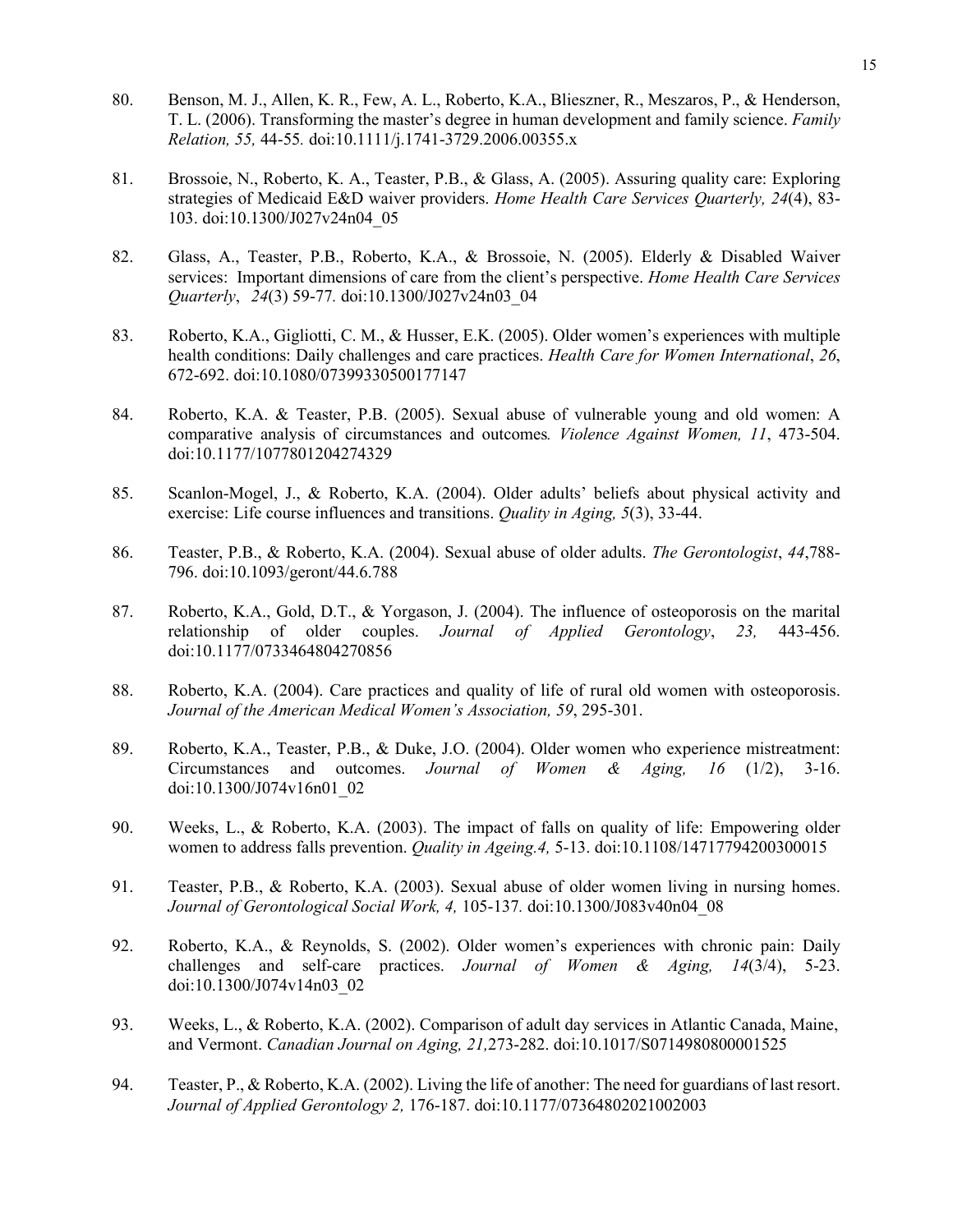- 95. Roberto, K.A., & Gold, D.T. (2002). Chronic pain in later life women: Issues and challenges from the research literature. *Journal of the American Medical Women's Association, 57*, 97-99.
- 96. Blieszner, R., Roberto, K.A., & Singh, K. (2001-2002). The helping networks of rural elders: Demographic and social psychological influences on service use. *Ageing International, 27*, 89-119. doi:10.1007/s12126-001-1017-2
- 97. Roberto, K.A., & Reynolds, S. (2001). The meaning of osteoporosis in the lives of rural older women. *Health Care for Women International, 22*, 599-611. doi:10.1080/07399330127198
- 98. Roberto, K.A. (2001). Chronic pain and intimacy in the relationships of older adults. *Generations, 25*(2), 65-69.
- 99. Judkins, W., & Roberto, K.A. (2001). Abandonment fears of persons with Alzheimer's disease attending adult day care. *American Journal of Alzheimer's Disease and Other Dementias, 16*, 247- 250.
- 100. Roberto, K.A., Allen, K., & Blieszner, R. (2001). Grandfathers' perceptions and expectations of relationships with their adult grandchildren. *Journal of Family Issues, 22*, 407-426. doi:10.1177/019251301022004002
- 101. Roberto, K.A., Allen, K., & Blieszner, R. (2001). Older adults' preferences for future care: Familial support versus formal plans. *Applied Developmental Sciences, 5*, 112-120. doi:10.1207/S1532480XADS0502\_6
- 102. Roberto, K.A., Weeks, L., & Matheis-Kraft, C. (2001). Health care decisions of older adults: Underlying influences, cognitive status, and perceived outcomes. *Journal of Applied Gerontology, 20*, 74-90. doi:10.1177/073346480102000105
- 103. Teaster, P., Roberto, K.A., Duke, J., & Kim, M. (2000). Sexual abuse of older adults: Preliminary findings of cases in Virginia. *Journal of Elder Abuse and Neglect, 12*(3/4), 1-16. doi:10.1300/J084v12n03\_01
- 104. Teaster, P., & Roberto, K.A. (2000). Strategies for distance education: Lessons learned from inside and outside the university. *Gerontology & Geriatrics Education, 21*, 115-130. doi:10.1300/J021v21n01\_09
- 105. Allen, K., Blieszner, R., & Roberto, K.A. (2000). Families in the middle and later years: A review and critique of research in the 1990s. *Journal of Marriage and the Family, 62,* 911-926. doi:10.1111/j.1741-3737.2000.00911.x
- 106. Gold, D., & Roberto, K.A. (2000). Correlates and consequences of chronic pain in older adults. *Geriatric Nursing, 21*, 270-273. [doi:10.1067/mgn.2000.110838](http://dx.doi.org/10.1067/mgn.2000.110838)
- 107. Roberto, K.A., Allen, K., & Blieszner, R. (1999). Older women, their children, and grandchildren: A feminist perspective on family relationships. *Journal of Women & Aging, 11* (3/4), 67-84. doi:10.1300/J074v11n02\_06
- 108. Roberto, K.A. (1999). Making critical health care decisions for older adults: Consensus among family members. *Family Relations, 48*, 167-175. doi:10.2307/585080
- 109. Allen, K., Blieszner, R., Roberto, K.A., Farnsworth, E., & Wilcox, K. (1999). Older adults and their children: Family patterns of structural diversity. *Family Relations, 48*, 151-157. doi:10.2307/585078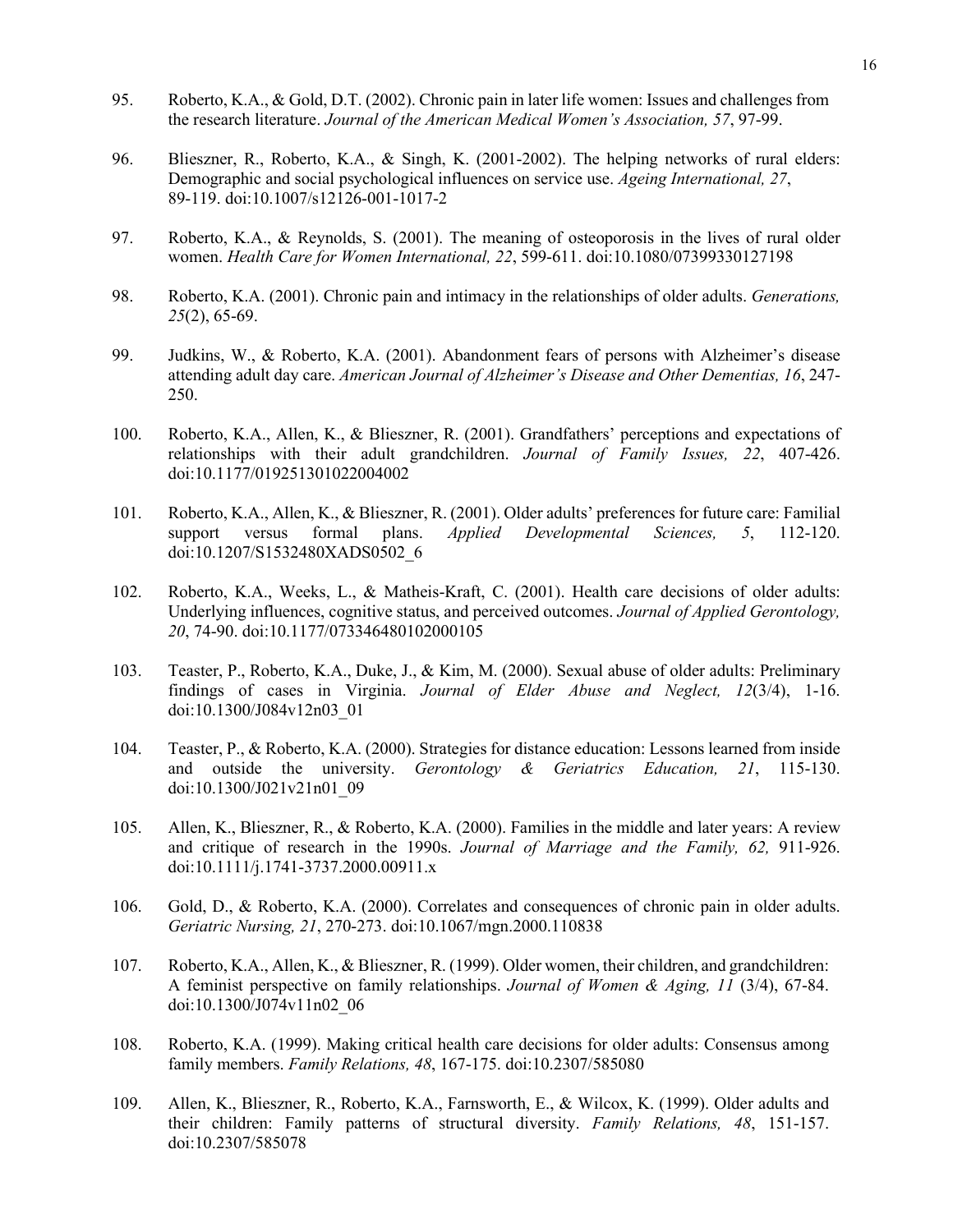- 110. Roberto, K.A., & Yardley, J. (1999). Eldercare: A value-added assurance function*. Journal of Accountancy, 187*(4), 43-51.
- 111. Usita, P., Blieszner, R., & Roberto, K.A. (1998). Alumni perspectives of a graduate certificate studies program. *Gerontology & Geriatrics Education, 1,* 65-77. doi: 0.1300/J021v19n01\_06
- 112. Roberto, K.A., Richter, J., Bottenberg, B., & Campbell, S. (1998). Communication patterns between caregivers and their spouses with Alzheimer's disease: A case study. *Archives of Psychiatric Nursing, 12*, 202-208. doi:10.1016/S0883-9417(98)80025-3
- 113. Roberto, K.A., Wacker, R., Jewel, E., & Rickard, M. (1997). Resident rights: Knowledge of and implementation by nursing staff in long-term care facilities. *Journal of Gerontological Nursing, 12,* 32-40. doi:10.3928/0098-9134-19971201-09
- 114. All, A., Fried, J., Roberto, K.A., Shaw, D., & Richter, J. (1997). The effects of HIV/AIDS education on the anxiety of rehabilitation workers. *Journal of Rehabilitation, 63,* 45-51.
- 115. Roberto, K.A., Usita, P., Weeks, L., & Wacker, R. (1997). Comparison of bachelor's and master's degree gerontology programs: Alumni characteristics, employment, and employer assessment. *Gerontology & Geriatrics Education, 18,* 77-89. doi:10.1300/J021v18n01\_08
- 116. Matheis-Kraft, C., & Roberto, K.A. (1997). Influence of a values discussion on congruence between elderly women and their families on critical health care decisions. *Journal of Women & Aging, 9,* 5-22. doi:10.1300/J074v09n04\_02
- 117. Roberto, K.A. (1997). Chronic pain in the lives of older women. *Journal of the American Medical Women's Association, 52,* 127-131.
- 118. Roberto, K.A. (1997). Qualities of older women's friendships: Stable or volatile? *International Journal of Aging and Human Development, 44,* 1-14. doi:10.2190/EJNQ-A781-G2LF-C9XV
- 119. Villani, P., & Roberto, K.A. (1997). Retirement decision-making: Gender issues and policy implications. *Journal of Women & Aging, 9,* 151-163. doi:10.1300/J074v09n01\_12
- 120. Roberto, K.A. & Gold, D. (1997). Spousal support of older women with osteoporotic pain: Congruity of perceptions. *Journal of Women & Aging, 9, 17-31.* doi:10.1300/J074v09n01\_03
- 121. Roberto, K.A. (1996). Friendships between older women: Actions and reactions. *Journal of Women & Aging, 8,* 55-73. doi:10.1300/j074v08n03\_05
- 122. Bartmann, J., & Roberto, K.A. (1996). Coping strategies of middle-aged and older women who have undergone a mastectomy. *Journal of Applied Gerontology, 15,* 376-368. doi:10.1177/073346489601500307
- 123. Roberto, K.A., & Skoglund, R. (1996). Interactions with grandparents and great-grandparents: A comparison of activities, influences, and relationships*. International Journal of Aging and Human Development, 43,* 107-117. doi:10.2190/8F1D-9A4D-H0QY-W9DD
- 124. Sherman, M. M., Roberto, K.A., & Robinson, J. (1996). Hospital personnel knowledge and attitude toward older adults. *Gerontology & Geriatrics Education, 16,* 25-35. doi:10.1300/J021v16n03\_03
- 125. Lehmann, J., & Roberto, K.A. (1996). Mothers' perceptions: A comparison of factors influencing the futures of their adolescent children with and without disabilities. *Mental Retardation, 34,* 27- 38.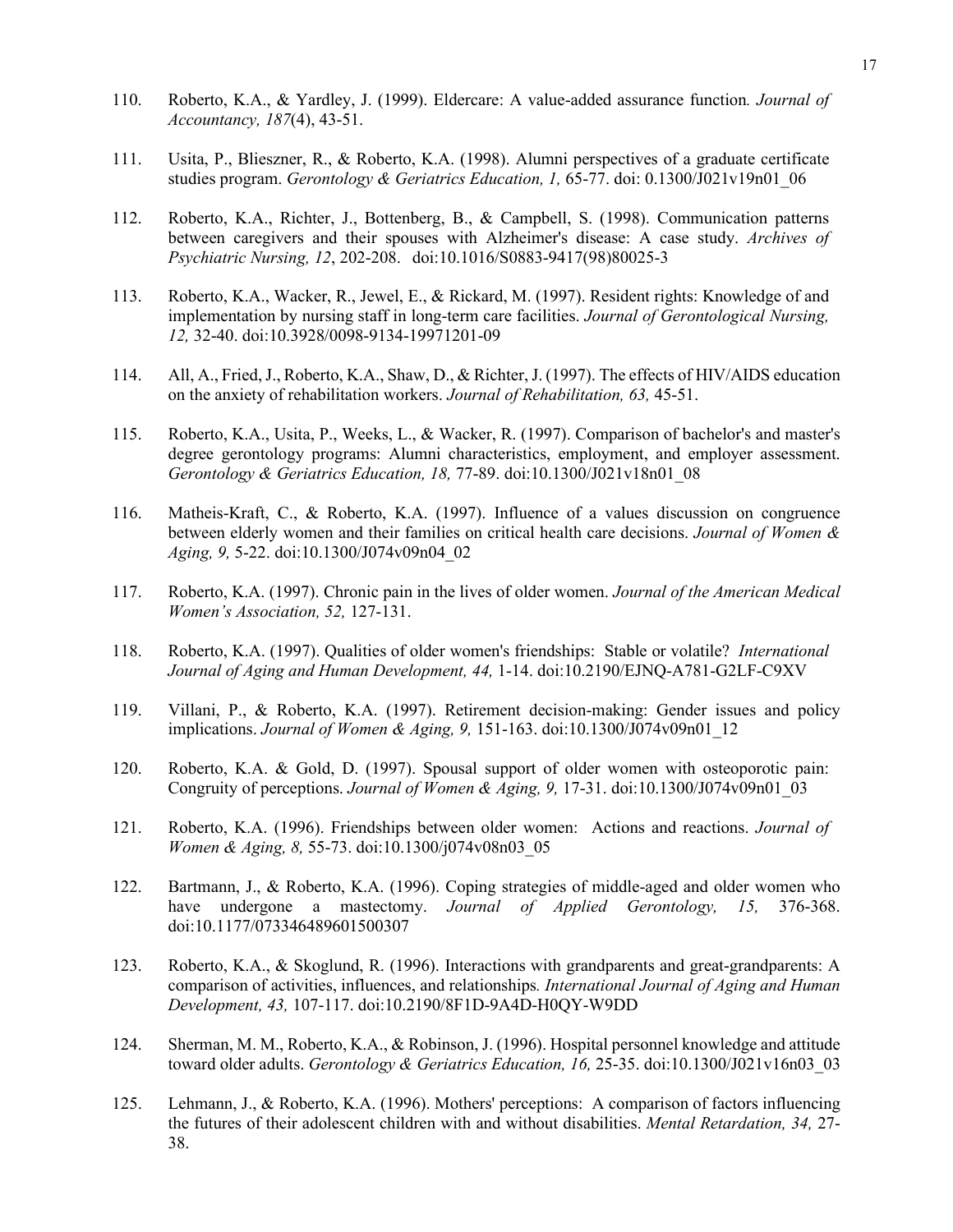- 126. Richter, J., Roberto, K.A., & Bottenberg, D. (1995). Communicating with persons with Alzheimer's disease: Experiences of family and formal caregivers. *Archives of Psychiatric Nursing, 9,* 279-285. [doi:10.1016/S0883-9417\(95\)80047-6](http://dx.doi.org/10.1016/S0883-9417(95)80047-6)
- 127. Roberto, K.A., Matheis-Kraft, C., & Carmichael, D. (1995). Rehabilitation professionals' knowledge and attitudes about aging. *Journal of Rehabilitation Administration, 19,* 35-45.
- 128. Roberto, K.A. (1994). The study of chronic pain in later life: Where are the women? *Journal of Women & Aging, 6,* 1-7. doi:10.1300/J074v06n04\_01
- 129. Roberto, K.A. (1994). Chronic pain and older women: An agenda for research and practice. *Journal of Women & Aging, 6,* 111-116. doi:10.1300/J074v06n04\_08
- 130. Roberto, K.A. (1994). Ethical challenges facing family caregivers of persons with Alzheimer's disease. *Activities, Adaptation, & Aging, 18,* 49-61. doi:10.1300/J016v18n03\_04
- 131. Roberto, K.A., & Stanis, P. (1994). Reactions of older women to the death of their close friends. *Omega: Journal of Death and Dying, 29,* 17-27. doi:10.2190/KKGD-HR3F-CKY4-58PM
- 132. Roberto, K.A., Van Armburg, S., & Orleans, M. (1994). The caregiver empowerment project: Developing programs within rural communities. *Activities, Adaptation, & Aging, 18,* 1-12. doi:10.1300/J016v18n02\_01
- 133. Roberto, K.A. (1993). Osteoporosis and older women: Productive lifestyle strategies. *Journal of Women & Aging, 5,* 43-59. doi:10.1300/J074v05n03\_06
- 134. Richter, J., Bottenberg, D., & Roberto, K.A. (1993). Communication between formal caregivers and Alzheimer's impaired residents. *The American Journal of Alzheimer's and Related Disorders Care & Research, 8,* 20-26. doi:10.1177/153331759300800506
- 135. Roberto, K.A., & Bartmann, J. (1993). Factors related to older women's recovery from hip fractures: Physical ability, locus of control, and social support. *Health Care for Women International, 14,* 457-468. doi:10.1080/07399339309516073
- 136. Brubaker, T., & Roberto, K.A. (1993). Family life education for the later years. *Family Relations, 42,* 212-221. doi:10.2307/585457
- 137. Roberto, K.A. (1992). Elderly women with hip fractures: Functional and psychosocial correlates of recovery. *Journal of Women & Aging, 4*, 3-20. doi:10.1300/J074v04n02\_02
- 138. Villani, P., Malmstadt, S., & Roberto, K.A. (1992). Teaching older adults in a rural setting. *Activities, Adaptation, & Aging, 16*, 39-48. doi:10.1300/J016v16n04\_04
- 139. Roberto, K.A. (1992). The role of social support in older women's recovery from hip fractures. *Journal of Applied Gerontology, 11*, 314-325. doi:10.1177/073346489201100305
- 140. Roberto, K.A., & Stroes, J. (1992). Grandchildren and grandparents: Roles, influences, and relationships. *International Journal of Aging and Human Development, 34*, 227-239. doi:10.2190/8CW7-91WF-E5QC-5UFN
- 141. Roberto, K.A., Richter, J., Bottenberg, D., & MacCormack, R. (1992). Provider/client views: Health care needs of the rural elderly. *Journal of Gerontological Nursing, 18*, 31-37. doi:10.3928/0098-9134-19920501-08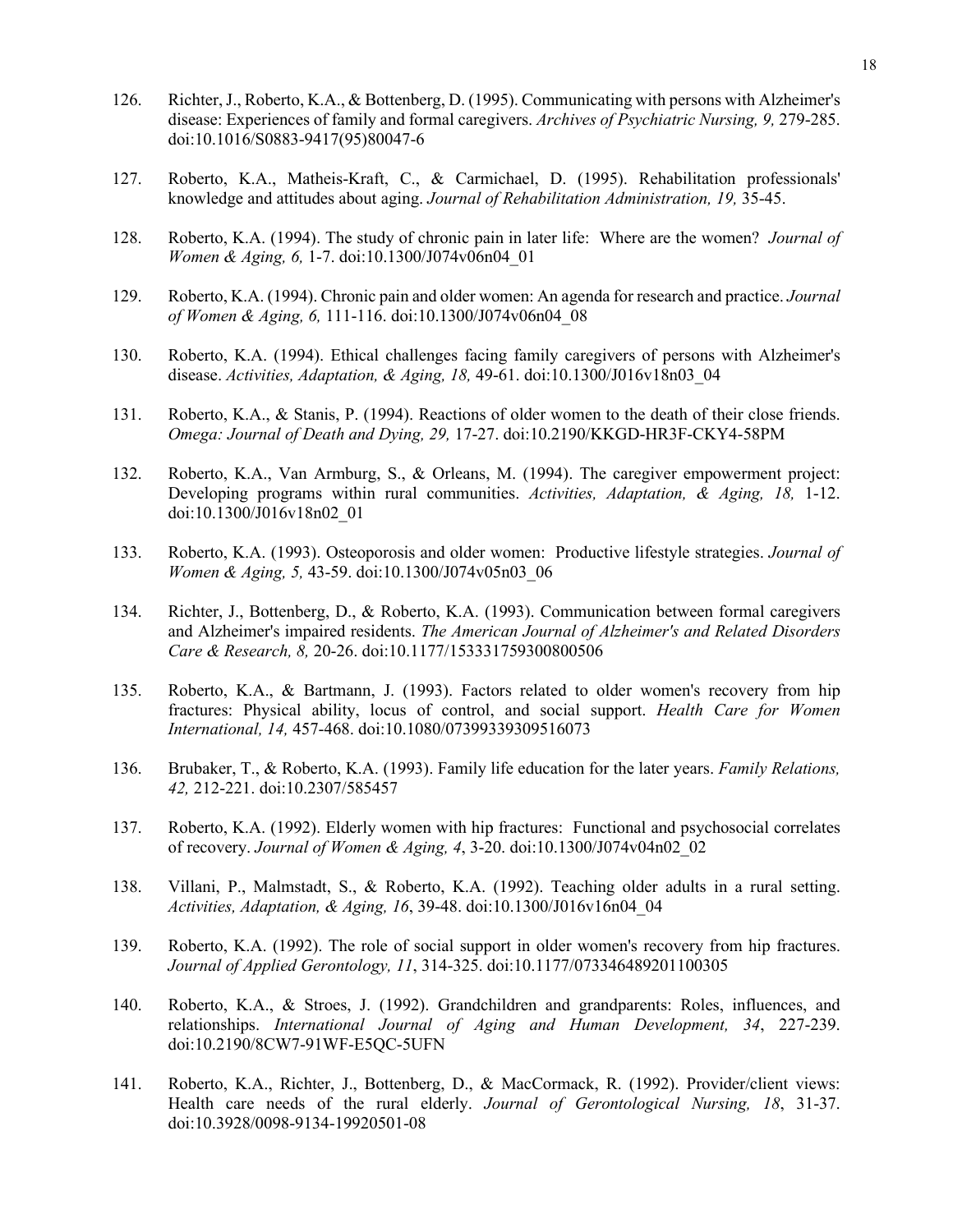- 142. Roberto, K.A. (1992). Coping strategies of older women with hip fractures: Resources and outcomes. *Journals of Gerontology: Psychological Sciences, 47,* 21-26. doi:10.1093/geronj/47.1.P21
- 143. Carter, K., & Roberto, K.A. (1992). A participatory process for policy development: Performance pay*. Education, 112,* 360-369.
- 144. Richter, J., Bottenberg, D., & Roberto, K.A. (1991). Focus groups: Implications for program evaluation of mental health services*. Journal of Mental Health Administration, 18,* 148-153. doi:10.1007/BF02518609
- 145. Roberto, K.A., & McGraw, S. (1991). Self-perceptions of older women with osteoporosis. *Journal of Women & Aging, 3*, 59-70. doi:10.1300/J074v03n01\_05
- 146. Roberto, K.A., & Johnston, M. (1991). The impact of osteoporosis on the quality of informal relationships. *Journal of Gerontological Social Work, 16*, 179-193. doi:10.1300/J083v16n01\_13
- 147. Roberto, K.A. (1990). Adjusting to chronic disease: The osteoporotic woman. *Journal of Women & Aging, 2,* 33-47. doi:10.1300/J074v02n01\_03
- 148. Roberto, K.A., & McGraw, S. (1990). Educational programs for older adults: Course selection and motivational factors. *Gerontology & Geriatrics Education, 10,* 37-48.doi:10.1300/J021v10n04\_03
- 149. Benshoff, J., Fried, J., & Roberto, K.A. (1990). Developmental skill attainment among college students. *Rehabilitation Counseling Bulletin, 34,* 44-52.
- 150. Roberto, K.A., & Nelson, R. (1989). The developmentally disabled elderly: Concerns of service providers. *Journal of Applied Gerontology, 8,* 175-182. doi:10.1177/073346488900800204
- 151. Roberto, K.A., & Kimboko, P. (1989). Friendships in later life: Definitions and maintenance patterns. *International Journal of Aging and Human Development, 28*, 9-19. doi:10.2190/TQ6K-MATH-8UJT-B265.
- 152. Roberto, K.A. (1988). Stress and adaptation patterns of older osteoporotic women. *Women and Health, 14,* 105-119. doi:10.1300/J013v14n03\_08
- 153. Roberto, K.A. (1988). Women with osteoporosis: The role of the family and service community. *The Gerontologist, 28*, 224-228. doi:10.1093/geront/28.2.224
- 154. Roberto, K.A., & Benshoff, J. (1987/88). A comparison of graduates with bachelor's and master's degrees in gerontology. *Gerontology & Geriatrics Education, 8,* 53-63. doi:10.1300/J021v08n01\_05
- 155. Benshoff, J., & Roberto, K.A. (1987). Alcoholism in the elderly: Clinical issues. *Clinical Gerontologist, 7,* 3-14. doi:10.1300/J018v07n02\_02
- 156. Roberto, K.A., & Scott, J. (1987). Friendships in late life: A rural-urban comparison. *Lifestyles, 8,* 146-156. doi:10.1007/BF01555768
- 157. Scott, J., & Roberto, K.A. (1987). Informal supports of older adults: A rural-urban comparison*. Family Relations, 36*, 444-449. doi:10.2307/584498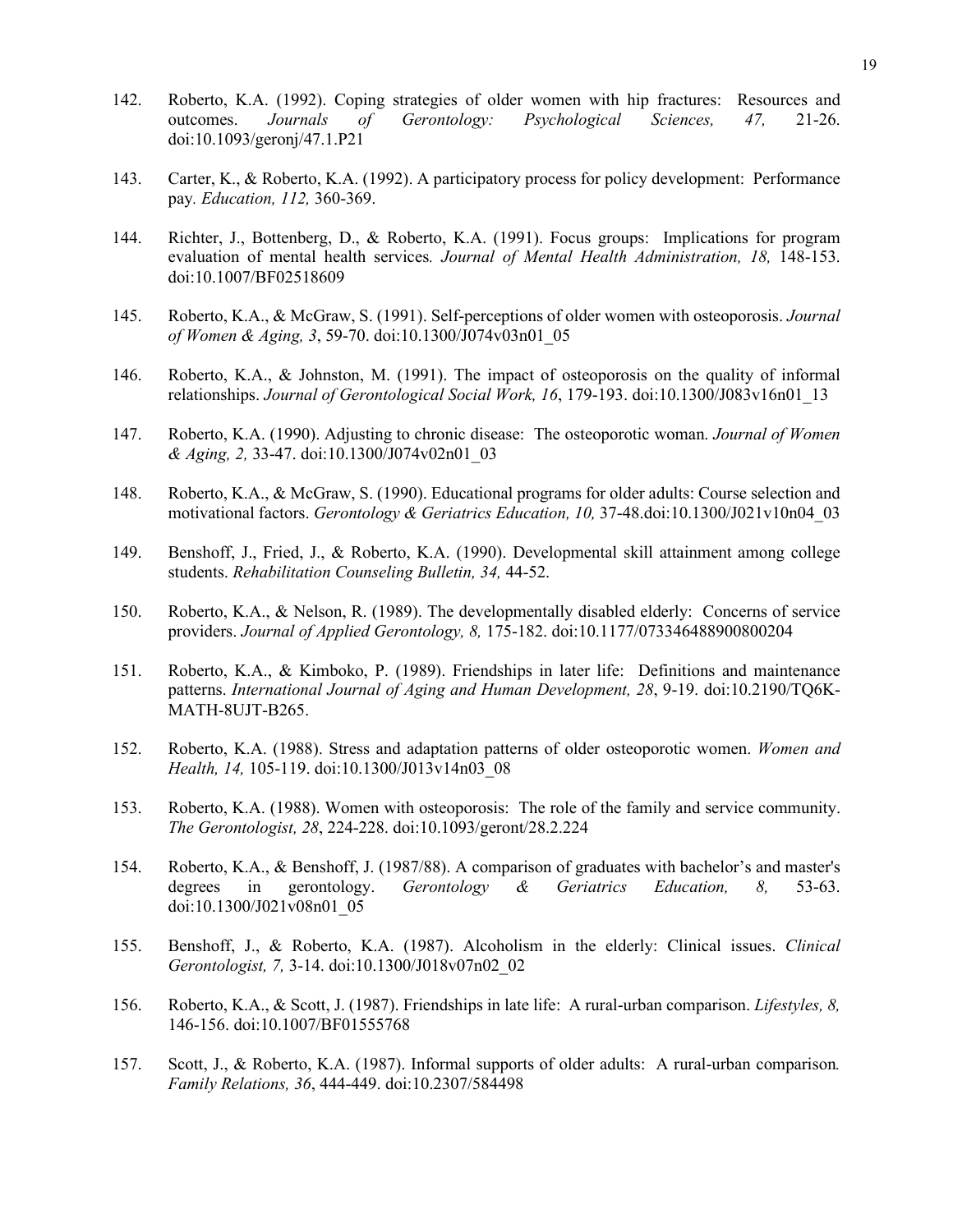- 158. McGhee, P.E., Skinner, P.R., Roberto, K.A., Ridenour, N., J., & Larson, S. M. (1987). Using online databases to study current research trends - An online bibliometric study. *Library & Information Science Research, 9*, 285-291.
- 159. Scott, J., Roberto, K.A., & Hutton, J. (1986). Families of Alzheimer's victims: Family support to caregivers. *Geriatrics Digest, 8,* 22-23.
- 160. Roberto, K.A., & Scott, J. (1986). Friendships of older men and women: Exchange patterns and satisfaction. *Psychology and Aging, 2*, 103-109. doi:10.1037/0882-7974.1.2.103
- 161. Roberto, K.A., & Scott, J. (1986). Confronting widowhood: The influence of informal supports. *American Behavioral Scientist, 29*, 497-511. doi:10.1177/000276486029004010
- 162. Scott, J., Roberto, K.A., & Hutton, J. (1986). Families of Alzheimer's victims: Family support to the caregivers. *Journal of the American Geriatrics Society, 34*, 348-354. doi:10.1111/j.1532- 5415.1986.tb04317.x
- 163. Roberto, K.A., & Scott, J. (1986). Equity considerations in the friendships of older adults. *Journal of Gerontology, 41*, 241-247. doi:10.1093/geronj/41.2.241
- 164. Scott, J., & Roberto, K.A. (1985). Use of informal and formal support networks by the rural, elderly poor. *The Gerontologist, 25,* 624-630. doi:10.1093/geront/25.6.624
- 165. Roberto, K.A. (1985). Adult children and aging parents: A program design and evaluation. *Activities, Adaptation & Aging, 6,* 89-101. doi:10.1300/J016v06n04\_09
- 166. Roberto, K.A., & Scott, J. (1984). Friendship patterns of older women. *International Journal of Aging and Human Development, 19*, 1-10. doi:10.2190/0UB8-GJGX-3QMP-8X1F
- 167. Scott, J., & Roberto, K.A. (1983). Older rural adults: Perspectives on status and needs. *Home Economics Research Review, 2*, 5-6.
- 168. Taylor, E., Steele, C., & Roberto, K.A. (1982). Preschool children's discrimination of age. *Perceptual and Motor Skills, 54*, 539-452. doi:10.2466/pms.1982.54.2.539

### Juried Abstracts

Katz, M.L., Reiter, P.L., Kennedy, S., Schoenberg, N., Johnson, A., Ely, G., Roberto, K.A., Lengerich, E., Paskett, E., & Dignan, M. (2009). Human papillomavirus (HPV) vaccine availability, recommendations, cost, and policies among health departments in seven Appalachian states [Abstract]. *Cancer Epidemiology Biomarkers & Prevention, 18*, 690-691. doi:10.1016/j.vaccine.2009.03.042

#### Books

- 1. Wacker, R. R., & Roberto, K.A. (2019). *Aging social policies: An international perspective* Seoul, Korea: Hakjisa Publisher. (Original work published 2011).
- 2. Wacker, R. R., & Roberto, K.A. (2019). *Community resources for older adults: Programs and services in an era of change* (5<sup>th</sup> ed.). Thousand Oaks, CA: Sage.
- 3. Resnick, B., Gwyther, L., & Roberto, K.A. (Eds.) (2018). *Resilience in aging: Concepts, research, and outcomes* (2<sup>nd</sup> ed.). New York: Springer International Publishing.
- 4. Whitbourne, S.K. (Editor-in Chief); Roberto, K.A., Associate Editor (Family Section) (2016). *The Wiley-Blackwell Encyclopedia of Adulthood and Aging*. Hoboken, NJ: John Wiley & Sons.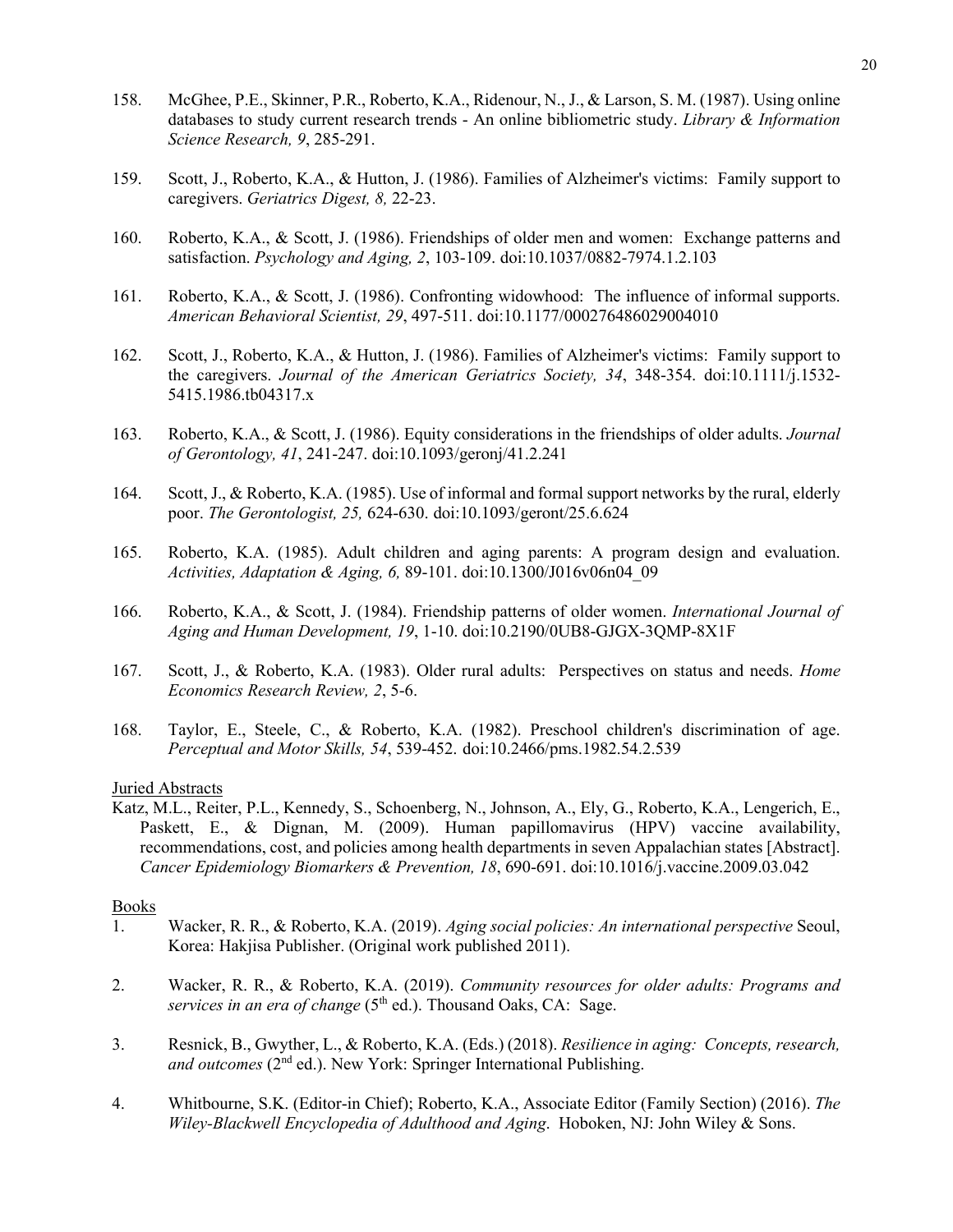- 5. Wacker, R. R., & Roberto, K.A. (2014). *Community resources for older adults: Programs and services in an era of change* (4<sup>th</sup> ed.). Thousand Oaks, CA: Sage.
- 6. Wacker, R. R., & Roberto, K.A. (2011). *Aging social policies: An international perspective.* Thousand Oaks, CA: Sage
- 7. Resnick, B., Gwyther, L. & Roberto, K.A. (Eds.) (2011). *Resilience in aging: Concepts, research, and outcomes*. New York: Springer Science + Business Media. [In top 25% of most downloaded eBooks in the relevant Springer eBook Collection annually – 52,504 downloads through Dec 2018.
- 8. Mancini, J.A. & Roberto, K.A., (Eds.) (2009). *Pathways of human development: Explorations of change*. Lanham, MD: Lexington Books.
- 9. Wacker, R. R., & Roberto, K.A. (2008*). Community resources for older adults: Programs and services in an era of change* (3rd ed.). Thousand Oaks, CA: Sage.
- 10. Wacker, R. R., Roberto, K.A., & Piper, L.E. (2002*). Community resources for older adults: Programs and services in an era of change* (2<sup>nd</sup> ed.). Thousand Oaks, CA: Sage/Pine Forge Press.
- 11. Roberto, K.A., & Gold, D.T. (2001). *The challenges of chronic pain in later life: A selected, annotated bibliography*. West Port, CT: Greenwood Press.
- 12. Wacker, R. R., Roberto, K.A., & Piper, L.E. (1998). *Community resources for older adults: Programs and services in an era of change*. Thousand Oaks, CA: Pine Forge Press.
- 13. Roberto, K.A. (Ed.). (1996). *Relationships between women in later life*. Haworth Press. [Selected for inclusion on the Women's Studies Core Lists, 2001]
- 14. Roberto, K.A. (Ed.). (1994). *Older women with chronic pain*. Haworth Press.
- 15. Roberto, K.A. (Ed.). (1993). The *elderly caregiver: Caring for adults with developmental disabilities*. Thousand Oaks, CA: Sage.

Instructor Manuals/Instructional Materials

- 1. Wacker, R. R., & Roberto, K.A. (2019). Instructor resource site for *Community resources for older*  adults: Programs and services in an era of change (5<sup>th</sup> ed.) <https://study.sagepub.com/wacker5e>
- 2. Wacker, R. R., & Roberto, K.A. (2014). Instructor's manual for Community resources for older adults: Programs and services in an era of change  $(4<sup>th</sup>$  ed.). Access: [http://www.sagepub.com/books/Book237153?subject=100&bookType=%22Textbooks%22&sort](http://www.sagepub.com/books/Book237153?subject=100&bookType=%22Textbooks%22&sortBy=defaultPubDate%20desc&fs=1#tabview=supplements) [By=defaultPubDate%20desc&fs=1#tabview=supplements](http://www.sagepub.com/books/Book237153?subject=100&bookType=%22Textbooks%22&sortBy=defaultPubDate%20desc&fs=1#tabview=supplements)
- 3. Wacker, R. R., & Roberto, K.A. (2008). Instructor's manual for *Community resources for older adults: Programs and services in an era of change (3rd ed.)*. [CD-ROM] Thousand Oaks, CA: Sage/Pine Forge Press.
- 4. Husser, E. K., & Roberto, K. A. (2005). Understanding aging [Curriculum Module]. Access: <http://breeze.ag.vt.edu/p95691925>
- 5. Roberto, K.A., & Teresi, J. (2004). Aging, families, and caregiving. In *AGHE brief bibliography: A selective annotated bibliography for gerontology instruction* [CD-Rom]. Washington, DC: Association for Gerontology in Higher Education.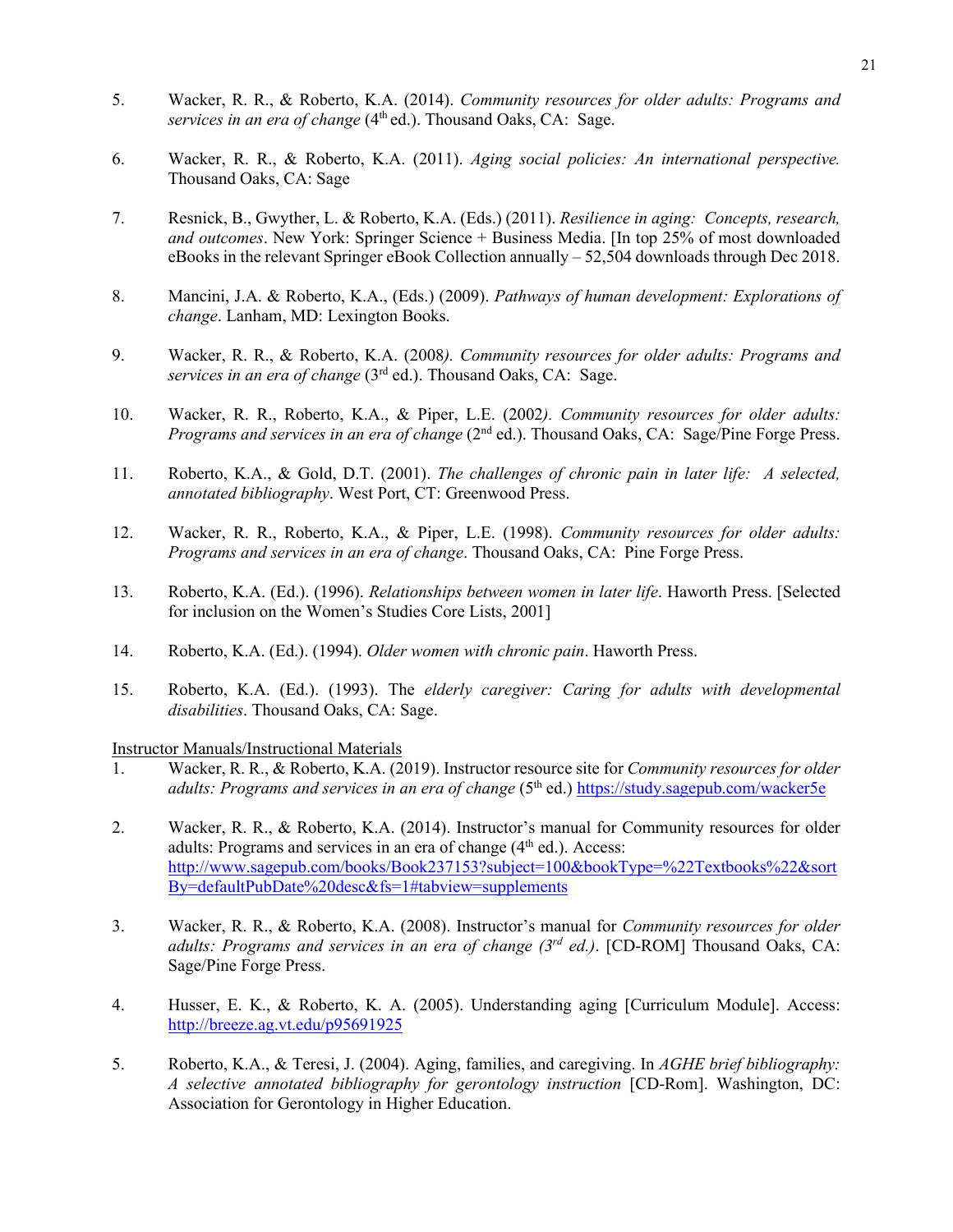- 6. Teresi, J., & Roberto, K.A. (2000). Aging, families, and caregiving. In *AGHE brief bibliography: A selective annotated bibliography for gerontology instruction*. Washington, DC: Association for Gerontology in Higher Education.
- 7. Wacker, R. R., & Roberto, K.A. (2002). Instructor's manual for *Community resources for older adults: Programs and services in an era of change (2nd ed)*. [CD-ROM] Thousand Oaks, CA: Sage/Pine Forge Press.
- 8. Wacker, R. R., Roberto, K.A., & Piper, L.E. (1998). Instructor's manual for *Community resources for older adults: Programs and services in an era of change*. Thousand Oaks, CA: Pine Forge Press.

### Chapters in Books

- 1. Teaster, P.B., & Roberto, K.A. (2020). Perpetrators of elder abuse. In R. Geffner, J. W. White, L. K. Hamberger, A. Rosenbaum, V. Vaughan-Eden, & V. I. Vieth (Eds.), *Handbook of interpersonal violence and abuse across the lifespan*. Springer Nature Switzerland AG. [https://doi.org/10.1007/978-3-319-62122-7\\_91-1](https://doi.org/10.1007/978-3-319-62122-7_91-1)
- 2. Frames, C., Soangra, R., Lockhart, T, Lach, J., Ha, D., Roberto, K.A., Lieberman, A. (2020). Dynamical properties of postural control in obese community-dwelling older adults. In T. Lockhart (Ed.), *Sensors for gait, posture, and health monitoring* (Vol. 2, pp. 115-129). Basel, Switzerland: Multidisciplinary Digital Publishing Institute.
- 3. Allen, K.R., & Roberto, K.A. (2019). Sharing expertise in Appalachia: A collaborative feminist content analysis of in-depth interviews with older women cancer survivors. In A. Humble & E. Radina (Eds.), *How qualitative data analysis happens: Moving beyond "themes emerged"* (pp. 64- 79). New York, NY: Taylor & Francis/Routledge.
- 4. Allen, K.R., Letiecq, B.L., Roberto, K.A., Rosenblatt, P.C., & Wieling, E. (2019). Dialogue about reflexivity. In A. Humble & E. Radina (Eds.), *How qualitative data analysis happens: Moving beyond "themes emerged"* (pp. 213-220). New York, NY: Taylor & Francis/Routledge.
- 5. Roberto, K.A., & Weaver, R.H. (2018). Late-life families. In B. Fiese, (Editor-in-Chief), *APA Handbook of contemporary family psychology: Foundations, methods, and contemporary issues across the life span*. (Vol 1, pp. 631-647). Washington, DC: APA.
- 6. Munly, K., Roberto, K.A., & Allen, K.R. (2018). Understanding resilience of adult foster care providers. In B. Resnick, L. Gwyther, & K.A. Roberto (Eds.), *Resilience in aging: Concepts, research, and outcomes* (2<sup>nd</sup> ed.; pp. 367-384). New York: Springer International Publishing.
- 7. Resnick, B. L., Gwyther, L., & Roberto, K.A. (2018). Conclusion: The key to successful aging. In B. Resnick, L. Gwyther, & K.A. Roberto (Eds.), *Resilience in aging: Concepts, research, and outcomes* ( $2<sup>nd</sup>$  ed.; pp. 401-416). New York: Springer International Publishing.
- 8. Roberto, K.A. (2018). Family structures and care in old age. In. I. Tufan & M. Durak (Eds.), *The Handbook of* ge*rontology: Care and health* (Vol 2, pp. 265-289). Ankara, Turkey: NOBEL Academic Publishing.
- 9. Roberto, K.A., & Deater-Deckard, K. (2018). Risk for elder abuse among persons with dementia. In G.E. Smith & S. T. Farias (Eds.), *APA Handbook of dementia* (pp. 599-614). DC: APA.
- 10. Fileborn, B., Barrett, C., & Roberto, K.A. (2018). Sexual assault of older women: Breaking the silence. In C. Barrett & A. Hinchliff (Eds.), *Addressing the sexual rights of older people: Theory, policy and practice* (pp. 97-110). New York, NY: Routledge.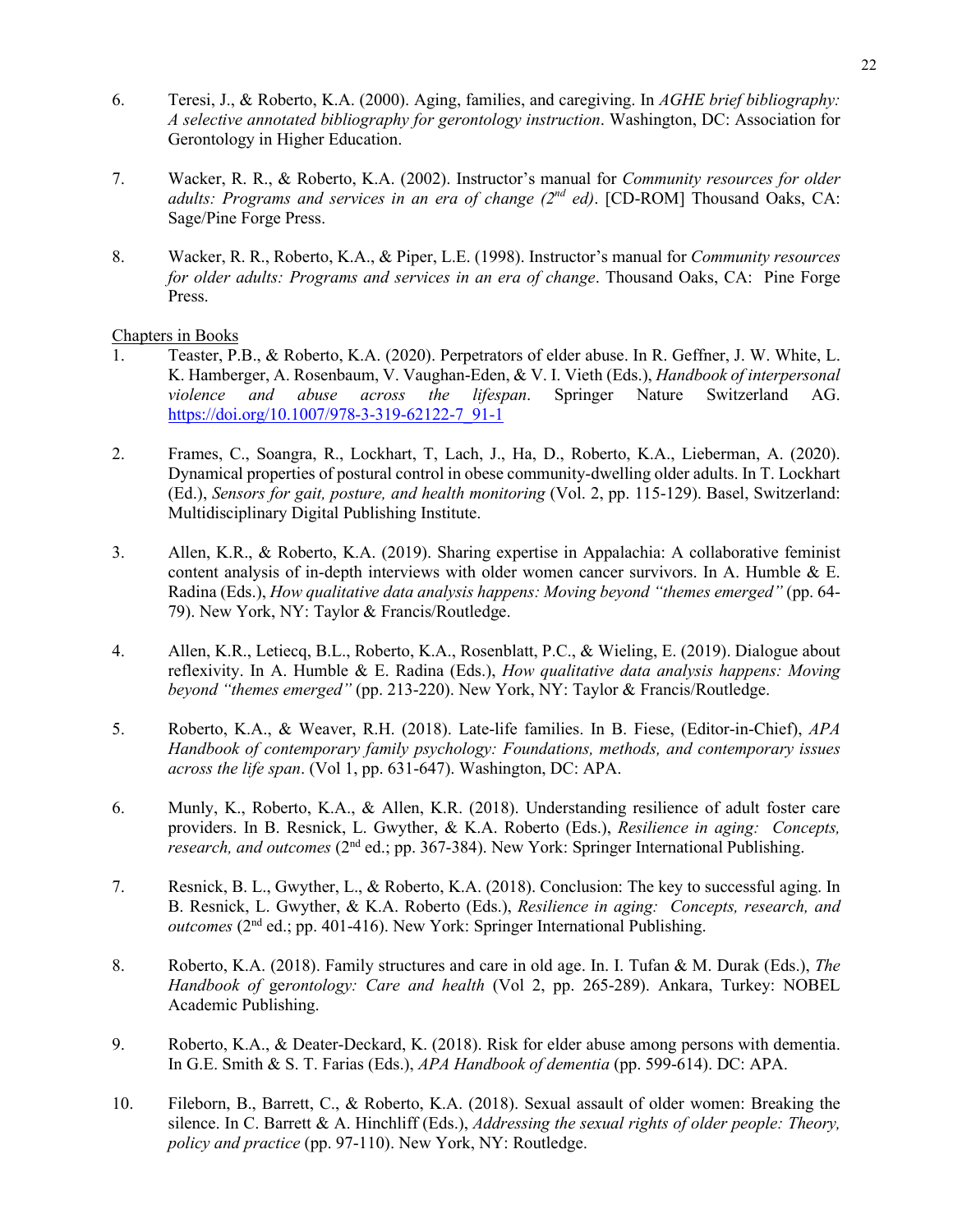- 11. Roberto, K.A. & Teaster, P.B. (2017). Theorizing elder abuse. In X. Dong (Ed.), *Elder abuse: Research, practice, and polic*y (pp. 21-41). New York: Springer Science.
- 12. Wacker, R.R., & Roberto, K.A. (2016). Theories of help-seeking behavior: Understanding community service use by older adults. In V. Bengtson & R. Settersten (Eds.), *Handbook of theories of aging* (3rd ed.) (pp. 505-530). New York: Springer Publishing Company.
- 13. Huber, L.L., Watson, C., Roberto, K.A., & Walker, B.A. (2016). Aging in intra-and intergenerational contexts. In S. Kwon (Ed.), *Gerotechnology 2.0.: Research, practice, and principles in the field of technology and aging* (pp. 57-89). New York: Springer Publishing Company.
- 14. Allen, K. R., & Roberto, K.A. (2016). Family relationships of older LGBT adults. In D.A. Harley & P.B. Teaster (Eds.), *Handbook of LGBT elders: An interdisciplinary approach to principles, practices, and policies* (pp*.* 43-64) New York: Springer Science.
- 15. Roberto, K.A. (2016). Abusive relationships in late life. In L. K. George & K. F. Ferraro (Eds.), *Handbook of aging and the social sciences* (8<sup>th</sup> ed.), (pp. 337-356). New York: Elsevier/Academic.
- 16. Roberto, K.A., Teaster, P.B., & McPherson, M. (2015). Abuse in late life: Unsuspecting elders and trusted others. In J. Arditti (Ed.), *Family problems: Stress, risk, and resilience* (pp. 228-248). Hoboken, NJ: John Wiley & Sons, Inc.
- 17. Roberto, K.A., McPherson, M., & Gold, D.T. (2014). Osteoporosis. In V. Burggraf, K. Kim., & A. Knight (Eds.), *Healthy aging: Principles and clinical practice for clinicians* (pp. 261-292). New York: Lippincott Williams & Wilkins.
- 18. Roberto, K. A., & Jarrott, S. E. (2014). Theoretical frameworks guiding caregiving research: A human development perspective. In R. Talley & S. Travis (Ed.), M*ultidisciplinary coordinated caregiving: Caregiving research, practice, policy* (pp. 195-207). New York, NY: Springer.
- 19. Dolbin-MacNab, M.L., Roberto, K.A., & Finney, J. (2012). Formal social support: Promoting resilience in grandparents parenting grandchildren. In B. Hayslip & G. Smith (Eds.), *Resilient grandparent caregivers: A strengths-based perspective* (pp. 134-151). New York: Springer Publishing Company.
- 20. Blieszner, R., & Roberto, K.A. (2012). Partners and friends in adulthood. In S. K. Whitbourne & M. Sliwinski (Eds.), *The Wiley-Blackwell handbook of developmental psychology: Adult development and aging* (pp. 381-398). Malden, MA: Wiley-Blackwell.
- 21. Miller, S., Nolden, A., Smith-Jackson, T., & Roberto, K.A. (2010). Ethnicity, aging, and the usability of blood glucose meters. In T. Marek, W. Karwowski & V. Rice (Eds.), *Advances in understanding human performance: Neuroergonomics, human factors design, and special populations* (pp. 644-653). Boca Raton, FL: CRC Press.
- 22. Roberto, K.A., Ermann, L., & Salva, J. (2009). Older women's assessment and management of chronic pain in their daily lives. In J. Merrick (Ed.), *Pain management yearbook 2008* (pp. 413- 427. New York: Nova Science Publishers
- 23. Roberto, K.A. (2009). Placing developmental paradigms in context: Health and adaptation in late life. In J.A. Mancini & K. A. Roberto (Eds.), *Pathways of human development: Explorations of change* (pp. 127-147). Lanham, MD: Lexington Books.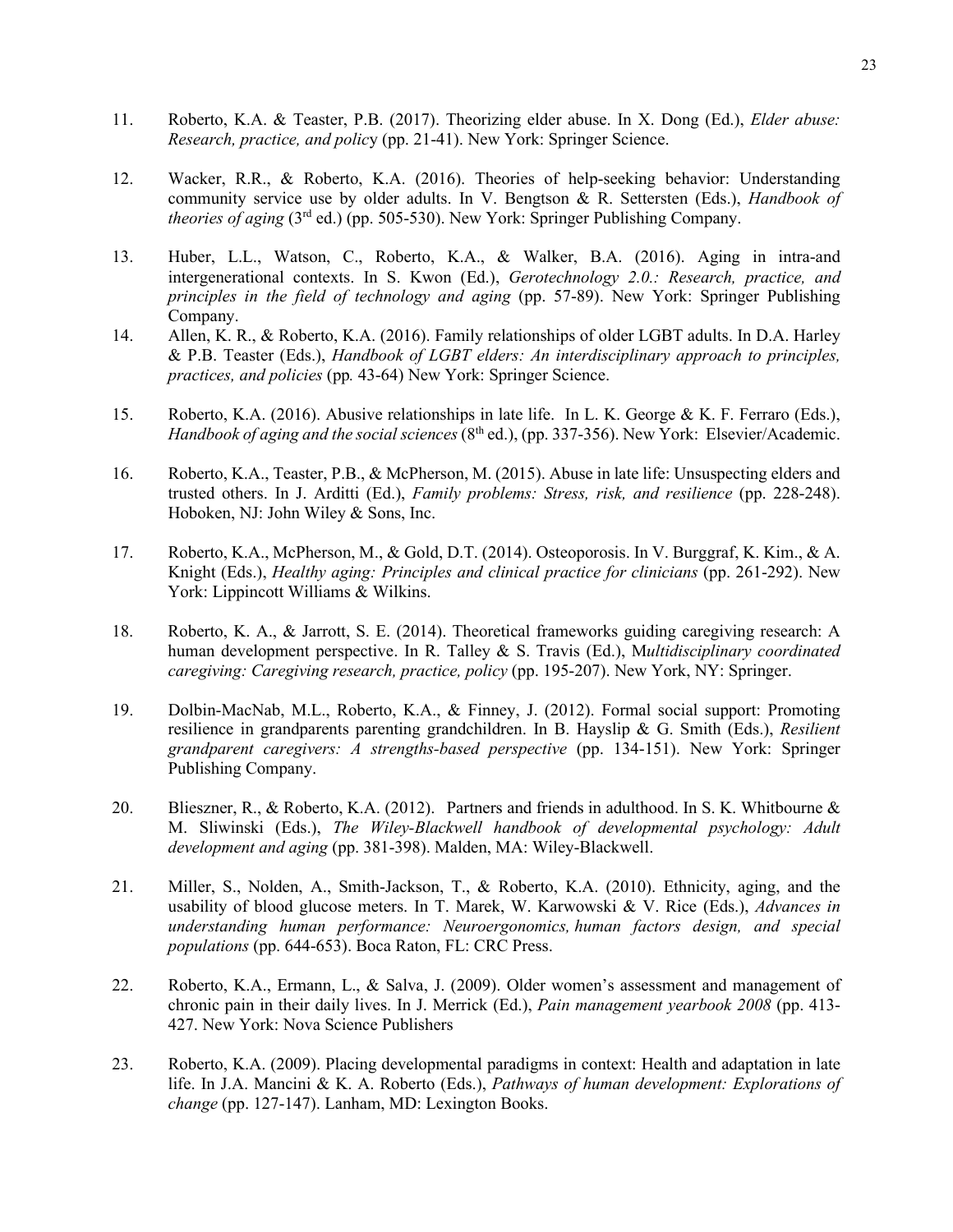- 24. Mancini, J.A., & Roberto, K.A. (2009). A roadmap for understanding human development, contexts, and change. In J.A. Mancini & K. A. Roberto (Eds.), *Pathways of human development: Explorations of change* (pp. 3-11). Lanham, MD: Lexington Books.
- 25. Roberto, K.A., & Mancini, J.A. (2009). Theorizing about human development: Identifying antecedents, processes and consequences of change. In J.A. Mancini & K. A. Roberto (Eds.), *Pathways of human development: Explorations of change* (pp. 349-366). Lanham, MD: Lexington Books.
- 26. Roberto, K.A., Kamo, Y., & Henderson, T.L. (2009). Encounters with Katrina: Dynamics of older adults' social support networks. In K. Cherry (Ed.), *Lifespan perspectives on natural disasters: Coping with Katrina, Rita and other storms* (pp. 133-152). New York: Springer Publishing Company.
- 27. Roberto, K.A., Dolbin-MacNab, M.L., & Finney, J.W. (2008). Promoting health for grandmothers parenting young children. In B. Hayslip & Kaminiski, P.L. (Eds.), *Parenting the custodial grandchild: Implications for clinical practice* (pp. 75-89) New York: Springer Publishing Company.
- 28. Roberto, K. A., & Husser, E. K. (2007). Social relationships: Resources and obstacles to older women's health adaptations and well-being. In T. J. Owens, & J.J. Suitor (Eds.), *Advances in life course research, Volume 12: Interpersonal relations across the life course* (pp. 383-410). New York: Elsevier Science.
- 29. Blieszner, R., & Roberto, K. A. (2006). Perspectives on close relationships among the Baby Boomers. In S. K. Whitbourne & S. L. Willis (Eds.), *The baby boomers grow up: Contemporary perspectives on midlife* (pp. 261-281)*.* Mahwah, NJ: Lawrence Erlbaum Associates.
- 30. Qualls, S. H., & Roberto, K.A. (2006). Diversity and caregiving support interventions: Lessons from elder care research. In B. Hayslip & J. Hicks Patrick (Eds.), *Custodial grandparents: Individual, cultural, and ethnic diversity* (pp. 37-54). New York: Springer Publishing Company.
- 31. Roberto, K. A. (2005). Multiple perspectives required for addressing health issues of older women. In Bengtson, V., Acock, A., Allen, K., Dilworth-Anderson, P., & Kline, D. (Eds.), *Sourcebook of family theory and research* (pp. 547-548). Newbury Park, CA: Sage. Expanded text at: <http://www.ncfr.org/pdf/roberto1.pdf>
- 32. Blieszner, R., & Roberto, K. A. (2004). Friendship across the life span: Reciprocity in individual and relationship development. In F. R. Lang & K. L. Fingerman (Eds.), *Growing together: Personal relationships across the lifespan* (pp. 159-182). New York: Cambridge University Press.
- 33. Roberto, K.A., & Qualls, S. (2003). Intervention strategies for grandparents raising grandchildren: Lessons learned from the late life caregiving literature. In B. Hayslip & J. Hicks Patrick (Eds.), *Working with custodial grandparents* (pp. 13-26). New York: Springer Publishing Company.
- 34. Roberto, K.A. (2001). Older women's relationships: Weaving together of lives. In D. Garner & S. Mercer (Ed.), *Women as they age* (2<sup>nd</sup> ed., pp. 115-130). Binghamton, NY: Haworth Press.
- 35. Allen, K.R., Blieszner, R., & Roberto, K.A. (2001). Families in the middle and later years: A review and critique of research in the 1990s. In R.M. Milardo (Ed.). *Understanding families into the new millennium: A decade in review* (pp. 130-145). Minneapolis, MN: National Council on Family Relations.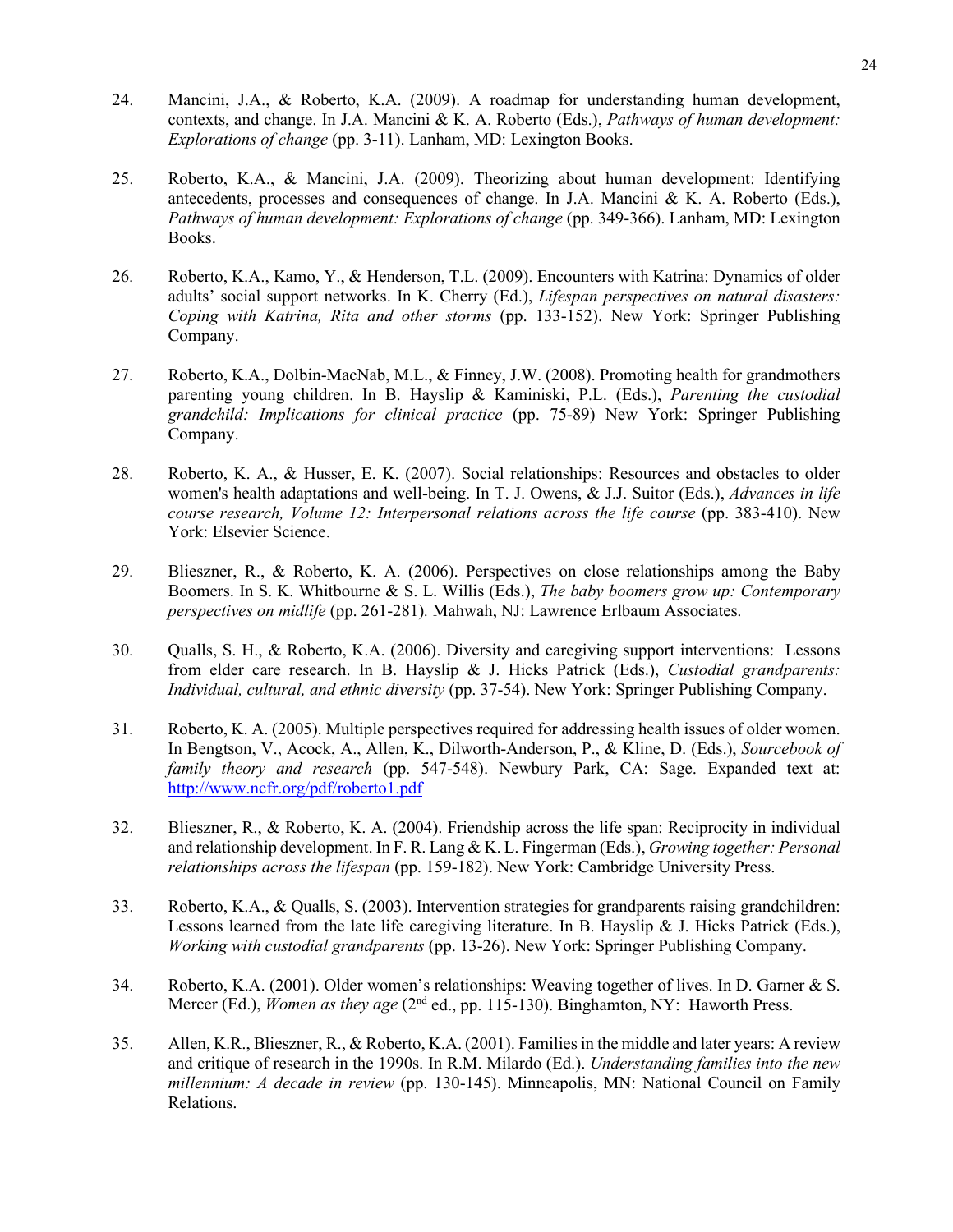- 36. Roberto, K. A., Allen, K. R., & Blieszner, R. (1999/2014 Taylor & Francis eBook). Older women, their children, and grandchildren: A feminist perspective on family relationships. In D. Garner, *Fundamentals of feminist gerontology* (pp 67-84). New York: Routledge.
- 37. Roberto, K.A. (1996). Friendships between older women: Actions and reactions. In K.A. Roberto (Ed.), *Relationships between older women* (pp. 55-73). Binghamton, NY: Haworth Press.
- 38. Roberto, K. A. (1996). Family caregivers of adults with developmental disabilities. In T. Brubaker (Ed.), *Visions 2010: Families and aging* (pp. 6-7, 42). Minneapolis, MN: National Council on Family Relations.
- 39. Roberto, K.A. & Stroes, J. (1995). Grandchildren and grandparents: Roles, influences, and relationships. In J. Hendricks (Ed.), *The ties of later life* (pp. 141-153). Amityville, NY: Baywood Publishing.
- 40. Roberto, K.A. (1994). The study of chronic pain in later life: Where are the women? In K.A. Roberto (Ed.), *Older women with chronic pain* (pp. 1-7). Binghamton, NY: Haworth Press.
- 41. Roberto, K.A. (1994). Chronic pain and older women: An agenda for research and practice. In K.A. Roberto (Ed.), *Older women with chronic pain* (pp. 111-116). Binghamton, NY: Haworth Press.
- 42. Roberto, K.A. (1994). Ethical challenges facing family caregivers of persons with Alzheimer's disease. In P. Villani (Ed.), *Ethics and values in long term care* (pp. 49-61). Binghamton, NY: Haworth Press.
- 43. Roberto, K.A. (1993). Osteoporosis and older women: Productive lifestyle strategies. In J. D. Garner & A. A. Young (Ed.), *Women and healthy aging: Living productively in spite of it all* (pp. 43-59). Binghamton, NY: Haworth.
- 44. Roberto, K.A. (1993). Family caregivers of aging adults with developmental disabilities: A review of the literature. In K.A. Roberto (Ed.), *The elderly caregiver: Caring for adults with developmental disabilities* (pp. 3-18). Newbury Park, CA: Sage.
- 45. Roberto, K.A. (1993). Older caregivers of family members with developmental disabilities: Changes in roles and perceptions. In K.A. Roberto (Ed.), *The elderly caregiver: Caring for adults with developmental disabilities* (pp. 39-50). Newbury Park, CA: Sage.
- 46. Ansello, E., & Roberto, K.A. (1993). Empowering elderly caregivers: Future directions for practice, research, and policy development. In K.A. Roberto (Ed.), *The elderly caregiver: Caring for adults with developmental disabilities* (pp. 173-189). Newbury Park, CA: Sage.
- 47. Lehmann, J., & Roberto, K.A. (1993). Current and future service needs of individuals with developmental disabilities living with elderly parents. In K.A. Roberto (Ed.), *The elderly caregiver: Caring for adults with developmental disabilities* (pp. 108-124). Newbury Park, CA: Sage.
- 48. Roberto, K.A. (1990). Grandparent and grandchildren relationships. In T. Brubaker (Ed.), *Family relationships in later life* (2<sup>nd</sup> ed., pp. 110-112). Newbury Park, CA: Sage.
- 49. Roberto, K.A. (1989). Stress and adaptation patterns of older osteoporotic women. In L. Grau (Ed.), *Women in the later years: Health, social, and cultural perspectives* (pp. 105-119). New York: Harrington Park Press.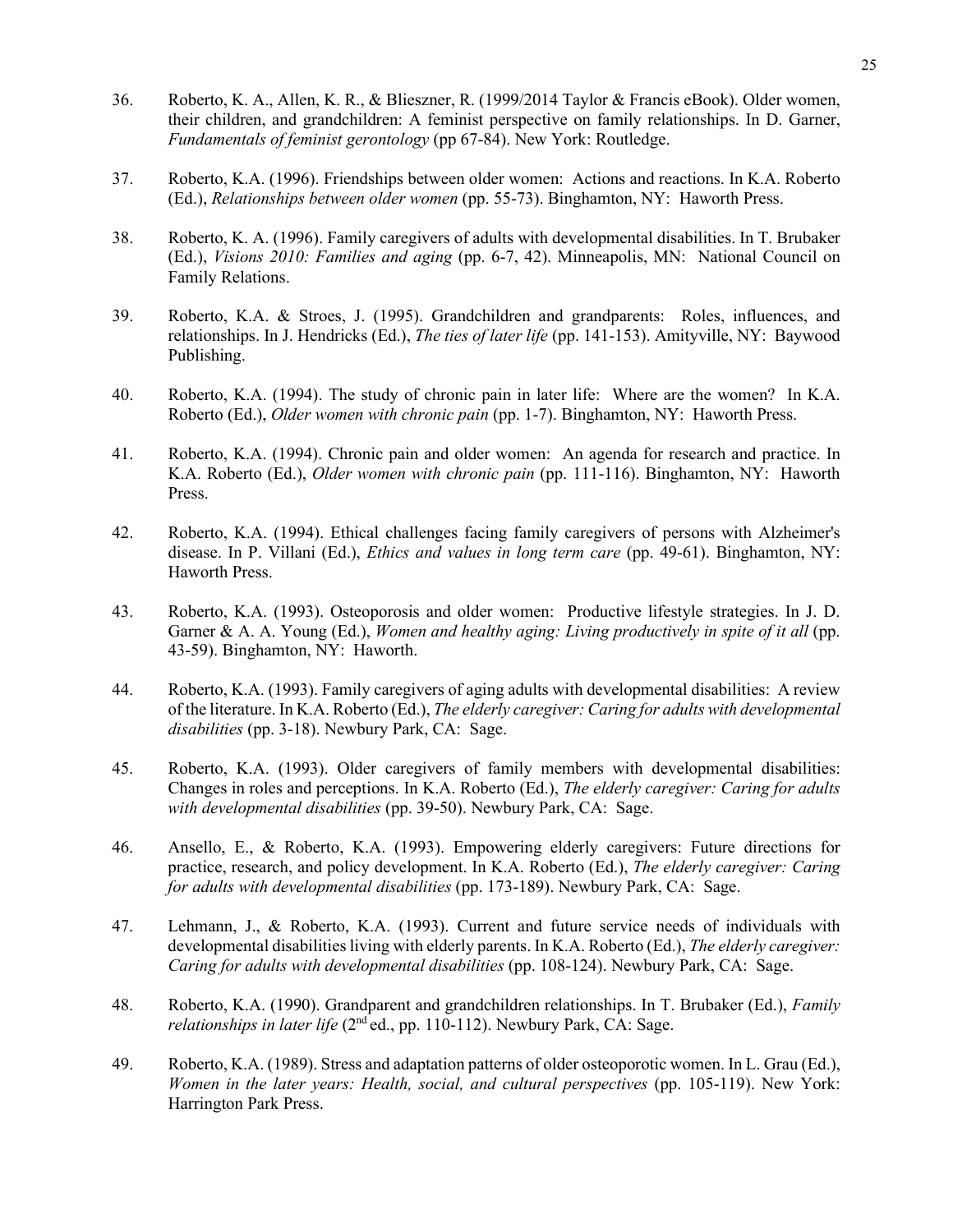- 50. Roberto, K.A. (1989). Exchange and equity in friendship. In R. Adams & R. Blieszner (Eds.), *Older adult friendship: Structure and process* (pp. 147-165). Newbury Park, CA: Sage.
- 51. Roberto, K.A., & Scott, J. (1989). Friendships in late life: A rural-urban comparison. In L. Ade-Ridder & C. Hennon (Eds.). *Lifestyles of the elderly: Diversity in relationships, health and caregiving* (pp. 129-140). New York: Human Sciences Press.
- 52. Scott, J., & Roberto, K.A. (1988). Informal supports of older adults: A rural-urban comparison. In R. Marotz-Baden, C. Hennon, & T. Brubaker (Eds.), *Families in rural America: Stress, adaptation and revitalization* (pp. 183-191). St. Paul, MN: National Council on Family Relations.
- 53. Scott, J., Roberto, K.A., Hutton, J., & Slack, D. (1985). Family conflicts in caring for the Alzheimer's patient. In J.T. Hutton & A.D. Kenny (Eds.), *Senile dementia of the Alzheimer's type* (pp. 77-86), New York: Alan R. Liss.
- 54. Scott, J., & Roberto, K.A. (1984). Older rural adults and their children. In W. Quinn & G. Hughston (Eds.), *Independent aging: Perspectives in social gerontology*, (pp. 182-193), Rockville, MD: Aspen.

#### Encyclopedia Entries

- 1. Savla J., Roberto K.A., & Blieszner R. (2021). Well-being of spouses of persons with mild cognitive impairment. In F. Maggino (Ed.), *Encyclopedia of quality of life and well-being research* (2nd ed.). Springer, Cham. https://doi.org/10.1007/978-3-319-69909-7\_3863-2
- 2. Allen, K.R., & Roberto, K.A. (2016). Cancer and social support. In A. E. Goldberg (Ed.), *The SAGE Encyclopedia of LGBTQ Studies* (pp. 182-186). Thousand Oaks, CA: Sage.
- 3. Savla, J., Roberto, K. A., & Blieszner, R. (2014). Well-being of spouses of persons with mild cognitive impairment. In A. C. Michalos (Ed.), *Encyclopedia of quality of life and well-being research* (pp. 7098-7103). Dordrecht, Netherlands: Springer.
- 4. Roberto, K.A. (2010). Families experiencing chronic physical and mental health conditions. In M. Craft-Rosenberg (Ed.), *Encyclopedia of family health* (pp. 441-448). Thousand Oaks, CA: Sage.
- 5. Roberto, K.A. (2009). End-of-life decision making. In C. D. Bryant & D. L. Peck (Eds.), *Encyclopedia of death and the human experience* (pp. 407-408). Thousand Oaks, CA: Sage.
- 6. Roberto, K.A. (2009). Family relationships in late adulthood. In H. Reis & S. Sprecher (Eds.), *Encyclopedia of human relationships* (pp. 639-643). Thousand Oaks, CA: Sage.
- 7. Roberto, K.A. (2008). Domestic violence against older women. In C. Renzetti & J. Edleson (Eds.), *Encyclopedia of interpersonal violence*. (Vol. 1, pp. 193-194). Thousand Oaks, CA: Sage.
- 8. Roberto, K.A. (2008). Sexual abuse of the elderly. In C. Renzetti & J. Edleson (Eds.), *Encyclopedia of interpersonal violence.* (Vol. 2, pp. 653-654). Thousand Oaks, CA: Sage.
- 9. Roberto, K.A. (2003). Respite care: Adult. In J. Ponzetti, Editor-in-Chief, *International*  encyclopedia of marriage & family relationships (2<sup>nd</sup> ed., Vol. 3, pp.1342-1346). New York: Macmillan.
- 10. Roberto, K.A. (1993). Friendships through the adult years. In R. Kastenbaum (Ed.), *Encyclopedia of adult development* (pp. 161-164). Phoenix: The Oryx Press.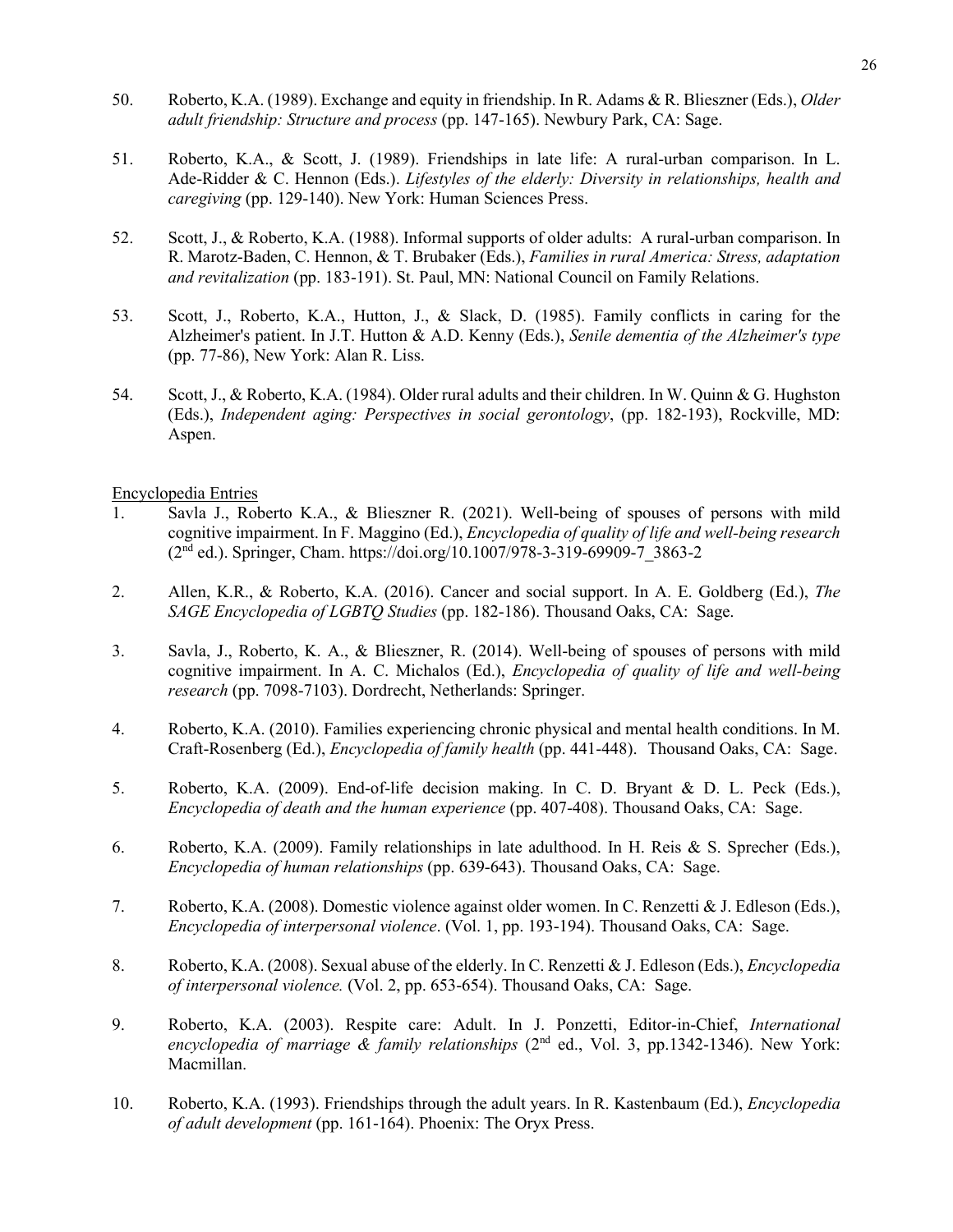Juried Proceedings

- 1. Miller, E., Buys, L., & Roberto, K.A. (2005). Feeling blue? The importance of a confidant for the wellbeing of older rural married Australian and American men. *Proceedings of the Australian Association of Gerontology*, Surfers Paradise, Queensland, AU, November 9-11, 2005.
- 2. Roberto, K.A (2005). Family caregiving in late life. *Proceedings of the First International Gerontology and Human Integrity Conference* (pp. 207-224), Nicoya, Costa Rica, May 18-20, 2005.
- 3. Roberto, K.A. (2005). Coping with chronic illness: Psychosocial Influences on quality of life. *First International Gerontology and Human Integrity Conference* (pp. 191-206), Nicoya, Costa Rica, May 18-20, 2005.
- 4. Beamish, J., McLain-Kark, J., & Roberto, K.A. (2002). Older adults' preferences for virtual assisted living private spaces*. Proceedings of the American Association of Housing Educators Annual Conference*, Minneapolis, MN, October 23-26, 2002.
- 5. Roberto, K.A., & Teaster, P.B. (Eds.). (2001). Touching lives with creative solutions. *Proceedings of the Virginia Governor's Conference on Aging*. Blacksburg, VA: Virginia Tech Center for Gerontology. [Available online at [http://www.aging.state.va.us/\]](http://www.aging.state.va.us/)
- 6. Roberto, K.A. (2001). Coping with the consequences of osteoporosis: Physical, psychological and social strategies. In K.A. Roberto & P. Teaster (Eds.), Touching lives with creative solutions. *Proceedings of the Virginia Governor's Conference on Aging*. Blacksburg, VA: Virginia Tech Center for Gerontology. [Available online at [http://www.aging.state.va.us/\]](http://www.aging.state.va.us/)
- 7. Roberto, K.A. (2000). Rural elders: The importance of relationships. In L. Bearon (Ed*.),* Serving older adults in rural North Carolina: Meeting the challenge (pp. 46-58). *Proceedings of the North Carolina Governor's Advisory Council on Aging symposium on rural aging.* University of North Carolina: Institute on Aging.

Technical Reports (1996 - present)

- 1. Teaster, P.B., Roberto, K.A., Savla, J., & Fua, I., (2021). *The Impact of the Opioid Epidemic on Adult Protective Services: Findings from State Data and Focus Groups with Local APS Staff. Report* to the Administration for Community Living, U.S. Department of Health and Human Services (40 pgs).
- 2. Teaster, P.B., Roberto, K.A., Hoyt, E., Savla, J., Fua, I., & Kebede, B. (2020). A*dult Protective Services Study on the Impact of COVID-19: Findings from State Administrator Survey and Interviews with Local APS Staff*. Final report to the Administration for Community Living, U.S. Department of Health and Human Services (49 pgs).
- 3. Teaster, P., Roberto, K.A., Fua, I. (2020). *Adult Protective Services Study on the Impact of COVID-19. Findings from Phase I Sate Director Interviews*. Report to the Administration for Community Living, U.S. Department of Health and Human Services (15 pgs).
- 4. Brossoie, N., Weaver, R.H., Roberto, K.A., Savla, J., Teaster, P.B. (2017). *Assessing the Impact of Involuntary Relocation on Individuals Living in a Long-Term Care Facility: Envoy of Stratford Hills*. Final report to the Virginia Dept for Medical Assistance Services, Richmond, VA (84 pgs).
- 5. Savla, J., Roberto, K.A., & Blieszner, R. (2017). *Families in Rural Appalachia Caring for Older Relatives with Dementia.* Final Report Submitted to the Virginia Center on Aging, Richmond, VA (86 pgs).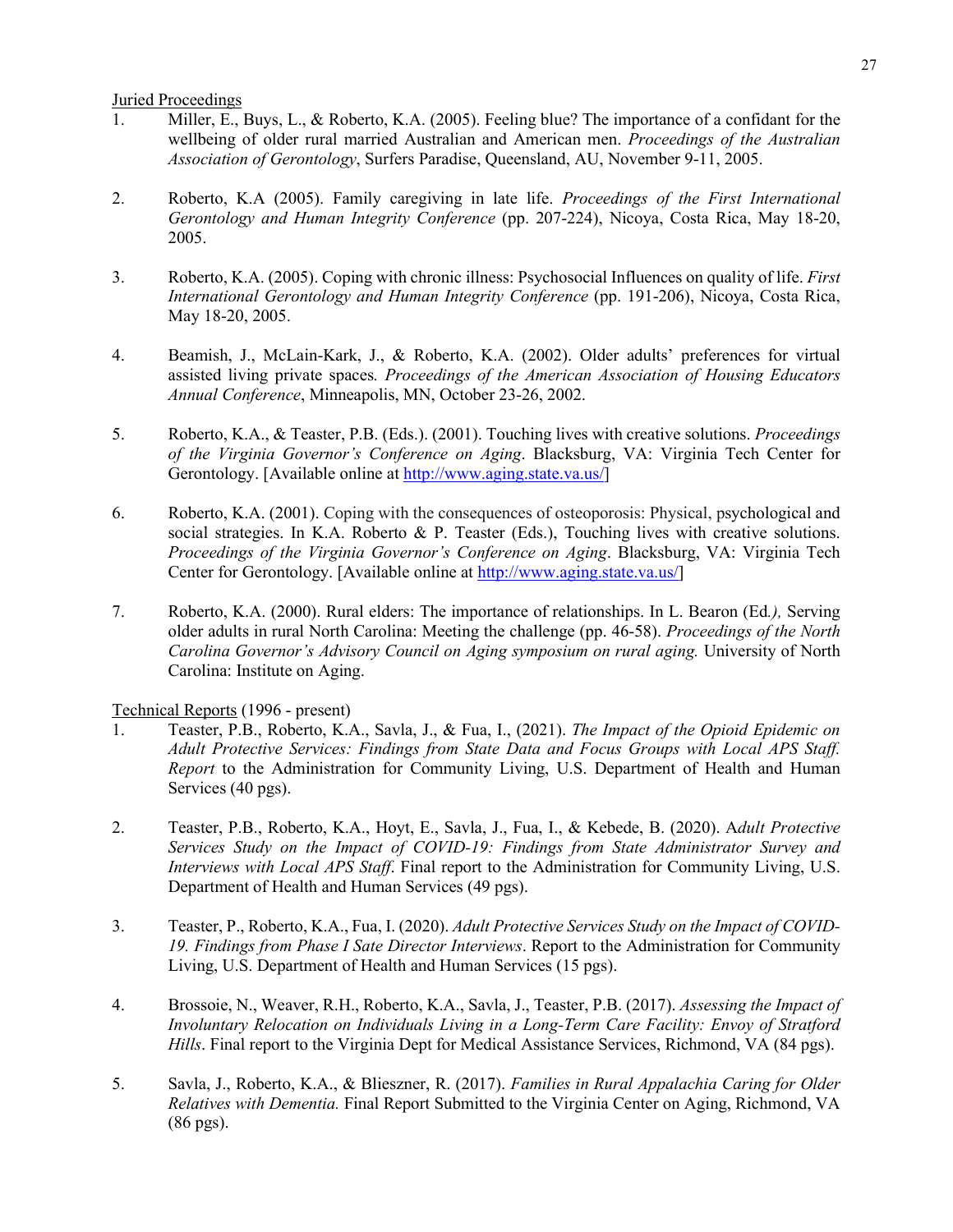- 6. Heller, T., Scott, H., Janicki, M, & Pre-Pre-Summit Workgroup on Caregiving and Intellectual/Developmental Disabilities and Dementia. (2017). *Caregiving and Intellectual and Developmental Disabilities and Dementia.* Report to the National Institute on Health Research Summit on Dementia Care: Building Evidence for Services and Supports (15 pgs).
- 7. Brossoie, N., Weaver, R.H., Roberto, K.A., Savla, J., Teaster, P.B. (2016). *Assessing the Impact of Involuntary Relocation on Individuals Living in a Long-Term Care Facility: Bristol Health & Rehabilitation Center*. Final report to the Virginia Department for Medical Assistance Services, Richmond, VA (137 pgs).
- 8. Brossoie, N., & Roberto, K.A. (2012, December). *Virginia's Nursing Home Diversion Modernization Grant Community Living Program (CLP2): Outcome Evaluation*. Final report submitted to the Virginia Department for the Aging, Richmond, VA (103 pgs).
- 9. Dolbin-MacNab, M. L., Johnson, J.\*, Sudano, L., Burns, M., Serrano, E., & Roberto, K. (2012). Survey of grandparents raising grandchildren. Final Report to the Virginia Department of Health (130 pgs.)
- 10. Dolbin-MacNab, M. L., Johnson, J., Sudano, L, Burns, M. R., Serrano, E., & Roberto, K. A. (2012). Survey of Virginia WIC professionals. Final Report to the Virginia Department of Health (83 pgs.)
- 11. Dolbin-MacNab, M. L., Johnson, J., Sudano, L., Serrano, E., & Roberto, K. (2011). Focus groups: Professionals serving grandparent-headed families. Final Report to the Virginia Department of Health (80 pgs.)
- 12. Dolbin-MacNab, M. L., Johnson, J., Sudano, L., Serrano, E., & Roberto, K. (2011). Interviews: Grandparents raising WIC-enrolled grandchildren. Final Report to the Virginia Department ofHealth (97 pgs.)
- 13. Dolbin-MacNab, M. L, Johnson, J., Pasymowski, S., Sudano, L., Serrano, E., & Roberto, K. A. (2010). Content analysis of WIC educational and recruitment materials. Final Report to the Virginia Department of Health (35 pgs.)
- 14. Roberto, K.A. & Teaster, P. B. (2011, June). *The MetLife Study of Elder Financial Abuse: Crimes of Occasion, Desperation, and Predation Against America's Elders.* Final Report submitted to MetLife Mature Market Institute (28 pgs).
- 15. Brossoie, N., & Roberto, K.A. (2011, March). *Virginia's Nursing Home Diversion Modernization Grant Community Living Program: Outcome Evaluation*. Final report submitted to the Virginia Department for the Aging, Richmond, VA (87 pgs).
- 16. Marmagas, S. W., Redican, K., & Roberto, K. A. (2011, January). *Health Systems Profile: A Baseline Assessment for the Development of a Coordinated Care Model.* Final report submitted to Carilion Franklin Memorial Hospital, Rocky Mt, VA (52 pgs).
- 17. Brossoie, N., Roberto, K.A., Willis-Walton, S, & Reynolds, S. (2010, September). *Report on Baby Boomers and Older Adults: Information and Service Needs*. Final report submitted to the National Association of Area Agencies on Aging, Washington, DC (18 pgs).
- 18. Roberto, K.A., & Teaster, P. B. (2009, March). *Broken Trust: Elders, Family, and Finance: A Study on Elder Financial Abuse Prevention*. Final Report submitted to MetLife Mature Market Institute (40 pgs).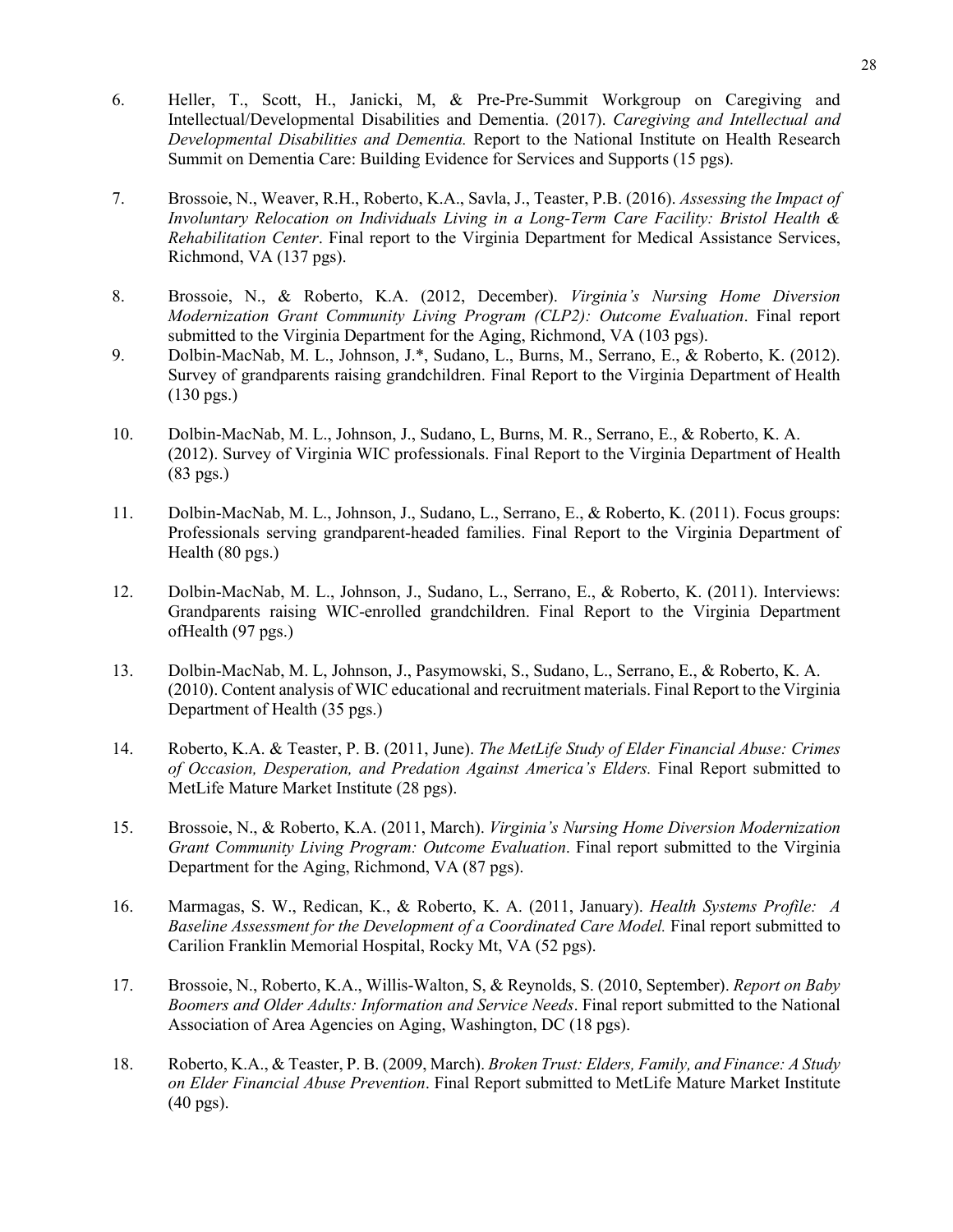- 19. Roberto, K.A., & Brossoie, N. (2008, October). *ADRC Advisory Council Survey*. Final report submitted to Virginia Department for the Aging, Richmond, VA (33 pgs).
- 20. Roberto, K.A., & Brossoie, N. (2008, October). *ADRC Advisory Council Survey: Bay Aging Advisory Council*. Final report submitted to Virginia Department for the Aging, Richmond, VA (18 pgs).
- 21. Roberto, K.A., & Brossoie, N. (2008, October). *ADRC Advisory Council Survey: Peninsula Advisory Council*. Final report submitted to Virginia Depart for the Aging, Richmond, VA (20 pgs).
- 22. Roberto, K.A., & Brossoie, N. (2008, October). *ADRC Advisory Council Survey: Rappahannock-Rapidan Community Service Board/Agency on Aging Advisory Council*. Final report submitted to Virginia Department for the Aging, Richmond, VA (19 pgs).
- 23. Roberto, K.A., & Brossoie, N. (2008, October). *ADRC Advisory Council Survey: Richmond Planning District 15 Leadership Council for Service Coordination*. Final report submitted to Virginia Department for the Aging, Richmond, VA (20 pgs).
- 24. Roberto, K.A., & Brossoie, N. (2008, October). *ADRC Advisory Council Survey: Senior Services of Southeastern Virginia Advisory Council*. Final report submitted to Virginia Department for the Aging, Richmond, VA (19 pgs).
- 25. Roberto, K.A., & Curtis, V. (2007, November). *ADRC Advisory Council Survey*. Final report submitted to Virginia Department for the Aging, Richmond, VA (24 pgs).
- 26. Roberto, K.A., & Curtis, V. (2007, November). *ADRC Advisory Council Survey: Central Shenandoah Valley Advisory Council.* Final report submitted to Virginia Department for the Aging, Richmond, VA (18 pgs).
- 27. Roberto, K.A., & Curtis, V. (2007, November). *ADRC Advisory Council Survey: Peninsula Advisory Council*. Final report submitted to Virginia Department for the Aging, Richmond, VA (18 pgs).
- 28. Roberto, K.A., & Curtis, V. (2007, November). *ADRC Advisory Council Survey: Richmond Planning District 15 Leadership Council for Service Coordination*. Final report submitted to Virginia Department for the Aging, Richmond, VA (20 pgs).
- 29. Roberto, K.A., Brossoie, N., & McPherson, M. (2007, July). *New River Valley Agency on Aging 2007 Needs Assessment*. Final report submitted to New River Valley Agency on Aging, Pulaski, VA (56 pgs).
- 30. Roberto, K.A., Duke, J. O., Brossoie, N., & Teaster, P. B. (2007, May). *The Need for Public Guardians in the Commonwealth of Virginia*. Final report submitted to Virginia Department for the Aging, Richmond, VA (97 pgs).
- 31. Roberto, K. A. (2007, March). *Virginia Aging and Disability Resource Center ("NO WRONG DOOR") Evaluation Plan.* Report to the Center for Medicare and Medicaid Services and the Administration on Aging, Washington, D. C. (11 pgs).
- 32. Roberto, K.A., Duke, J. O., Brossoie, N., & Teaster, P. B. (2006, December). *The Need for Public Guardians in the Commonwealth of Virginia.* Preliminary report submitted to Virginia Department for the Aging, Richmond, VA (35 pgs).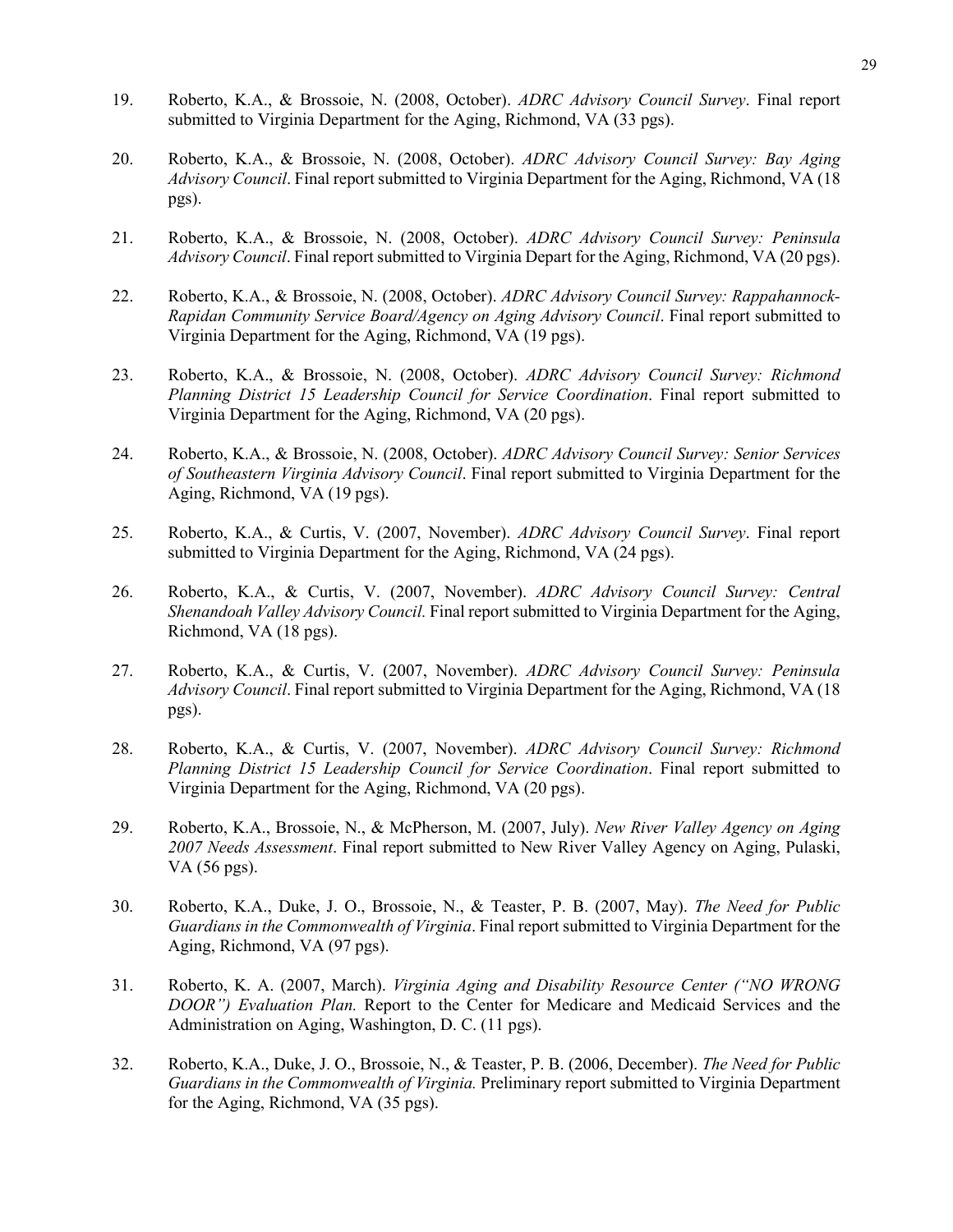- 33. Roberto, K. A., Teaster, P., Glass, A., & Brossoie, N. (2005, September). *Real Choices Systems Change Grant Final Report: Goal 4 Quality Assessment.* (Report #3-05). Report to the Virginia Department for Medical Assistance Services, Richmond, VA and the Centers for Medicare and Medicaid Services, Washington, D.C. (23 pgs).
- 34. Roberto, K. A., Brossoie, N., Teaster, P., & Glass, A. (2005, June). *Quality Assessment Measurement Matrix and Implementation Plan: E&D Waiver Services.* (Report #2-05). Report to the Virginia Department for Medical Assistance Services, Richmond, VA and the Centers for Medicare and Medicaid, Washington, D.C. (62 pgs).
- 35. Brossoie, N., Roberto, K.A., Teaster, P., & Glass, A. (2005, April). *Elderly & Disabled Waiver Services: Development of the Client Satisfaction Survey – Short Forms.* (Report #1-05). Report to the Virginia Department for Medical Assistance Services, Richmond, VA and the Centers for Medicare and Medicaid, Washington, D.C. (37 pgs).
- 36. Glass, A., Roberto, K., Teaster, P., & Brossoie, N. (2004, October). *Elderly & Disabled Waiver Services: Results of a Statewide Client Satisfaction Survey.* (Report #2-04). Report to the Virginia Department for Medical Assistance Services, Richmond, VA and the Centers for Medicare and Medicaid, Washington, D.C. (84 pgs).
- 37. Glass, A., Roberto, K., Teaster, P., & Brossoie, N. (2004, March). *Utilization Review for the Elderly & Disabled Waiver Program: Summary Report (Report #1-04)*. Report to the Virginia Department for Medical Assistance Services, Richmond, VA and the Centers for Medicare and Medicaid, Washington, D.C. (24 pgs).
- 38. Glass, A., Roberto, K., Teaster, P., & Brossoie, N. (2003, June). *Elderly and Disabled Waiver Services: Important Dimensions from the Client's Perspective* (*Report #2-03*). Report to the Virginia Department for Medical Assistance Services, Richmond, VA, and the Centers for Medicare and Medicaid, Washington, D.C. (50 pgs).
- 39. Teaster, P., & Roberto, K. (2003, December). *Virginia Public Guardian and Conservator Programs: Evaluation of Program Status and Outcomes*. Final report to the Virginia Department for the Aging, Richmond, VA. (73 pgs).
- 40. Glass, A., Roberto, K., Teaster, P., & Brossoie, N. (2003, March). *Elderly & Disabled Waiver Services: Provider Survey*. Report to the Virginia Department for Medical Assistance Services, Richmond, VA and the Centers for Medicare and Medicaid, Washington, D.C. (42 pgs).
- 41. Teaster, P., & Roberto, K. (2002). *Virginia public guardian and conservator programs: Summary of the first-year evaluation.* Report to the Virginia Dept for the Aging, Richmond, VA. (20 pgs).
- 42. Teaster, P., Roberto, K., & Miller, M. (1998). *A Center for Gerontology/Virginia State Ombudsman Study on Perceived Nursing Home Closure Due to Loss of Medicaid Certification.* Report submitted to the Virginia Department of Medical Assistance Services, Richmond, VA. (25 pgs).
- 43. Teaster, P., & Roberto, K. (1997). *Living the life of another: The role of the Commonwealth as guardian of last resort.* Final report to the Department for the Aging, Richmond, VA. (40 pgs).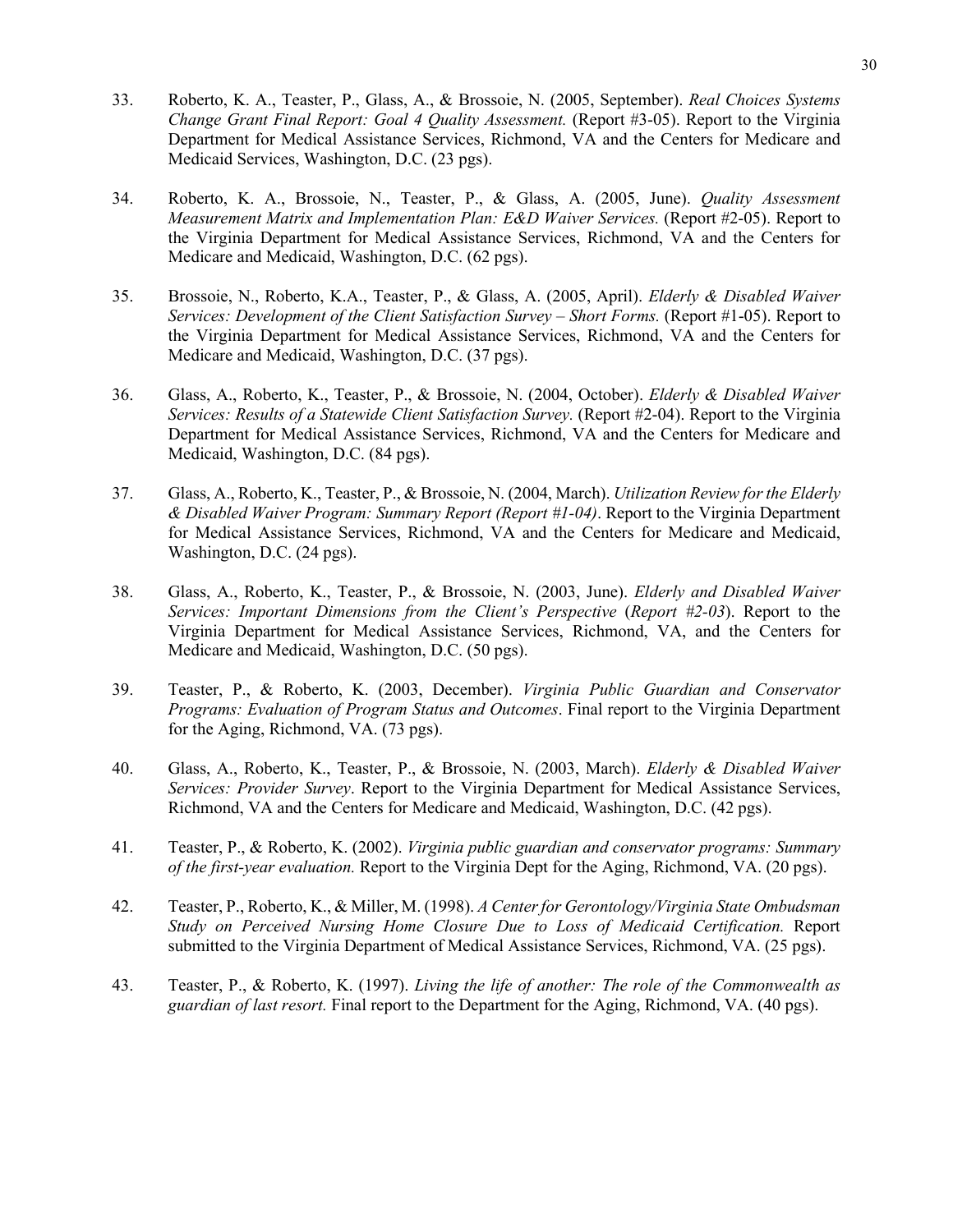Invited International Keynote and Plenary Presentations/Lectures/Panels

- 1. Roberto, K.A. (2017, Lecture/Panel). *Megaregion Scholarship Through an Interdisciplinary Lens*. Beijing Forum, Beijing, China.
- 2. Roberto, K.A. (2016, Lecture). *Transformations in Family Structures and Care of Older Adults*. Shu-Te University, Kaohsiung City, Taiwan.
- 3. Roberto, K. A. (2016, Lecture). *The Use of Community-Engaged Research Practices to Address Intimate Partner Violence in Late Life*. Shu-Te University, Kaohsiung City, Taiwan.
- 4. Roberto, K. A. (2016, Lecture). *Understanding Elder Abuse: Causes, Consequences, and Solutions*. Shu-Te University, Kaohsiung City, Taiwan.
- 5. Roberto, K. A. (2016, Lecture). *Families with Mild Cognitive Impairment: Collecting and Analyzing Family-Level Data.* Shu-Te University, Kaohsiung City, Taiwan.
- 6. Roberto, K. A. (2016, Lecture). *Physical Activity and Healthy Aging*. National Taiwan Sport University, Taoyuan City, Taiwan.
- 7. Roberto, K.A. (2016, Lecture). *The Use of Community-Engaged Research Practices to Address Intimate Partner Violence in Late Life*. National Taipei University, New Taipei City, Taiwan.
- 8. Roberto, K. A. (2016, Workshop). *Understanding Elder Abuse: Causes, Consequences, and Solutions.* Senior Citizen Service Center, Bureau of Social Affairs, Kaohsiung City, Taiwan.
- 9. Roberto, K. A. (2016, Workshop). *Community Services and Nutrition Programs for Older Adults*. Senior Citizen Service Center, Bureau of Social Affairs, Kaohsiung City, Taiwan.
- 10. Roberto, K. A. (2016, Lecture). *Caring for Persons with Dementia*. Southern Region Senior Citizens' Home, Ministry of Health and Welfare, Pingtung, Taiwan.
- 11. Roberto, K. A. (2016, Lecture). *Caring for Persons with Dementia*. Institute for Intellectual Disability, Tainan, Taiwan.
- 12. Roberto, K.A. (2015, Lecture). *Developing Interdisciplinary Teams for Advancing Research and Practice.* Virginia Tech―Southwest University Teleconference Speaker Series, Chongquig, China.
- 13. Roberto, K.A. (2013, Keynote). *Changes in Family Structure and Care of Older Persons*. 20th International Association of Gerontology and Geriatrics, World Congress of Gerontology and Geriatrics, Seoul, Korea.
- 14. Roberto, K.A. (2013, Keynote). *Families, Communities, and the Care of Older Persons*. JeJu International Seminar, JeJu Development Institute, JeJu, Korea.
- 15. Roberto, K.A. (2012, Keynote). *Resilience in Ageing: Insights from Older Adults and Their Families.* Australian Association for Gerontology 2012 National Conference, Brisbane, Australia.
- 16. Roberto, K.A. (2012, Lecture). *Understanding Financial Abuse and Intimate Partner Violence in Late Life*. Australian Association for Gerontology - South Australia Division, Adelaide, Australia.
- 17. Roberto, K.A. (2012, Lecture). *When Memory Fails: Trajectories of Family Care*. Australian Association for Gerontology – Western Australia Division, Perth, Australia.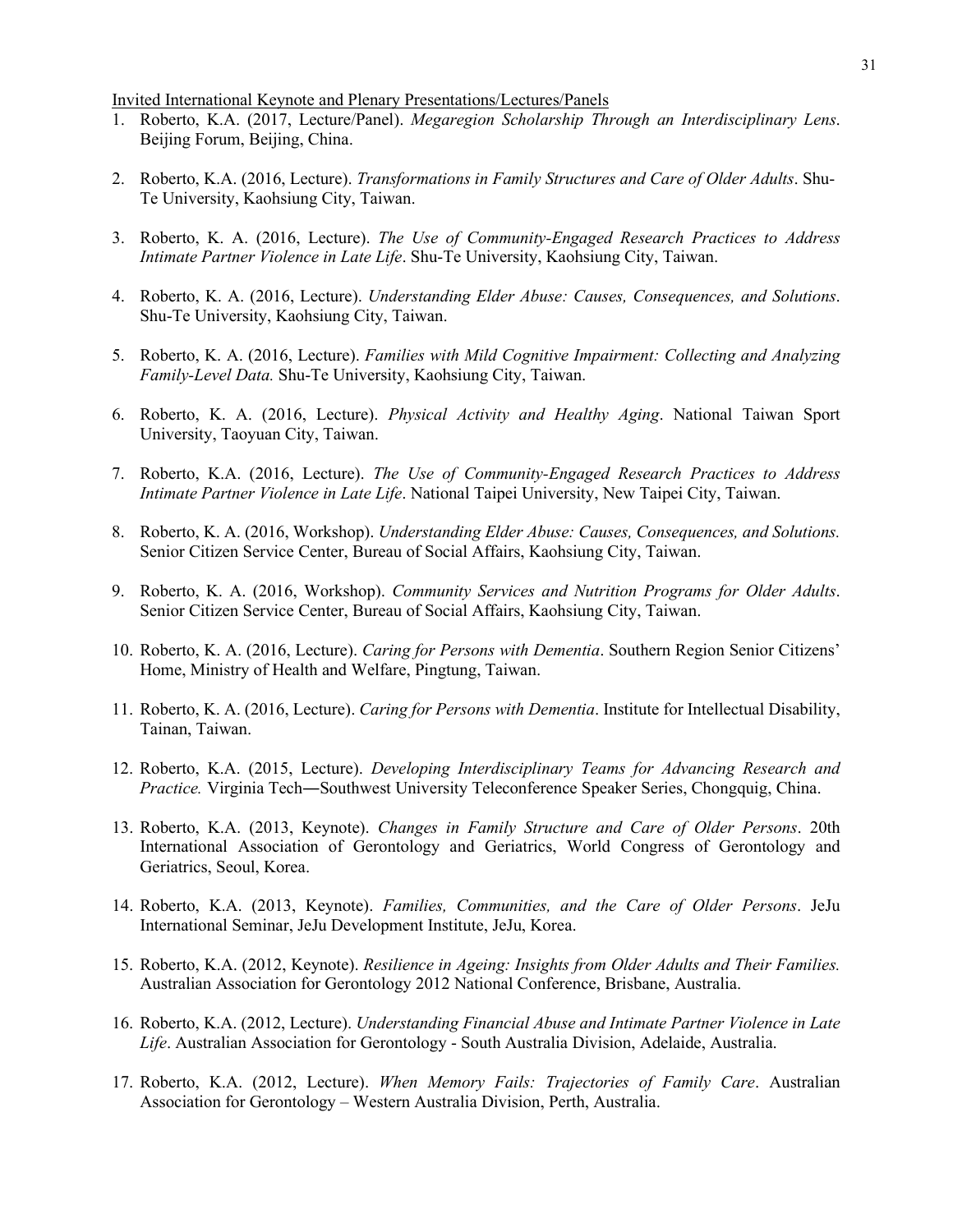- 18. Roberto, K.A. (2012, Lecture). *Breaking the Silence: Intimate Partner Violence in Late Life*. Australian Association for Gerontology - Victoria Division, Melbourne, Australia.
- 19. Roberto, K.A. (2012, Lecture). *Financial Elder Abuse: Detection, Prevention, and Intervention*. Australian Association for Gerontology – Tasmania Division, Hobart, Australia.
- 20. Roberto, K.A. (2012, Lecture). *Breaking the Silence: Financial Elder Abuse and Exploitation*. Australian Association for Gerontology – Tasmania Division, Hobart, Australia.
- 21. Roberto, K.A., (2012, Plenary). *Financial Abuse in Late Life: Recognition and Prevention Strategies*. The 4th International Turkish Long Life Symposium, Natzilli, Turkey.
- 22. Roberto, K.A. (2012, Plenary). *Understanding Financial Elder Abuse: Implications for Prevention, Practice, and Policy*. 5th International Social & Applied Gerontology Symposium, Antalya, Turkey.
- 23. Roberto, K.A. (2012, Lecture). *Center for Gerontology: Research Interests and Future Collaborations*. St. Andrews-Virginia Tech Research Seminar. University of St. Andrews, Scotland.
- 24. Roberto, K.A. (2011, Lecture). *Financial Abuse in Late Life: Victims, Perpetrators, & Outcomes*. Research Centre in Economic and Organizational Sociology, Technical University of Lisbon, Lisbon, Portugal.
- 25. Roberto, K.A., (2010, Plenary). *Interactions in Families Affected by Mild Cognitive Impairment*. The 2nd Turkey International Symposium on Long Life, Natzilli, Turkey.
- 26. Roberto, K.A. (2010, Plenary). *Changes and Challenges in Families Affected by Mild Cognitive Impairment*. 4th International Social & Applied Gerontology Symposium, Antalya, Turkey.
- 27. Roberto, K.A. (2010, Lecture). *Family Perceptions of Mild Cognitive Impairment: Individual Changes and Relationship Challenges*. Trinity College, Dublin, Ireland.
- 28. Roberto, K.A. (2007, Plenary). *Health and Well-Being in Late Life*. World Ageing and Generations Congress, St. Gallen, Switzerland.
- 29. Roberto, K.A (2005; Plenary). *Family Caregiving in Late Life*. First International Gerontology and Human Integrity Conference, Nicoya, Costa Rica.
- 30. Roberto, K.A. (2005; Plenary). *Coping with Chronic Illness: Psychosocial Influences on Quality of Life*. First International Gerontology and Human Integrity Conference, Nicoya, Costa Rica.
- 31. Mitchell, J., Krout, J., Roberto, K.A., & Shenk, D. (2005; Plenary Panel). *Gerontology Education Programs in the United States*. First International Gerontology and Human Integrity Conference, Nicoya, Costa Rica.
- 32. Roberto, K.A., (2004, Keynote). *Sexual Abuse of Older and Vulnerable Women*. Social Change in the 21st Century Conference, Carseldine, AU.

Invited Keynotes and Plenary Presentations/Lectures/Panels/Webinars

- 1. Teaster, P.T., & Roberto, K.A. (2021, Keynote). *Collateral Damage: Elder Abuse and the Opioid Epidemic*. Maine Council for Elder Abuse Prevention, Annual Elder Abuse Summit (Virtual).
- 2. Roberto, K.A. (2020, Panel). *Elder Abuse and The Opioid Crises: A Disquieting Connection*. Upstate (NY) Elder Abuse Center at Lifespan's Financial Exploitation Webinar Series.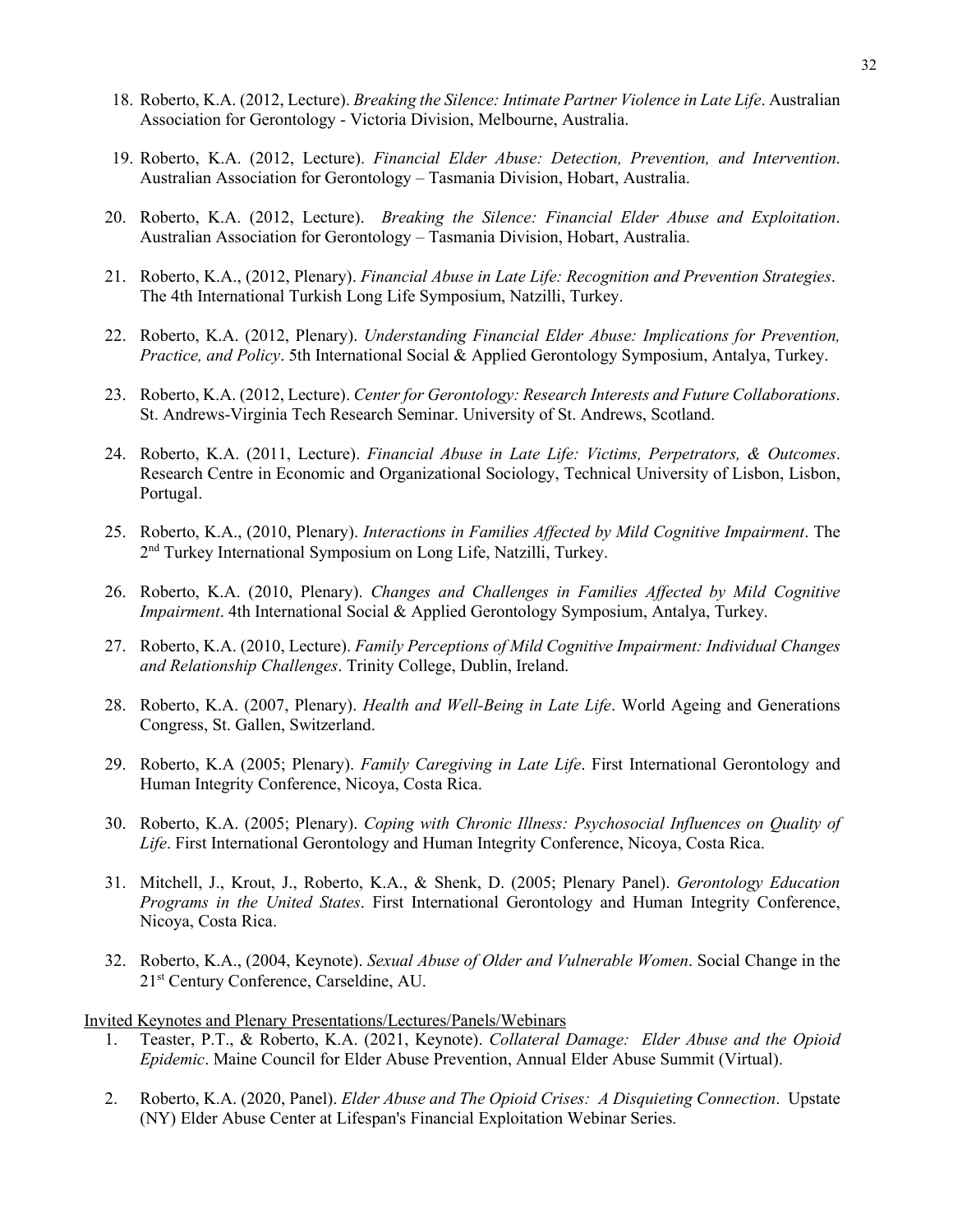- 3. Roberto, K.A. (2020, Lecture). *Caring for Relatives with Dementia*. Family Science Scholar Series, University of North Texas.
- 4. Roberto, K.A. (2019, Lecture). *Elder Abuse and the Opioid Crises*. Institute for Successful Longevity Speaker Series, Florida State University, Tallahassee, FL.
- 5. Roberto, K.A. (2019, Panel). *Elder Abuse: A Community Discussion.* Institute for Successful Longevity, Florida State University, Tallahassee, FL.
- 6. Roberto, K.A. (2019, Lecture). *Breaking the Silence: Using Community-Engaged Research Practices to Address Intimate Partner Violence in Late Life*. Prevention Sciences Colloquium Series, Washington State University, Pullman, WA.
- 7. Roberto, K.A. (2019, Lecture). *Collecting and Analyzing Family-Level Data to Advance Understanding of Dementia Caregiving: Advantages and Challenges*. Department of Human Development, Washington State University, Pullman, WA.
- 8. Roberto, K.A. (2019, Lecture). *Older Adults and Their Families: Ethics and Processes of Health Care Decision Making*. Department of Human Development, Washington State University, Pullman, WA.
- 9. Roberto, K.A., & Teaster, P.T. (2019, Keynote). *A New Crises: Understanding the Link Between Opioids and Elder Abuse.* Symposium sponsored by the North Central Area Agency on Aging, Hartford, CT.
- 10. Roberto, K.A. (2016, Plenary). *Aging with Resilience, Grace, and Dignity.* Virginia Assisted Living Association Conference, Roanoke, VA.
- 11. Roberto, K.A. (2015, Lecture). *The Dynamics of Elder Abuse: Who, What, Where, When, Why?* Webinar on Elder Abuse: Raising Awareness and Impact on Health hosted by National Health Collaborative on Violence and Abuse.
- 12. Roberto, K.A. (2015, Lecture). *Family Care and Community Support for Older Persons with Mild Cognitive Impairment.* Public Health Grand Rounds, VMCVM, Blacksburg, VA.
- 13. Roberto, K.A. (2015, Lecture). *Opening the Door: The Use of Community-Engaged Research Practices to Address Intimate Partner Violence in Late Life*. Center for Mental Health and Aging Scientific Seminar Series, University of Alabama, Tuscaloosa, AL.
- 14. Roberto, K.A. (2014, Keynote). *Understanding Elder Abuse: Causes, Consequences and Care Solutions*. Linking Gerontology & Geriatrics Conference, Oklahoma State University.
- 15. Roberto, K.A. (2014, Plenary). *Understanding Elder Abuse: Response Strategies and Practices*. National Conference on Violence, Washington, DC.
- 16. Roberto, K.A. (2014, Keynote). *Family Structure and Caregiving in the 21st Century.* Council of Past Presidents Symposium, Southern Gerontological Society, Little Rock, AR.
- 17. Roberto, K.A. (2013, Plenary). *Polyvictimization Implications of Elder Financial Abuse*. First National Forum on Polyvictimization in Later Life, St. Paul, MN.
- 18. Roberto, K.A. (2013, Keynote). *Research and Practice in the 21st Century: Crossing Disciplinary Lines*. Virginia Tech Chapter of Sigma Xi Initiation Ceremony and Banquet.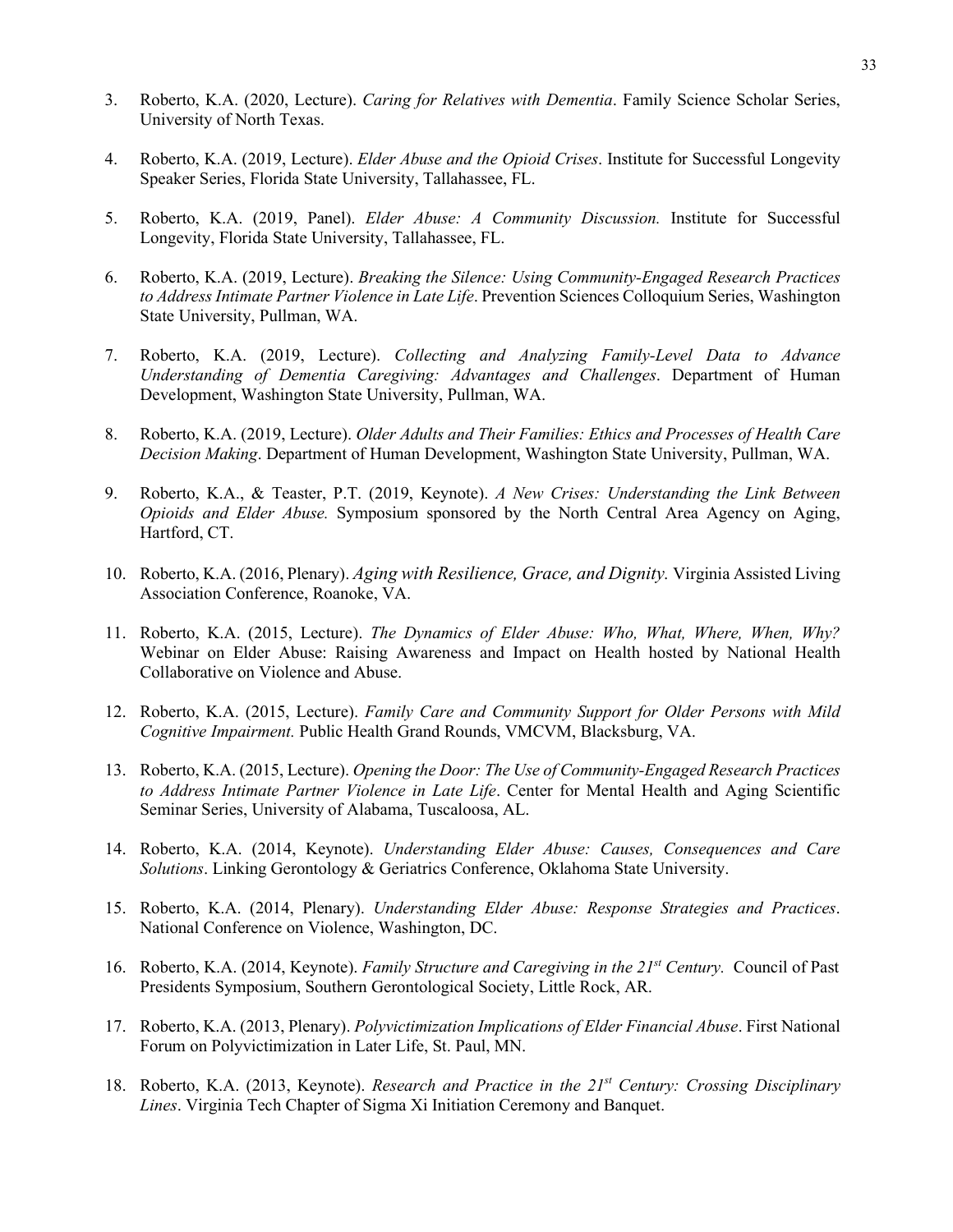- 19. Roberto, K.A. (2013, Panel). *Research Roundtable on Elder Financial Exploitation*. Consumer Federal Protection Bureau, Washington, D.C.
- 20. Roberto, K.A. (2012, Keynote). *Fostering Resilience: Lessons Learned from Vulnerable Elders*. Ohio Professional and Student Conference on Aging, Youngstown, OH.
- 21. Roberto, K.A. (2012, Lecture). *Aging Research and Practice in the 21st Century: Crossing Disciplinary Lines.* Gerontology and Information Science and Technology Spring Colloquium. University of Nebraska-Omaha, Omaha, NE.
- 22. Roberto, K.A., (2012, Plenary). *Whom Should We Trust: Identifying and Preventing Financial Abuse of Older Adults*. Breaking the Silence Conference, Radford, VA*.*
- 23. Roberto, K.A. (2012, Plenary Panel). *The Metlife Studies of Elder Financial Abuse*. Financial Planning Association of the National Capital Area Educational Symposium, Herndon, VA.
- 24. Roberto, K.A. (2011, Plenary). *When Memory Fails: Persons at Risk for Elder Financial Abuse*. 10th Annual Alzheimer's Education Conference, Central and Western Virginia Chapter, Roanoke, VA.
- 25. Migliaccio, J.N., Roberto, K.A., & Teaster, P.B. (2011, Lecture/Panel). *The MetLife Studies of Elder Financial Exploitation*. Conference of the Kentucky Justice Center for Elders and Vulnerable Adults. Lexington, KY.
- 26. Roberto, K.A. (2011, Lecture). *Health and Identity Management among Rural Older Women*. The 2011 Annual Ohio ACCN Research Seminar: Addressing Cancer Health Disparities among Women in Appalachia, Dublin, OH.
- 27. Roberto, K.A. (2010, Panel). *Aging in Place.* Virginia Rural Health Association Conference, Staunton, VA.
- 28. Roberto, K.A. (2010, Lecture). *Understanding Mild Cognitive Impairment: Management Strategies for Family Members and Support Staff*. American Association of Service Coordinators, Webinar.
- 29. Roberto, K.A. (2009, Plenary). *Supporting Caregivers: Relatives with Mild Cognitive Impairment*. 8th Annual Alzheimer's Education Conference, Central and Western Virginia Chapter, Roanoke, VA.
- 30. Roberto, K.A. (2008, Plenary). *Looking Ahead: The Demographics of Aging*. Conference on Domestic Abuse in Later Life, Radford, VA.
- 31. Roberto, K.A. (2008; Panel). *Evaluating Service Providers. Evaluation Peer Workgroup*. Lewin Group/Aging and Disabilities Resource Center, National Webinar.
- 32. Roberto, K.A. (2007; Keynote). *Shaping the Future: Redefining Leadership*. Kappa Omicron Nu, Virginia Tech Chapter Initiation, Blacksburg, VA.
- 33. Roberto, K.A. (2006; Keynote). *Health in the Daily Lives of Older Women: Pathways to Optimal Aging*. Women's Healthy Aging: Mid-Life and Beyond Symposium, Gainesville, FL.
- 34. Roberto, K.A. (2006; Plenary). *Health and Well-Being of Older Women: Pathways to Optimal Aging*. Edward Via College of Osteopathic Medicine, Geriatric Update for Continuing Medical Education (Satellite 4-site broadcast), Blacksburg, VA.
- 35. Roberto, K.A. (2005; Panel). *When I'm 64. . . 74. . .84. . .94. . .The Baby Boomers' Concerns about Aging*. Southwest Missouri State University, Public Affairs Conference, Springfield, MO.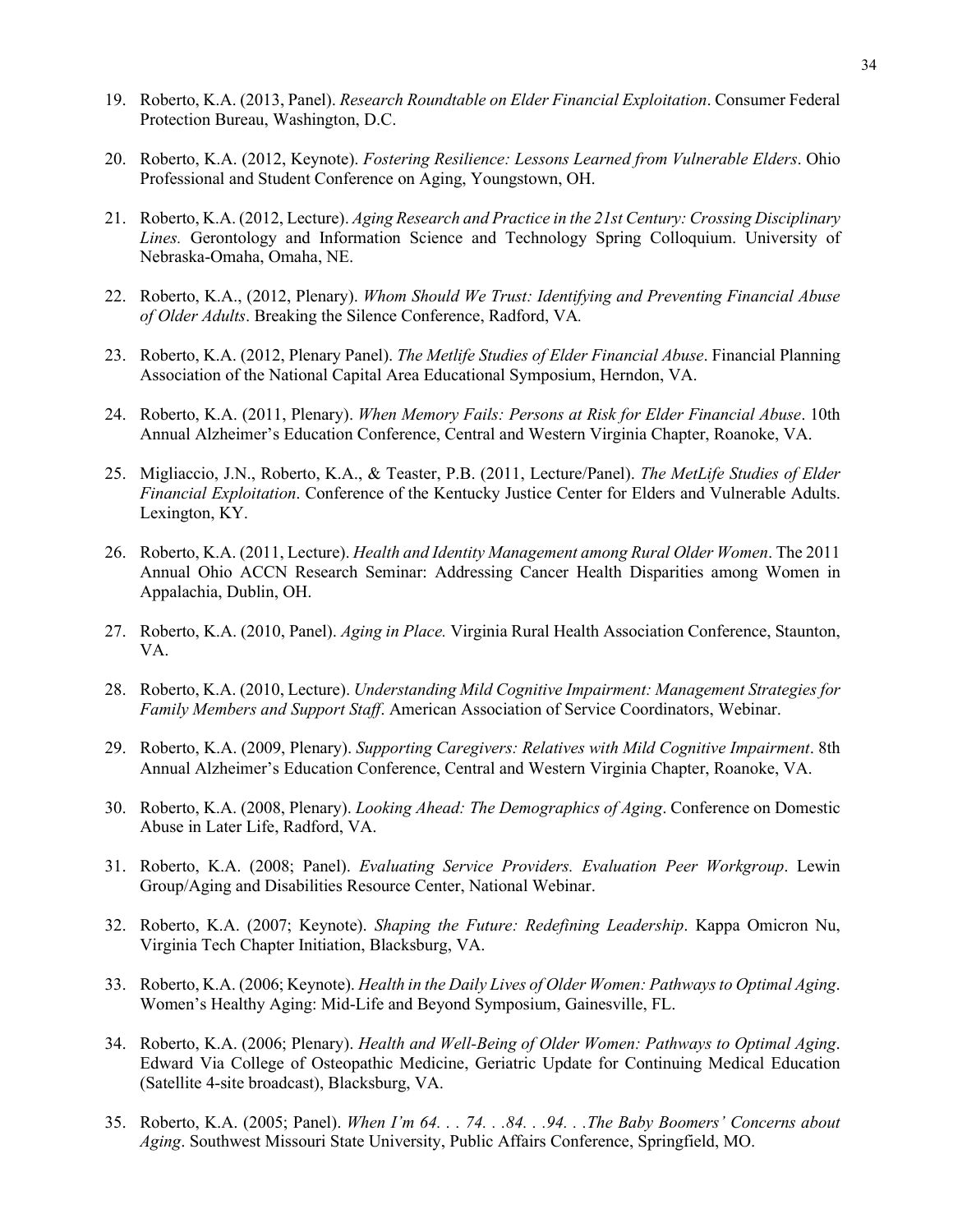- 36. Roberto, K.A. (2005, Visiting Scholar Keynote). *Age Is Only a Number: Positive Expectations for the Second Half of Life*. James Madison University. Harrisonburg, VA.
- 37. Roberto, K.A. (2005; Visiting Scholar Lecture). *Elder Abuse*. James Madison University. Harrisonburg, VA.
- 38. Roberto, K.A. (2004, Plenary). *Perceptions of Nursing Home Employees: Influences on Retention*. Virginia Health Care Association Annual Convention. Hot Springs, VA.
- 39. Roberto, K.A., Longino, C., Mitchell, J., & Chojnicki, P. (2004; Pre-Conference Workshop). *How to Publish Your Academic Work*. Southern Gerontological Society, Atlanta, GA.
- 40. Teaster P., & Roberto, K. A. (2003; Plenary). *Public Guardianship in the 21st Century -- Evaluation of Virginia's Public Guardianship and Conservator Program: Activities and Outcomes*. National Guardianship Association, Baltimore, MD.
- 41. Roberto, K.A., (2002; Pre-Conference Workshop). *Chronic Pain in the Lives of Older Women: Physical, Psychological, and Social Challenges.* National Gerontological Nursing Association, Chicago, IL.
- 42. Roberto, K.A. (2002; Keynote). *Rural Older Adults: Individuals, Families, and Community Connections*. Northern Arizona's 11<sup>th</sup> Annual Elder Issues Conference, Prescott, AZ.
- 43. Roberto, K.A. (2002; Lecture). *Older Adults and Their Families: Ethics and Processes of Health Care Decision Making*. Northern Arizona's 11th Annual Elder Issues Conference, Prescott, AZ.
- 44. Roberto, K.A. (2001; Lecture). *Older Women's Health Issues: The Importance of Family and Friends*. University of Kentucky, Family Studies and Sanders-Brown Center on Aging Research Seminar, Lexington, KY.
- 45. Roberto, K.A. (2001; Lecture). *Professional Development and the Academic Community*. University of Kentucky, Family Studies and Gerontology Doctoral Student Seminar, Lexington, KY.
- 46. Roberto, K.A. (2001; Workshop). *Changing Focus: Developing an Applied Master's Program*. University of Kentucky, Department of Family Studies Faculty Retreat, Lexington, KY.
- 47. Roberto, K.A. (2000; Panel). *A Multidimensional Approach to Osteoporosis*. University of Kentucky Sanders Brown Center on Aging 17<sup>th</sup> Annual Summer Series on Aging, Lexington, KY.
- 48. Roberto, K.A. (2000; Plenary). *Rural Elders: The Importance of Relationships*. North Carolina's Governor's Advisory Council on Aging Symposium on Rural Aging, Raleigh, NC.
- 49. Roberto, K.A. (1998; Plenary). *Caring for Older Virginian's: The Weaving Together of Lives*. Virginia Association for Non-Profit Homes for the Aging 25th Anniversary Conference, Hot Springs, VA.
- 50. Roberto, K.A. (1997; Keynote). *Aging Successfully: Today and Tomorrow*. AARP State Conference, Roanoke, VA.
- 51. Roberto, K. A., & Yardley, J. (1997; Lecture). *Eldercare: A Service Whose Time Has Come*. Virginia Accounting & Auditing Conference, Norfolk and Roanoke VA.
- 52. Roberto, K.A. (1997; Keynote). *The Tapestry of Relationships: The Weaving Together of Lives.* University of Utah, Center for Gerontology Graduation Ceremony, Salt Lake City, UT.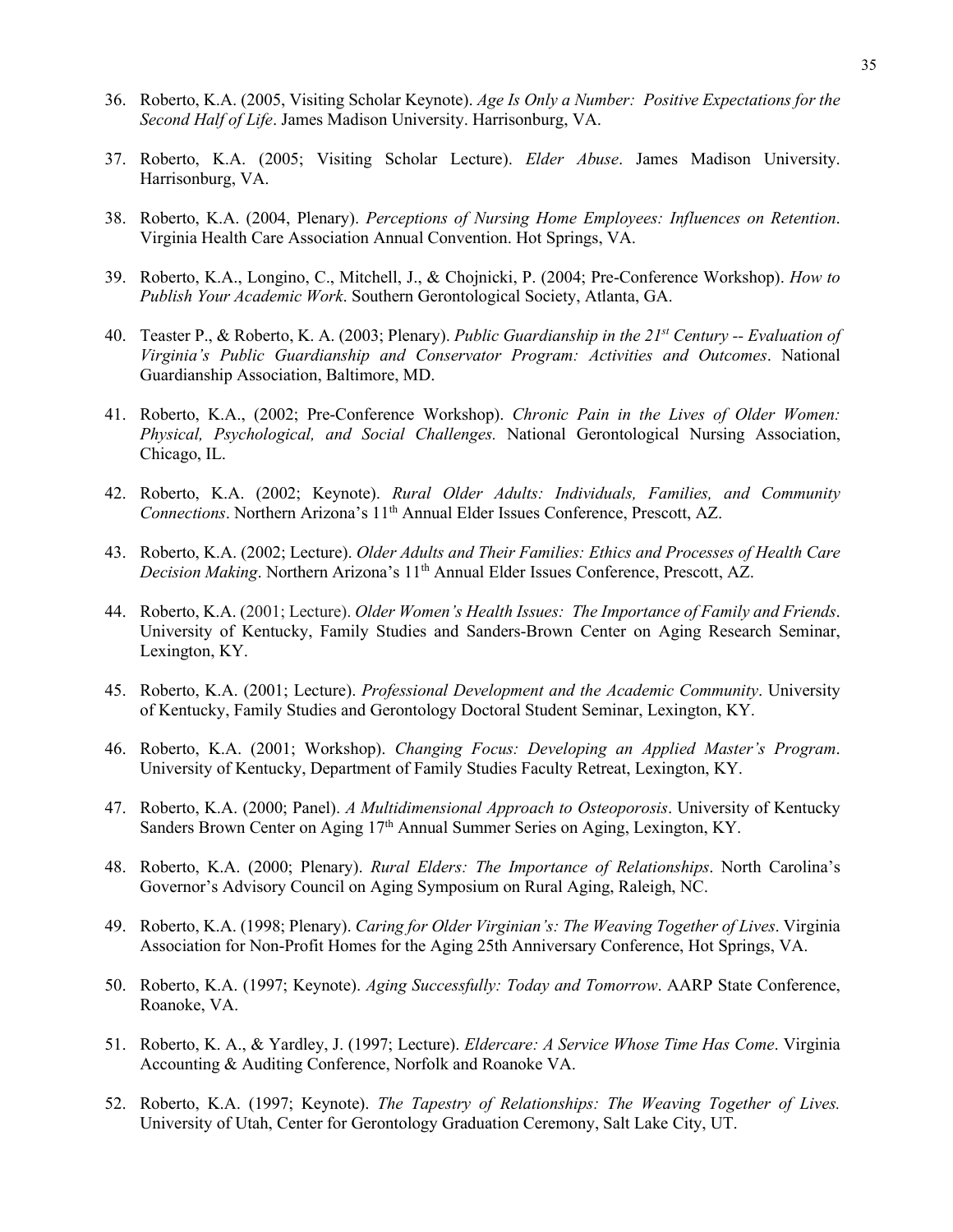- 53. Roberto, K.A. (1996; Plenary). *Caring for the Geriatric Patient*. Colorado Society of Radiologic Technologist 63rd Annual Conference, Estes Park, CO.
- 54. Roberto, K.A. (1992; Lecture). *Older Women: Meeting Health Care Challenges in Later Life.* AARP Andrus Foundation Board of Trustees, Washington, D.C.

CONFERENCE PRESENTATIONS: 2015 – Present (268 additional presentations from 1981-2014)

- 1. Blieszner, R., Savla, T., Roberto, K.A. & McCann, B. (2021, November). *Caring beyond the challenges: Grit in dementia caregivers.* The Gerontological Society of America, Phoenix, AZ (online).
- 2. McCann, B. R., Roberto, K.A., Savla, T., & Blieszner, R. (2021, November). *Resilience among dementia family caregivers in a changing social world*. The Gerontological Society of America, Phoenix, AZ (on-line).
- 3. Roberto, K.A. Teaster, P.T., Savla, T., Hoyt, E., Fua, I., & Urban, K. (2021, November). *Adult protective services study on the impact of COVID-19*. The Gerontological Society of America, Phoenix, AZ (on-line).
- 4. Teaster, P.B., Roberto, K.A., Savla, T., Du, C., Du, Z., Hoyt, E., Beach, S., Charness, N., & Lichtenberg, P. (2021, November). *Financial exploitation of older adults during the early months of the COVID-19 pandemic*. The Gerontological Society of America, Phoenix, AZ (on-line).
- 5. Munly, K., Roberto, K. A., & Allen, K.R. (2021, November). *Adult foster care providers' strategies in facilitating hope, health, and happines*s. National Council on Family Relations. (on-line).
- 6. Munly, K., Allen, K.R., & Roberto, K.A. (2020, November). *Mechanisms of family in adult foster care.*  National Council on Family Relations, St. Louis, MO (on-line).
- 7. Munly, K., Allen, K.R., & Roberto, K.A. (2020, November). *Engaging critical race feminism to inform the methodology of adult foster care research*. Theory Construction and Research Methodology (TCRM) Workshop, National Council on Family Relations, St. Louis, MO (on-line).
- 8. Savla, T., Roberto, K.A., & Sapra, M. (2020, November). *New frontiers in caregiving research: Biopsychosocial perspectives and interventions.* The Gerontological Society of America, Philadelphia, PA (on-line).
- 9. McCann, B.R., Roberto, K.A., Blieszner, R., Savla, T, Hoyt, E., & Knight, A. (2020, November). *Exploring the relationship between day-to-day care and caregiver vigilance*. The Gerontological Society of America, Philadelphia, PA (on-line).
- 10. Roberto, K.A., McCann, B.R., Savla, T., Blieszner, R., Hoyt, E., Knight, A. (2020, November). *It has not been a good day: Managing difficult behaviors of relatives with dementia*. The Gerontological Society of America, Philadelphia, PA (on-line).
- 11. Blieszner, R. Savla, T., Roberto, K.A., McCann, B.R., Knight, A., & Hoyt, E. (2020, November). *Do competing demands elevate caregiver challenges?* The Gerontological Society of America, Philadelphia, PA (on-line).
- 12. Savla, T., Roberto, K.A., Knight, A., Blieszner, R. & McCann, B.R., & Hoyt, E. (2020, November). *All is good, but not really: Daily reports of satisfaction with home- and community-based services.* The Gerontological Society of America, Philadelphia, PA (on-line).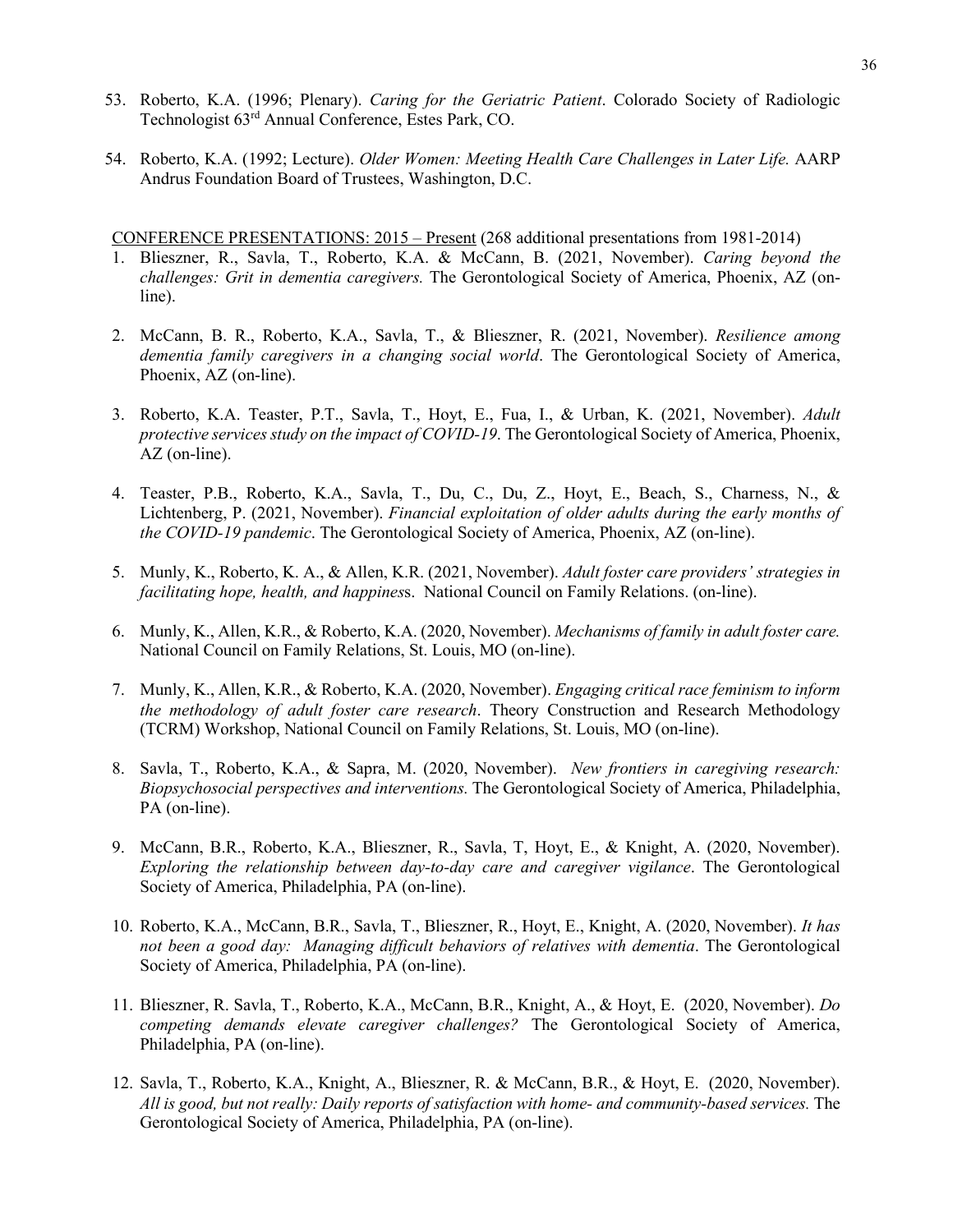- 13. Hoyt, E., Savla, T., Roberto, K.A., Knight, A., Blieszner, R. & McCann, B.R. (2020, November). *Dual caregivers of relatives with dementia in rural Virginia: The added stress of COVID-19.* The Gerontological Society of America, Philadelphia, PA (on-line).
- 14. Roberto, K.A., & Savla, J. (2019, November). *Expanding relational boundaries of dementia care.* The Gerontological Society of America, Austin, TX.
- 15. Savla, J. Roberto, K.A., & Blieszner, R. (2019, November). *Caregiving and service use: Cultural influences, regional barriers, and family relations.* The Gerontological Society of America, Austin, TX.
- 16. Hoyt, E., Roberto, K.A., & Savla, J. (2019, November). *Combatting loneliness: Service use among rural family caregivers of persons with dementia.* The Gerontological Society of America, Austin, TX.
- 17. Savla, J., Roberto, K.A., & Sands, L. P. (2019, November). *A national profile of frail older adults with insufficient care and mismatched support*. The Gerontological Society of America, Austin, TX.
- 18. Roberto, K.A., Teaster, P.T., Hoyt, E., & McCann, B.R. (2019, November). *Elder abuse and the opioid crisis: Perpetrators who are substance users*. The Gerontological Society of America, Austin, TX.
- 19. Teaster, P.B., Roberto, K.A., & Savla, J. (2019, November). *Elder abuse amidst the opioid epidemic: APS cases in rural America*. The Gerontological Society of America, Austin, TX.
- 20. Weaver, R.H., Roberto, K.A., Brossoie, N., & Teaster, P.B. (2019, November). *Staff perspectives of involuntary nursing home closure and relocation processes*. The Gerontological Society of America, Austin, TX.
- 21. Teaster, P.B., Roberto, K.A., Lindberg, B., & Blancato, R. (April, 2019). *The opioid epidemic, older adults and elder abuse*. American Society on Aging, New Orleans, LA.
- 22. Borowski, S., Lancki, K., Savla, J., Roberto, K.A., Harris, A., Vipperman, A., Blieszner, R., Knight, A. (2018, November). *Daily use of services and the association between stress and negative affect among family caregivers*. The Gerontological Society of America, Boston, MA.
- 23. Harris, A., Savla, J., Pyrros, T., Borowski, S., Vipperman, A., Roberto, K.A., Lancki, K., Blieszner, R. Knight, A. (2018, November). *A GIS approach to identifying service access disparities in rural Appalachia.* The Gerontological Society of America, Boston, MA.
- 24. Hoyt, E., Borowski, S., Roberto, K.A., Blieszner, R., Savla, T., Harris, A., Vipperman, A., Knight, A. (2018, November). *Dementia caregiving in rural Appalachia: Culture matters*. The Gerontological Society of America, Boston, MA.
- 25. Lancki, K., Roberto, K.A., Savla, J., Borowski, S., Harris, A., Vipperman, A., Blieszner, R., Hoyt, E. (2018, November). *For the love of land and people: Cultural reasons for providing care to family members with dementia*. The Gerontological Society of America, Boston, MA.
- 26. Roberto, K.A., Teaster, P.B. (2018, November). *The effects of the opioid epidemic on older adults and their families: Setting the stage for abuse*. The Gerontological Society of America, Boston, MA.
- 27. Teaster, P.B., Roberto, K.A. (2018, November). *The opioid epidemic as a catalyst for elder abuse in rural communities: Perspectives of service providers.* The Gerontological Society of America, Boston.
- 28. Vipperman, A., Savla, J., Roberto, K.A., Harris, A., Hoyt, E., Blieszner, R., Knight, A.L., Borowski, S. (2018, November). *Service use and barriers to service access among family caregivers in rural Appalachia*. The Gerontological Society of America, Boston, MA.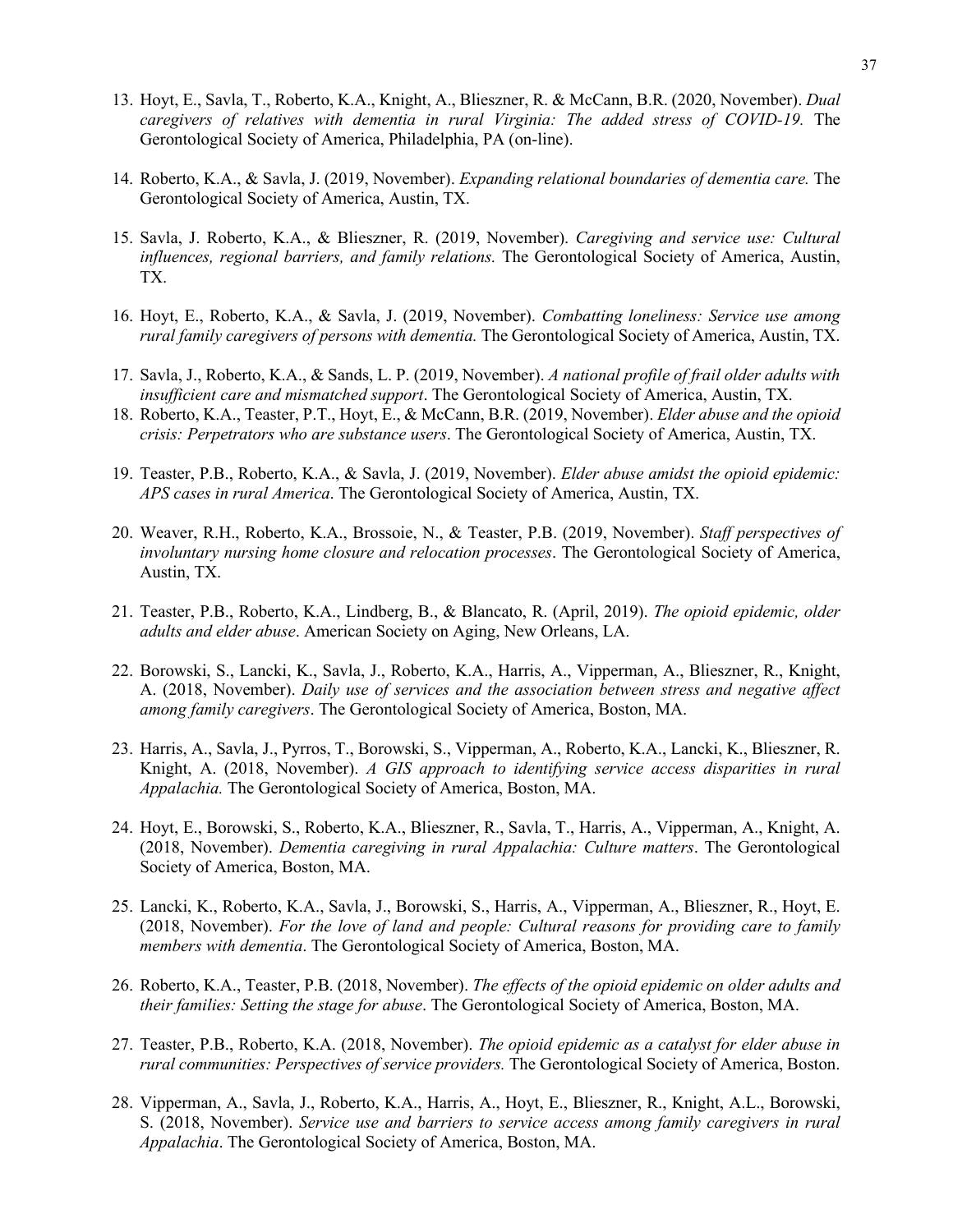- 29. Weaver, R.H., Roberto, K.A. (2018, November). *Service user characteristics and likelihood of receiving assistance: Rurality matters*. The Gerontological Society of America, Boston, MA.
- 30. Weaver, R.H., Roberto, K.A. (2018, November). *Unmet care needs among rural older adults*. The Gerontological Society of America, Boston, MA.
- 31. Henderson, T.L., Kamo, Y., Roberto, K.A., Dinh, M., Penugonda, K. (2018, November). *Losses, hopes, and dreams: Older Hurricane Katrina survivors speak*. National Council on Family Relations, San Diego, CA.
- 32. Khademian, A., Roberto, K.A., Ghaffarzadegan, N., Desai, A., Hult, K., & Stine, D. (2017, October). *Beyond disciplinary boundaries in policy research and teaching*. National Association of Schools of Public Affairs and Administration, Washington, DC.
- 33. Roberto, K.A. (2017, July). *Elder abuse and neglect: A wicked problem in need of attention.* International Association of Gerontology and Geriatrics, World Congress of Gerontology and Geriatrics, San Francisco, CA.
- 34. Roberto, K.A. (2017, July). *Decision making and financial exploitation.* International Association of Gerontology and Geriatrics, World Congress of Gerontology and Geriatrics, San Francisco, CA.
- 35. Savla, J., Wang, Z., Brossoie, N., Roberto, K. A., & Blieszner, R. (2017, July). *Early predictors of mortality among family caregivers of persons with dementia.* International Association of Gerontology and Geriatrics, World Congress of Gerontology and Geriatrics, San Francisco, CA.
- 36. Blieszner, R., Savla, J., & Roberto, K. A. (2017, July). *Tracing the trajectory of MCI care: Long-term well-being of care partners.* International Association of Gerontology and Geriatrics, World Congress of Gerontology and Geriatrics, San Francisco, CA.
- 37. Roberto, K. A., Blieszner, R., Weaver, R., Savla, J., Brossoie, N., & Potter, E. (2017, July). *A long and winding road: 10 years of caring for a relative with memory impairment.* International Association of Gerontology and Geriatrics, World Congress of Gerontology and Geriatrics, San Francisco, CA.
- 38. Liu, Y., Fu, R., Roberto, K. A., & Savla, J. (2017, July). *Employment status of adult children in China: Effects on caregiving time and depressive symptoms*. International Association of Gerontology and Geriatrics, World Congress of Gerontology and Geriatrics, San Francisco, CA.
- 39. Liu, Y., Roberto, K. A., & Savla, J. (2017, July). *Social determinants of health, health disparities, and caregiving for aging parents in China.* International Association of Gerontology and Geriatrics, World Congress of Gerontology and Geriatrics, San Francisco, CA.
- 40. Potter, E., Allen, K., & Roberto, K.A. (2017, July). *Family, faith, and fatalism: agency in older Appalachian families dealing with gynecological cancer*. International Association of Gerontology and Geriatrics, World Congress of Gerontology and Geriatrics, San Francisco, CA.
- 41. Sands, L.P., Roberto, K. A., Zhongan, J., Hong, Y., & Pruchno, R. J. (2017, July). *Decline in Medicaid waiver services after hurricane sandy increases risk-adjusted hospitalization*. International Association of Gerontology and Geriatrics, World Congress of Gerontology and Geriatrics, San Francisco, CA.
- 42. Weaver, R. H., & Roberto, K.A. (2017, July). *Service use and health outcomes among low-income older adults with unmet needs*. International Association of Gerontology and Geriatrics, World Congress of Gerontology and Geriatrics, San Francisco, CA.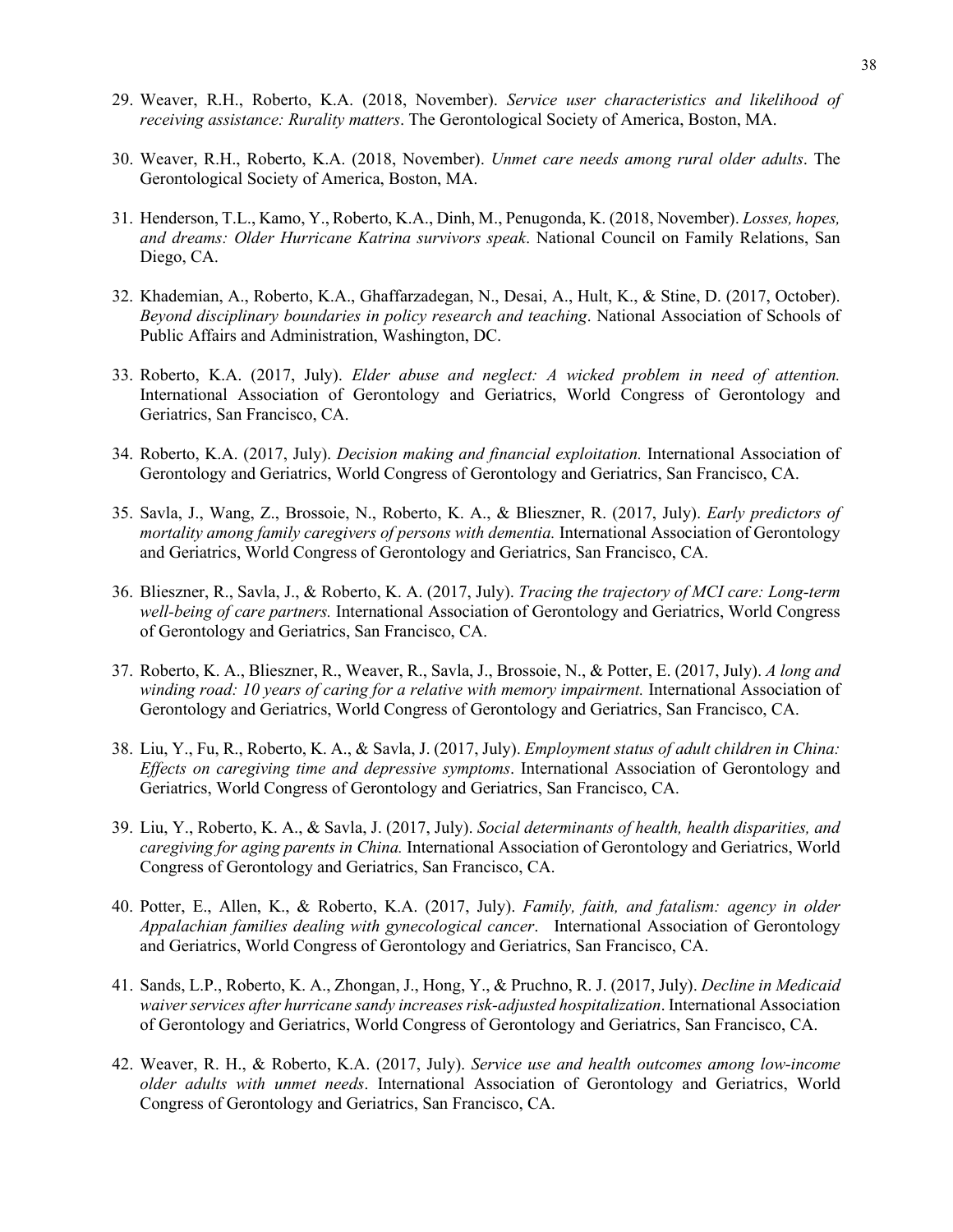- 43. Savla, J., Roberto, K.A., & Kim, S. (2016, November). *Collateral kin and non-kin caring for older adults*. The Gerontological Society of America, New Orleans, LA.
- 44. Kim, S., Blieszner, R., Roberto, K.A., & Savla, J. (2016, November). *Dyadic discrepancy in awareness of mild cognitive impairment abilities and caregiver's burden*. The Gerontological Society of America, New Orleans, LA.
- 45. Munly, K., Roberto, K.A., & Allen, K.R. (2016, November). *Examining Adult Foster Care Provider Perceptions of Residents Across Disability Contexts*. The Gerontological Society of America, New Orleans, LA.
- 46. Roberto, K.A., Weaver, R.H., Brossoie, N., Teaster, P.B., Savla, J., & Wang, Z. (2016, November). *Family perceptions of involuntary closure of health care facilities: Processes and outcomes*. The Gerontological Society of America, New Orleans, LA.
- 47. Weaver, R.H. & Roberto, K.A. (2016, November). *Expectations of formal service use among older adults living in rural Appalachia.* The Gerontological Society of America, New Orleans, LA.
- 48. Gonzales, E., Liu, Y., Roberto, K.A., & Kowal, P. (2016, November). *Linking social determinants of health and health disparities with productive aging: Findings from SAGE China Wave 1.* The Gerontological Society of America, New Orleans, LA.
- 49. Roberto, K.A., Blieszner, R., & Pasymowsk, S. (2016, August). *Spouses adjusting to mild cognitive impairment: Implications for couple interventions*. American Psychological Association, Denver, CO.
- 50. Hwang, E., Hsu, C., Brossoie, N., & Roberto, K. A. (2016 August). *Income and long term care planning*. International Federation for Home Economics World Congress, Daejeon, Korea.
- 51. Teaster, P.B., & Roberto, K.A. (2016, May). *Promoting financial security by preventing elder financial exploitation*. Governor's Conference on Aging, Richmond, VA.
- 52. Baltic, R., Paskett, E.D., Lesko, S., Kennedy, S., Lengerich, G., Roberto, K.A., Schoenberg, N., Young, G., & Dignan, M. (2016, March). *Reducing obesity in Appalachian churches: The Walk by Faith study*. American Society of Preventive Oncology, Columbus, OH.
- 53. Roberto, K.A. & Brossoie, N. (2015, November). *Community professionals' response to intimate partner violence against rural older women*. The Gerontological Society of America, Orlando, FL.
- 54. Munly, K., Roberto, K.A., & Allen, K.R. (2015, November). *Understanding adult foster care experiences of reciprocity with residents*. The Gerontological Society of America, Orlando, FL.
- 55. Kim, S., Blieszner, R., & Roberto, K.A. (2015, November). *Effects of family discrepancy in perceptions of mild cognitive impairment on care partner well-being*. The Gerontological Society of America, Orlando, FL.
- 56. Roberto, K.A. (2015, November). *Resilience in the presence of adversity: Overcoming partner violence in late life*. The Gerontological Society of America, Orlando, FL.
- 57. Savla, J.T., Roberto, K.A., & Blieszner, R. (2015, November). *It takes a village: Role of family in promoting successful aging*. The Gerontological Society of America, Orlando, FL.
- 58. Savla, J.T., Kim, S., Liu, Y., Butner, L. M., Roberto, K.A., Brossoie, N., & Blieszner, R. (2015, November). *When more is not always better: Management strategies can reduce rewards of caregiving*. The Gerontological Society of America, Orlando, FL.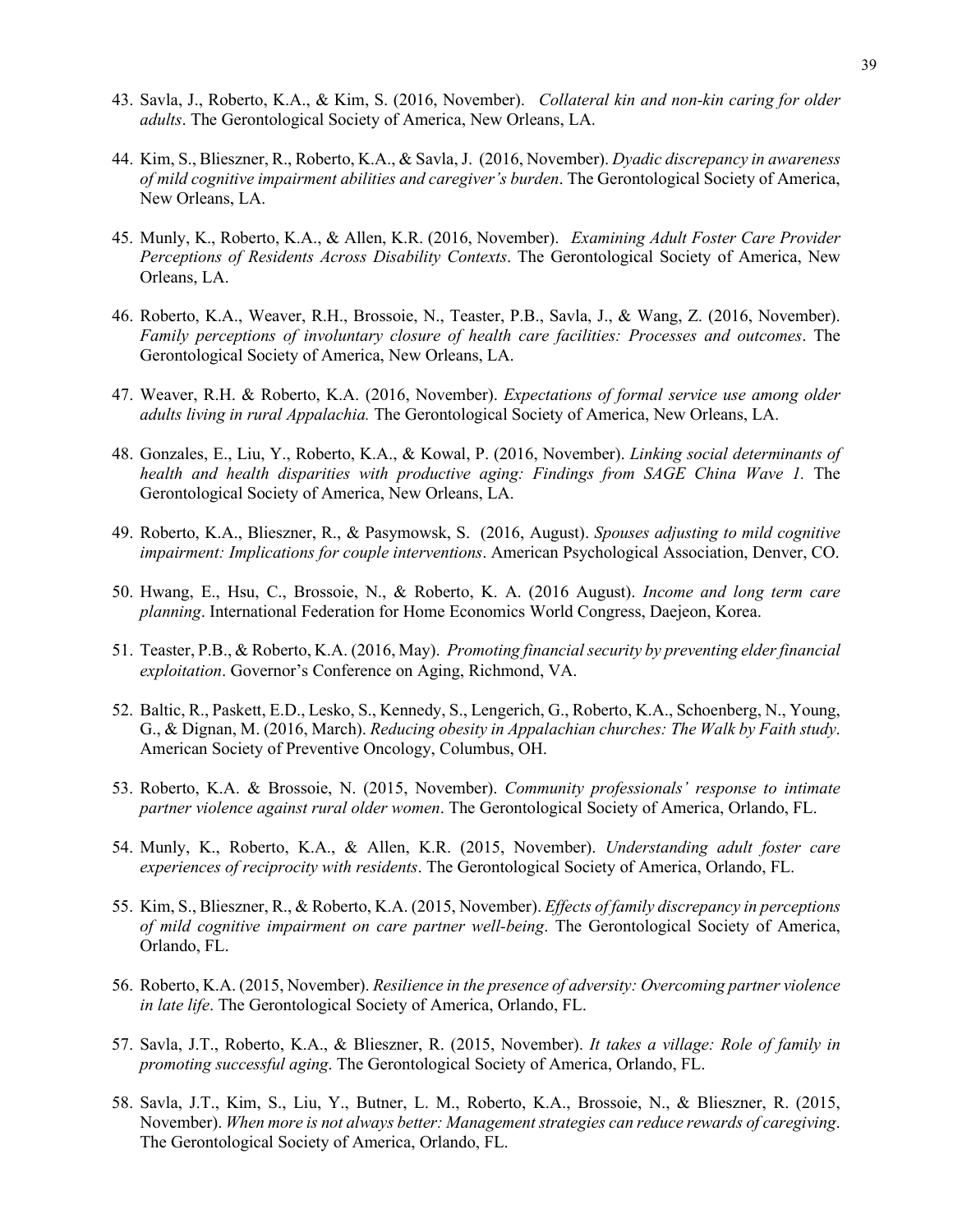- 59. Liu, Y., Ma, X., Roberto, K.A., & Reed, J. (2015, November). *Using wireless sensing technology for medication management by older adults in a community setting*. The Gerontological Society of America, Orlando, FL.
- 60. Liu, Y., Xie, Y., Brossoie, N, & Roberto, K.A. (2015, November). *Alcohol consumption and depressive symptoms among Chinese older adults*. The Gerontological Society of America, Orlando, FL.
- 61. Weaver, R.H., Brossoie, N., Potter, E.C., Savla, J.T., & Roberto, K.A. (2015, November). *Service use and family caregiving for mild cognitive impairment (MCI)*. The Gerontological Society of America, Orlando, FL.
- 62. Munly, K., Allen, K.R. & Roberto, K.A. (2015, November). *Understanding adult foster care provider experiences of family*. National Council on Family Relations, Vancouver, British Columbia, Canada.
- 63. Baltic, R., Paskett, E.D., Lesko, S., Kennedy, S., Lengerich, G.L., Roberto, K.A., Schoenberg, N., Young, G., & Dignan, M. (2015, November). *A group randomized trial to reduce obesity among Appalachian church members: The Walk by Faith study.* American Association for Cancer Research (AACR) Conference on the Science of Cancer Health Disparities in Racial/Ethnic Minorities and the Medically Underserved, Atlanta, GA.
- 64. O'Hora, K. A., Blieszner, R., & Roberto, K.A. (2015, September). *Preparing for late life: Conversations, planning, and next steps.* American Association of Marriage and Family Therapy Annual Conference, Austin, TX.
- 65. Munly, K., Roberto, K.A., & Allen, K.R. (2015, April). *Understanding adult foster care state by state: Provider experience in North Carolina*. The Annual Meeting of the Southern Gerontological Society, Williamsburg, VA.
- 66. Roberto, K.A., & Allen, K.R. (2015, January). *Cultures within cultures: Experiences of rural older women with cancer and their family caregivers.* Conference on Aging: Putting Aging Research and Clinical Practice in Cultural Context. GSA-SINO Conference, Hong Kong.
- 67. Blieszner, R., & Roberto, K.A. (2015, January). *Longitudinal family-level analyses: Challenges and opportunities in research on mild cognitive impairment*. Conference on Aging: Putting Aging Research and Clinical Practice in Cultural Context. GSA-SINO Conference, Hong Kong.

## PROFESSIONAL ASSOCIATION MEMBERSHIP & COMMITTEE PARTICIPATION

| $2020 - 2021$    | 12th Annual International Science of Team Science Conference, Co-Chair                                                                                                          |
|------------------|---------------------------------------------------------------------------------------------------------------------------------------------------------------------------------|
| $2019$ – present | Network for Advancing & Evaluating the Societal Impact of Science (AESIS)                                                                                                       |
| $2017 - 2018$    | Women in Dementia Working Group, Axovant Sciences GmbH.                                                                                                                         |
| 2017             | NIH Caregiving Summit Pre-Summit Workgroup on Caregiving and Intellectual<br>Disabilities and Dementia                                                                          |
| $2001$ – present | American Psychological Association (APA)<br>2006-2013: Aging and Health Committee<br>2012-2014: Committee on Aging (CONA)<br>2012-2014: Division 20, Awards Committee, Co-Chair |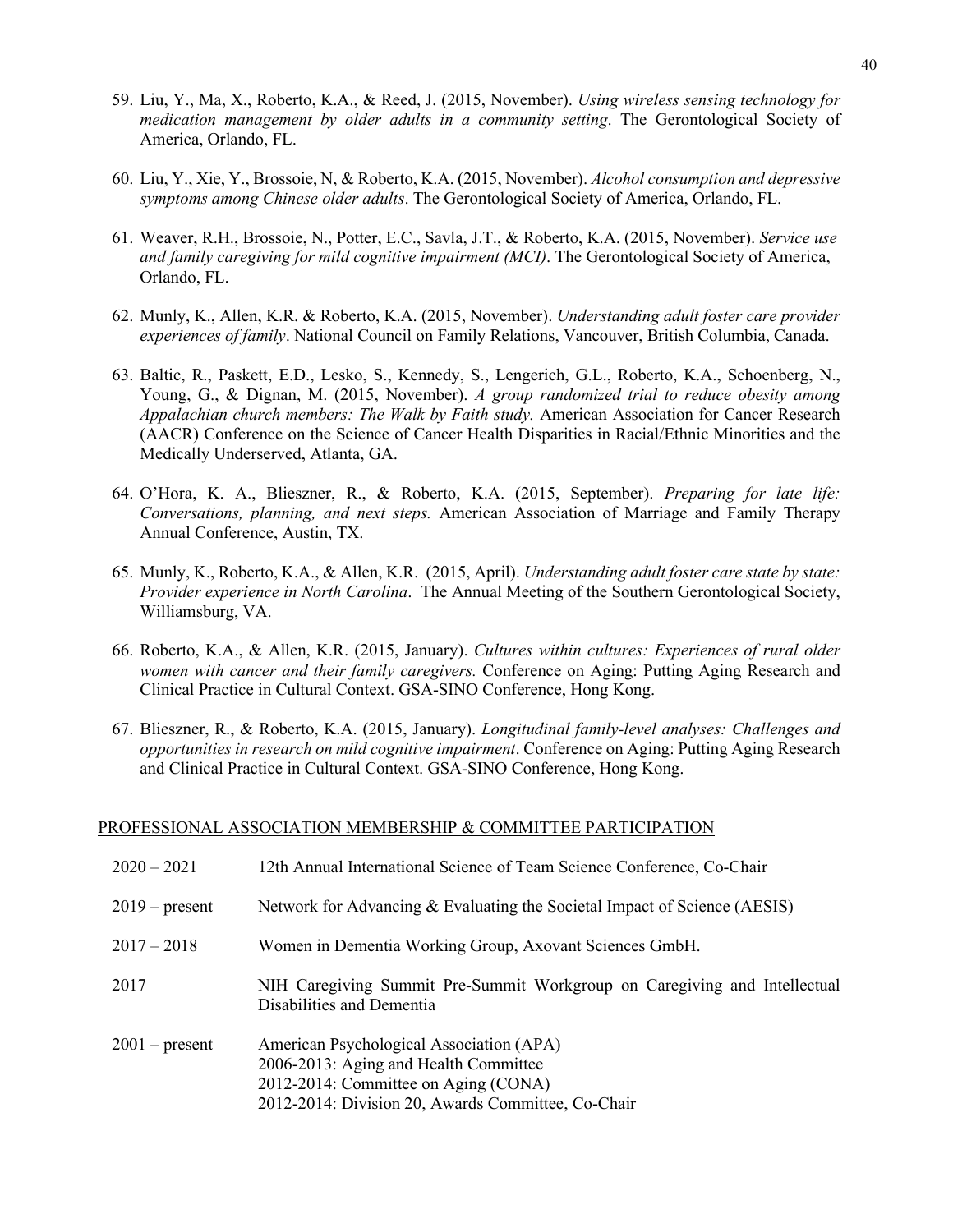| $1996 - 2016$    | Southern Gerontological Society (SGS)<br>1997; 2000: Annual Meeting Abstract Reviewer<br>1997-1998: Research Committee<br>1998-2002: Board of Directors<br>1999-2002: 2004-2010: By-Laws Committee (1999-02; 2004-05, Chair)<br>1999; 2002-03: Nominations Committee                                                                                                                                                                                                                                                                                                                                                                                                                                                                                                                                                                                                                                                                                                                                                                                                                                                                                 |  |  |
|------------------|------------------------------------------------------------------------------------------------------------------------------------------------------------------------------------------------------------------------------------------------------------------------------------------------------------------------------------------------------------------------------------------------------------------------------------------------------------------------------------------------------------------------------------------------------------------------------------------------------------------------------------------------------------------------------------------------------------------------------------------------------------------------------------------------------------------------------------------------------------------------------------------------------------------------------------------------------------------------------------------------------------------------------------------------------------------------------------------------------------------------------------------------------|--|--|
| $1996 - 2006$    | Virginia Association on Aging (VAA)<br>1997-1999: Board of Directors<br>1997: Program Planning Committee; 1998: By-Laws Committee, Chair;<br>1999: Program Planning Committee; Program Session Moderator                                                                                                                                                                                                                                                                                                                                                                                                                                                                                                                                                                                                                                                                                                                                                                                                                                                                                                                                             |  |  |
| 1996-1998        | ESCOP-T5 Social Sciences Committee, United State Department of Agriculture                                                                                                                                                                                                                                                                                                                                                                                                                                                                                                                                                                                                                                                                                                                                                                                                                                                                                                                                                                                                                                                                           |  |  |
| 1987-2006        | International Society for the Study of Personal Relationships (ISSPR)<br>1997-2000: Awards Committee                                                                                                                                                                                                                                                                                                                                                                                                                                                                                                                                                                                                                                                                                                                                                                                                                                                                                                                                                                                                                                                 |  |  |
| 1985-1996        | Colorado Gerontological Association (CGA)                                                                                                                                                                                                                                                                                                                                                                                                                                                                                                                                                                                                                                                                                                                                                                                                                                                                                                                                                                                                                                                                                                            |  |  |
| 1984-2009        | American Society on Aging (ASA)<br>1987-1995:<br>Faculty liaison for student activities<br>Program Chair, Older Women's Section<br>1992:                                                                                                                                                                                                                                                                                                                                                                                                                                                                                                                                                                                                                                                                                                                                                                                                                                                                                                                                                                                                             |  |  |
| 1984-1992        | Rocky Mountain Council on Family Relations (RMCFR)                                                                                                                                                                                                                                                                                                                                                                                                                                                                                                                                                                                                                                                                                                                                                                                                                                                                                                                                                                                                                                                                                                   |  |  |
| 1984-2016        | Association for Gerontology in Higher Education (AGHE)<br>1984-2016:<br>University Representative<br>1987-1992:<br>Regional Representative, Membership Committee<br>1992-1994:<br>Board of Directors (Member-at-Large)<br>Committees: Membership (Chair); Long-Range Planning; Site<br>Selection; Silent Auction<br>Silent Auction (Chair); Research Committee; Program Planning<br>1994-1995:<br>Committee for 1996 Meeting (Associate Chair for Abstracts)<br>Program Committee (Poster Coordinator); Education-Employment<br>1996-1998:<br>Linkage Task Force<br>1998-2000:<br>GSA Research, Education, and Practice Committee (REP)<br>1998-1999:<br>Nominations Committee<br>1999-2002:<br>Fellowship Committee<br>1999-2011<br>Reviewer, Program of Merit (chaired one review panel)<br>Reviewer of abstracts for annual meeting<br>2000-2001:<br>AARP Andrus Founders Scholarship Review Committee<br>2000:<br><b>Awards Committee</b><br>2001-2003:<br>2002-2006:<br><b>Nominations Committee</b><br>2003-2004:<br>Program Committee: Annual Institute Chair 2006-2009: Awards<br>Committee; G&GE Best Paper Award Committee Chair (2007-09) |  |  |
| 1983-1990        | Southwest Society for Research in Human Development                                                                                                                                                                                                                                                                                                                                                                                                                                                                                                                                                                                                                                                                                                                                                                                                                                                                                                                                                                                                                                                                                                  |  |  |
| $1980$ – present | Gerontological Society of America<br>1985-1990; 1995-1996; 2000-2001; 2004-2005, 2012-2013: Reviewer of abstracts for<br>annual meeting (Behavioral & Social Sciences (BSS) Section)<br>1994: MR/DD Special Interest Group Program Planning Committee<br>1999-2002: Secretary/Treasurer, Behavioral & Social Sciences (BSS) Section                                                                                                                                                                                                                                                                                                                                                                                                                                                                                                                                                                                                                                                                                                                                                                                                                  |  |  |

1999-2002: Nominations Committee, Behavioral & Social Sciences (BSS) Section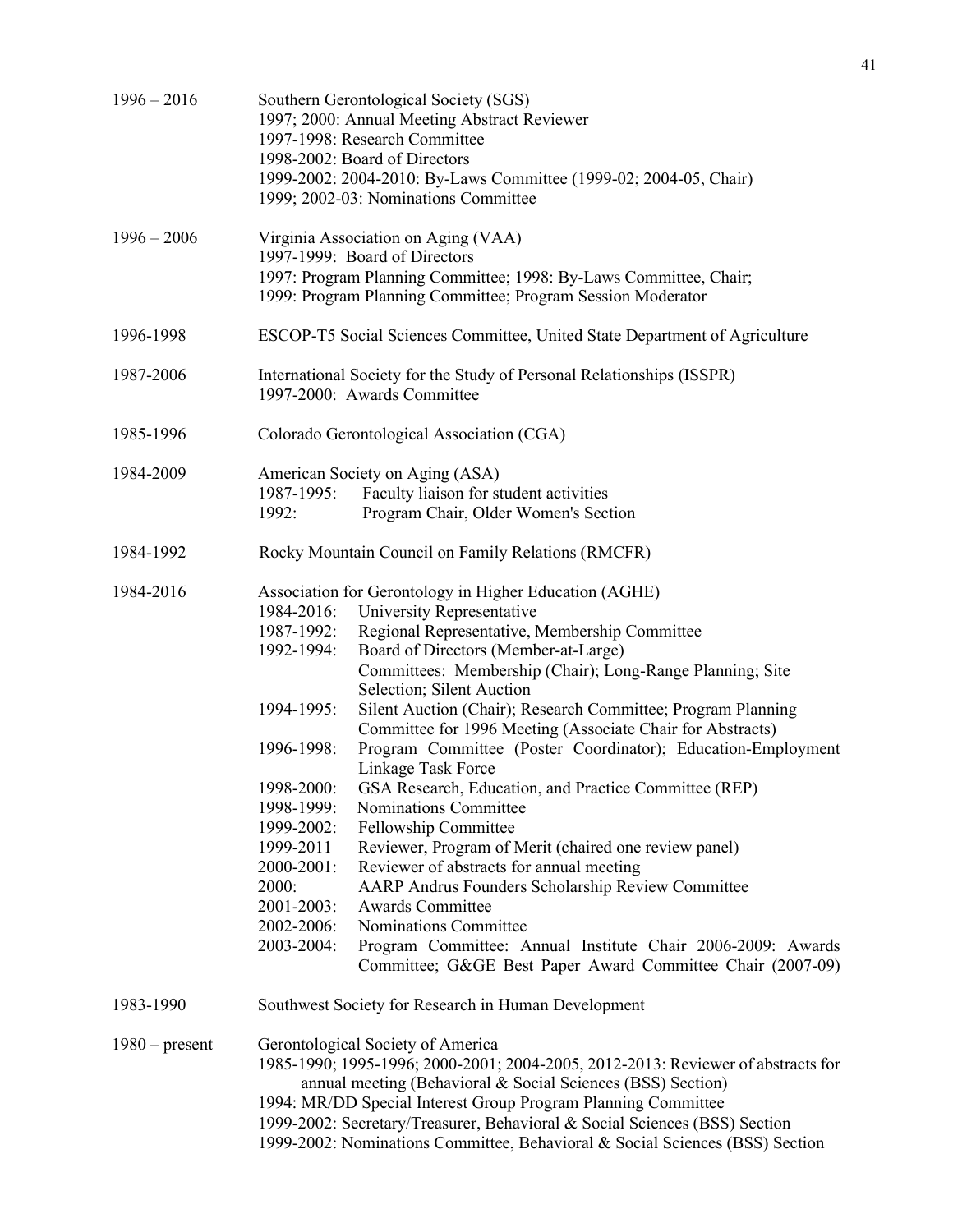- 2001; 2011: Behavioral & Social Sciences (BSS) Section Program Committee
- 2005-2007: Behavioral & Social Sciences (BSS) Section Fellowship Committee, Chair-elect (05), Chair (06), Past Chair (07)
- 2005-2006: GSA Fellowship Committee
- 2006; 2012-2014: Executive Committee, Behavioral & Social Sciences (BSS) Section
- 2008-2011: Behavioral & Social Sciences (BSS) Section Chair-Elect (08), Chair (09), Past Chair (10), Past-Past Chair (11)
- 2008: GSA Program Committee; Behavioral & Social Sciences (BSS) Section Conference Program Chair
- 2009: GSA Executive Committee
- 2009-10: Nominations Committee Chair, Behavioral & Social Sciences (BSS)
- 2010: Awards Committee, Ex Officio Member (Distinguished Career, Mentor, Kalish, Baltes, Pre-Dissertation, Dissertation Sub-Committees), Behavioral & Social Sciences (BSS) Section
- 2012- 2015: GSA Task Force/Committee on Mentoring (BSS rep)
- 2013- Distinguished Mentorship in Gerontology Award Selection Committee
- 2016-2020: International Association of Gerontology and Geriatrics (IAGG) North American Regional Committee
- 2020: GSA Board of Directors; Finance Committee

| 1980-2018 | National Council on Family Relations (NCFR)                                  |
|-----------|------------------------------------------------------------------------------|
|           | 1986: Family Action Section Nominating Committee (Chairperson)               |
|           | 1991: Reviewer of Family Health Section's abstracts for annual meeting       |
|           | 2000: Reviewer of Research and Theory Section's abstracts for annual meeting |
|           |                                                                              |

- 2017 National Task Group on Intellectual Disabilities and Dementia Practices (NTG) Summit, Study Group
- 1980-84 Texas Council on Family Relations (TCFR) 1984: Assistant Program Chairperson

#### NIH Study Section

2013-2017 Social Psychology, Personality and Interpersonal Processes [SPIP] Alternative Chair; Feb 2015: Acting Chair

Grant Proposal Reviewer:

Administration on Aging (1987) (Review Team Leader)

AARP Andrus Foundation (1998; 1999)

Alberta Heritage Foundation for Medical Research (2006)

- Buehler Center on Aging, Northwest University (2000)
- England's National Institute for Health Research (2009)
- Ireland Health Services Research Board (2008)

Israel Science Foundation (2009; 2020)

- National Institutes of Health, Challenge Grants, Special Emphasis Panel/Scientific Review Group 2009/10 ZRG1 RPHB-A (58) (June 2009)
- National Institutes of Health, Challenge Grants, Special Emphasis Panel/Scientific Review Group 2009/10 ZRG1 RPHB-E (58) (June 2009)
- National Institutes of Health, Clinical Management of Patients in Community-Based Settings (CMPC) Study Panel (Oct 2019)
- National Institutes of Health, Health Services Organization and Delivery Member Conflict, ZRG1 HDM-F (02), Co-Chair (March 2020)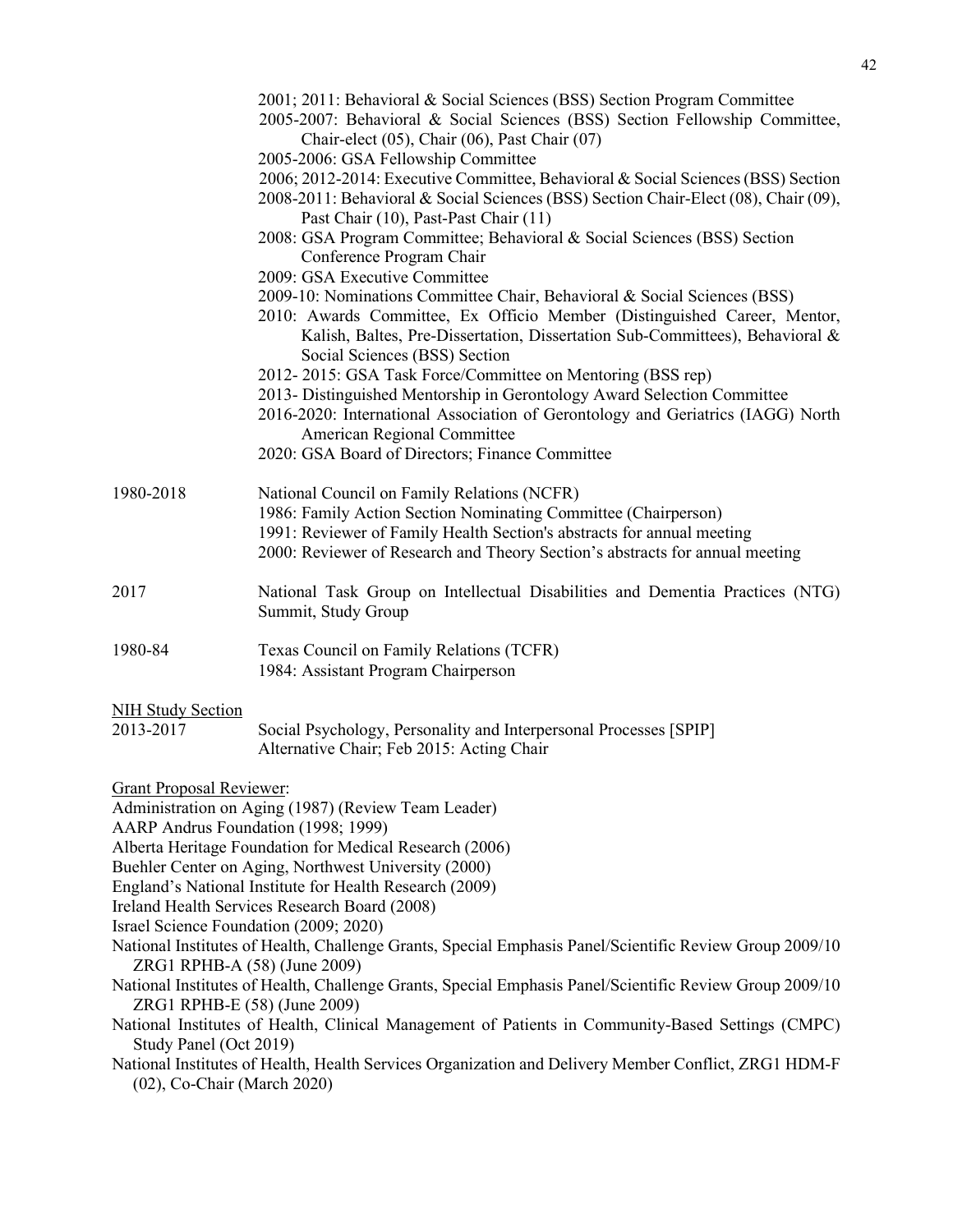- National Institutes of Health, Healthcare Clinical Science Member Conflicts Scientific Review Group ZRG1 HDM-G 02 M, PA09-164 (Chair, Jan 2010)
- National Institutes of Health, NIAMS R03 Grant Application Review Panel (Dec 2005; Mar 2006; Dec 2010; Oct, 2011)
- National Institutes of Health, National Institute of Environmental Health Science, Special Emphasis Panel/Scientific Review Group 2011/01 ZES1 SET‐V (06) - Social Environment Effect on Mental Health (Sept 2010)

National Institutes of Health, RPHB F11-A Fellowship Review (Mar 2006; Mar 2007; Mar 2008)

- National Institutes of Health, SPIP Study Section (Feb 2004; May 2004; Feb 2005; June 2005; Oct 2005; June 2006; May 2012)
- National Institutes of Health, Special Emphasis Panel/Scientific Review Group ZRG1 HOP-T (Feb 2008; June 2008; Mar 2009)

National Institutes of Health, NIA Special Emphasis Panel ZAG1 ZIJ-D (J1) (Nov 2021)

- National Institutes of Health, ZRG1 Healthcare and Delivery and Methodologies PAR Panel ZRG1 HDM-Y (57)**:** Health Disparities in and Caregiving for Alzheimer's Disease (Oct 2017; Oct 2018)
- National Institute of Health, Women's Health Initiative (1993)

National Institute of Disability and Rehabilitation Research (1996)

National Science Foundation (2018)

Research Foundation – Flanders (FWO), Belgium (2018)

Research Grants Council (RGC) of Hong Kong, (2016)

Swiss National Science Foundation (2019)

The Henry A. Murray Research Center, Radcliffe College (1994; 1995)

United States Department of Agriculture (2008)

Utah State University (1997; 1999)

Virginia's Governor's Intergenerational Grant Program (2003)

U.S.-Israel Binational Science Foundation (2019)

### Book Series Co-Editor (with Rosemary Blieszner), Routledge/Taylor & Francis

2011 – Present Textbooks in Aging Series

- 1. Angel, R. J., & Angel, J. L. (2015). *Latinos in an aging world: Social, psychological, and economic perspectives*. New York: Routledge.
- 2. Weil, J. (2017). *Research design in aging and social gerontology: Quantitative, qualitative, and mixed methods*. New York: Routledge.
- 3. Kerschner, H.K., & Silverstein, N.M. (2018). *Introduction to Senior Transportation*. New York: Routledge.

Journal Editor's Advisory Council

2004 – 2009 *Family Relations*

Book Review Editor

1992-2000 *Journal of Women & Aging*

### Guest Editor:

*Journal of Elder Abuse & Neglect,* 2017, Vol. 29(5)*, Polyvictimization* (with Pamela B. Teaster) *American Psychologist,* 2016, Vol. 71(4), *Aging in America: Perspectives from Psychological Science* (with Deborah A. DiGilio)

*Family Relations*, 2006, Vol. 55(5), *Family Gerontology*.

*Journal of Women & Aging*, 1996, Vol. 8 (3/4), *Relationships between women in late life*.

*Journal of Women & Aging*, 1994 Vol. 6 (4), *Older women with chronic pain*.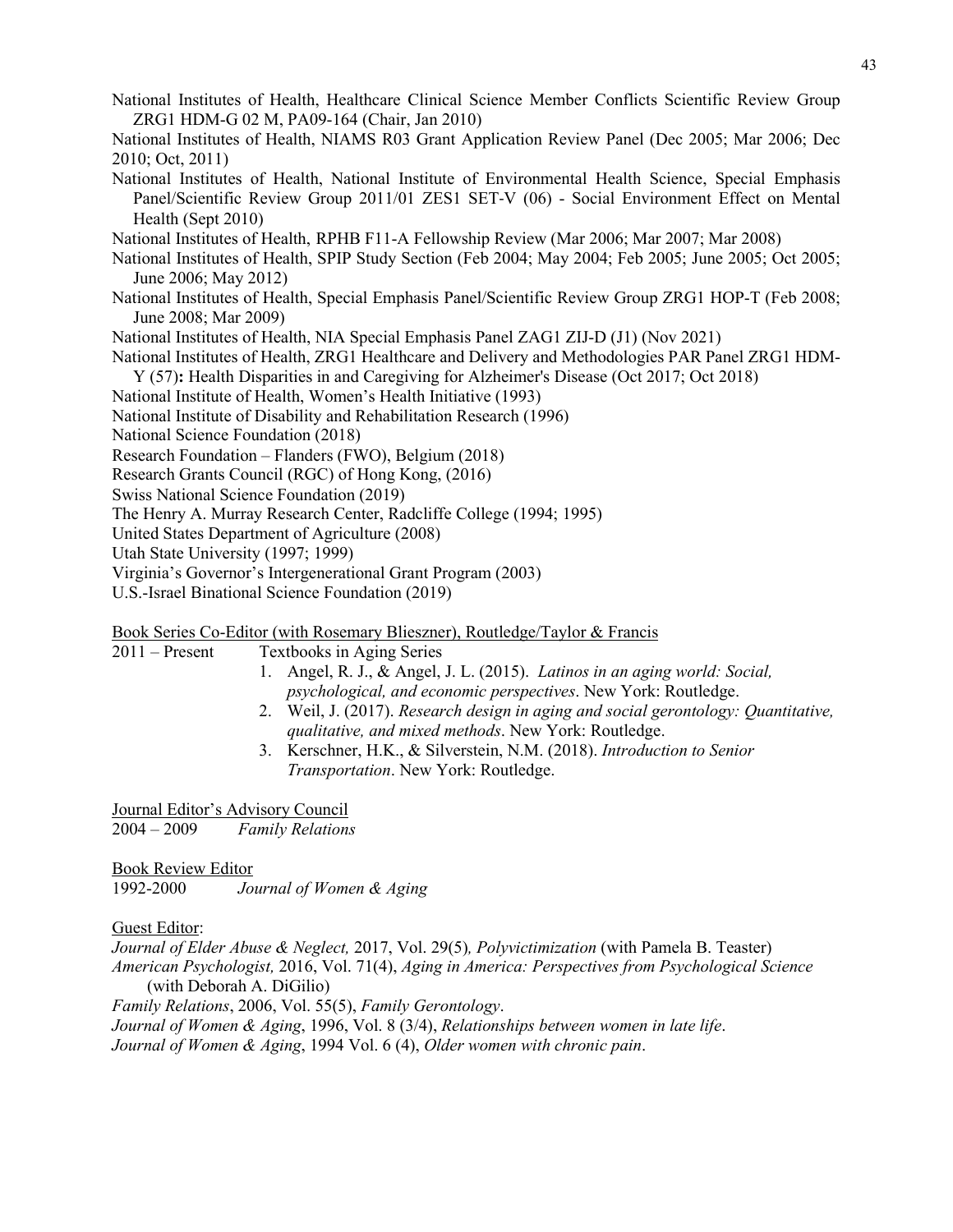| <b>Editorial Boards:</b> |               |                               |
|--------------------------|---------------|-------------------------------|
| Journal of Elder Policy  | $2002 - 2004$ | Journal of Social and         |
| American Psychologist    |               | <b>Personal Relationships</b> |
| Innovation in Aging      | $2001 - 2004$ | Journal of Applied            |
| Research on Aging        |               | Gerontology                   |
| The Gerontologist        | $1997 - 2015$ | International Journal of      |
| Developmental Psychology |               | Aging/Human Development       |
| Gerontology & Geriatrics | $1995 - 2006$ | Clinical Updates (National    |
| Education                |               | Osteoporosis Foundation)      |
| Journal of Gerontology:  | $1990 - 2021$ | Journal of Women & Aging      |
| <b>Social Sciences</b>   | $1986 - 2018$ | <b>Family Relations</b>       |
|                          |               |                               |

### Manuscript Reviewer:

*American Journal of Obstetrics & Gynecology; American Journal of Public Health; American Psychologist; Canadian Journal on Aging; Canadian Journal of Sociology; Current Directions in Psychological Science Review; Criminal Justice Review; Developmental Psychology; Gerontology & Geriatrics Education*; *Health Care for Women International; Human Computer Interaction; Family and Consumer Sciences Research Journal*; *Family Relations; Innovations in Aging; International Journal Aging & Human Development; Journal of Aging & Health*; *Journal of Aging & Mental Health; Journal of Applied Gerontology; Journal of Alternative and Complementary Medicine; Journal of Bone & Mineral Research*; *Journal of Elder Abuse & Neglect; Journal of Elder Policy; Journal of Experimental Aging Research*; *Journal of Family Issues*; *Journal of Gerontology: Psychological Sciences; Journal of Gerontology: Social Sciences; Journal of Health and Social Behavior*; *Journal of Intellectual Disability Research*; *Journal of Interpersonal Violence, Journal of Marriage & Family*; *Journal of Rehabilitation Administration; Journal of Social and Personal Relationships; Journal of Social Sciences and Medicine; Journal of Women & Aging; Journal of Women's Health*; *Personal Relationships*; *Psychology and Aging*; *Qualitative Health Research; Rehabilitation Psychology; Research on Aging; Social Science & Medicine; The Gerontologist; Violence Against Women; Women & Health*

| <b>Book Reviewer:</b>                           |                                                 |
|-------------------------------------------------|-------------------------------------------------|
| American Psychological Association (2008; 2013; | Pine Forge Press (1993; 1999)                   |
| 2015)                                           | Random House (1988)                             |
| Allyn & Bacon (1994; 1995)                      | Roxbury Publishing Company (2001)               |
| Elsevier Publisher (2013)                       | Sage Publications (1989-1991; 1994; 1997; 2008) |
| Haworth Press (1998; 1999; 2005)                | W. H. Freeman & Company (1991)                  |
|                                                 | W.W. Norton & Company $(2010)$                  |

#### Professional Consultation (1996 - present)

- 1. Mathematica-led Expert Working Group (EWG) Panel. Provide expert opinion in support of the update of the Elder Maltreatment Screen and Follow-up Plan, 2019-present
- 2. Rowan University School of Osteopathic Medicine, Stratford, N.J. HHS award, "Social Capital and Resilience of Older People Exposed to Hurricane Sandy." Rachel Pruchno, PI. Responsibilities: Review and provide input to the qualitative design and interviews, manuscript preparation, 2013-2015
- 3. Rowan University School of Osteopathic Medicine, Stratford, N.J. NIH award, "Effects of Hurricane Sandy on Functional Limitation Trajectories of Older People." Rachel Pruchno, PI. Responsibilities: Review and provide input to proposal development and interview items, manuscript preparation, 2013-2018
- 4. Physician Quality Reporting System Program (PQRS) #181: Elder Maltreatment Screen and Follow-Up Plan Technical Expert Panel (TEP). Provide expert opinions, options, and potential solutions on the implementation of PQRS. Responsibilities include reviewing patient and/or caregiver perspective for this measure, the environmental scan for this measure, current measure specification, and recommending any changes or additions to the current specification, 2014-2018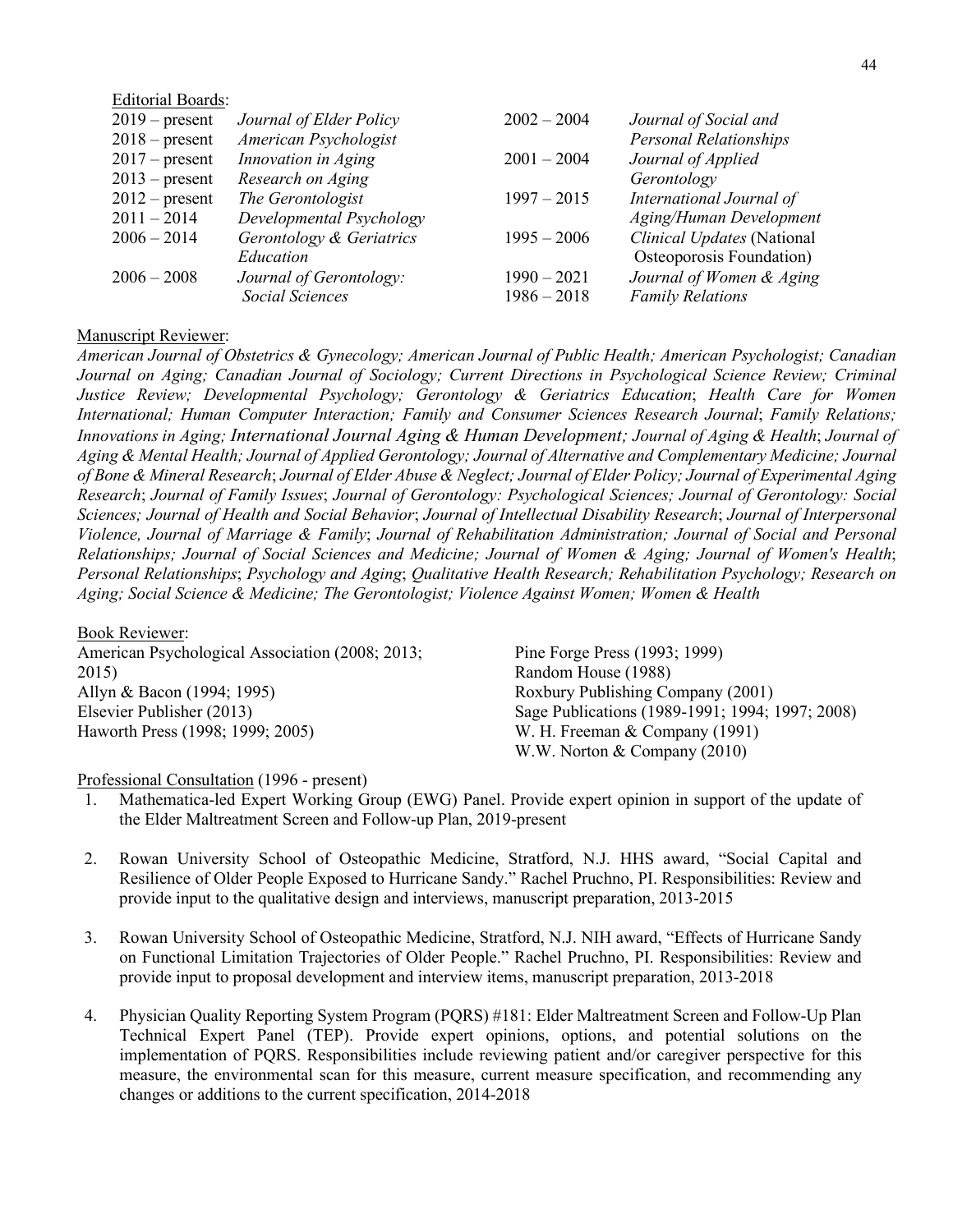- 5. CDC Expert Panel on Elder Abuse Data Collection Methods and Methodologies. Provided guidance in collecting quantitative survey data on elder abuse and practical considerations in collecting qualitative interview data from older adults for charting strategic directions for CDC's elder abuse surveillance work, 2014
- 6. University of Utah, Salt Lake City, UT. Responsibilities: Conduct review of the Nursing Doctoral Program and the Gerontology Interdisciplinary Program, 2013 (Review Committee Chair)
- 7. Kent State University, Kent, OH. Responsibilities: Conduct review of the Human Development & Family Studies Program, 2013
- 8. University of North Carolina at Charlotte, Responsibilities: Conduct review of the Gerontology Program, 2011 (Review Committee Chair)
- 9. *The Women's Resource Center of the New River Valley Older Adult Project Grant*, Pat Brown, WRC-NRV, Radford, VA. Responsibilities: Assist with program development; review planning documents and other written materials, 2011-2012
- 10. Minnesota Center against Violence and Abuse (MINCAVA) and the Office on Violence Against Women (OVW). Responsibilities: Expert for Rapid Response Project, 2011
- 11. Virginia Department of Health Grant, *Grandparent-Headed Families and Virginia WIC: Examination of Service Awareness, Utilization, and Delivery*, Megan, Dolbin-MacNab, PI, Virginia Tech. Responsibilities: Review documents including surveys, focus group questions, sampling plan, reports, 2010-2012
- 12. Wayne State University, Institute on Gerontology, Detroit, MI., Responsibility: External Steering Committee, 2008-2010 (Co-Chair, 2009, 2010)
- 13. Wayne State University, Detroit, MI., Responsibilities: Conduct review of the Gerontology Certificate Program, 2007
- 14. Ithaca College, Ithaca, NY. Responsibilities: Conduct review of undergraduate Gerontology program, 2007
- 15. Senior Steps for the Elder Years, Inc. Responsibilities: Review materials and prepare introduction for planning manual for use by older adults and their families, 2006-07
- 16. P.D. Hinduja Hospital and Medical Research Centre, *Active Aging Project*. Dr. Ashish Deshpande, PI, Mumbai, India. Responsibilities: Provide input to program and study protocols and review reports and other publications, 2005-06
- 17. National Center for Elder Abuse Grant, *The 2004 Survey of State Adult Protective Services: Abuse of Vulnerable Adults and Adults 60 Years of Age and Older*. Pamela B. Teaster, PI, University of Kentucky, Lexington, KY. Responsibilities: Review final reports, 2005-06
- 18. Retirement Research Foundation Grant, *A National Replication Study of Public Guardianship*. Pamela B. Teaster, PI, University of Kentucky, Lexington, KY. Responsibilities: Review study protocal/ final report, 2005-06
- 19. Retirement Research Foundation Grant, *Wards of the State: A Study of Public Guardianship Programs in Seven Jurisdictions,* Pamela B. Teaster, PI, University of Kentucky, Lexington, KY. Responsibilities: Member of interdisciplinary advisory committee; review surveys, critique chapters for final report, 2003-05
- 20. La Salle University, Philadelphia, PA. Responsibilities: Review Gerontology Certificate Program and develop marketing plan, 2003-04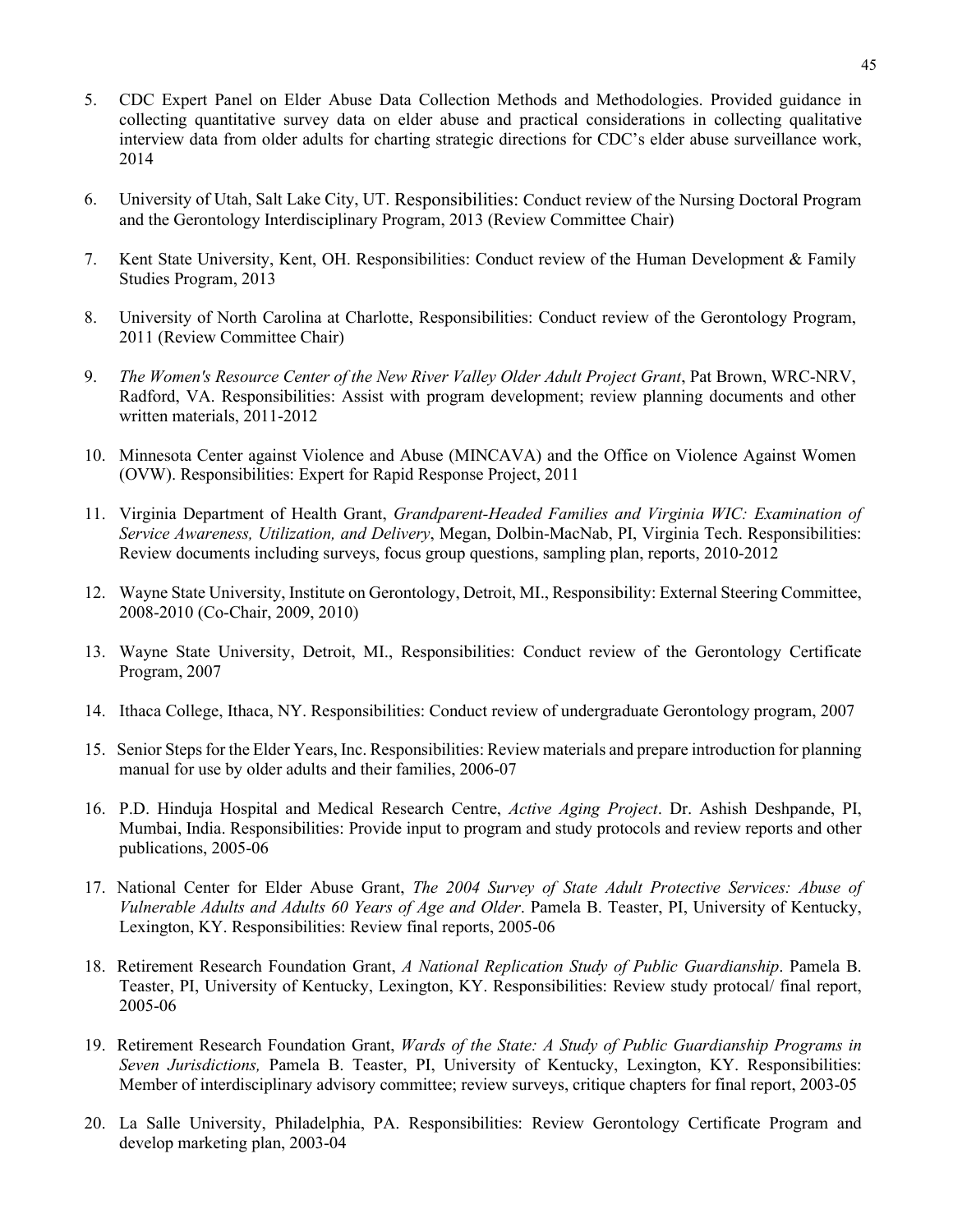- 21. Colorado State University, Ft. Collins, CO. Responsibilities: Review of the Center on Aging and strategic planning, 2003-04
- 22. University of Northern Colorado, Greely, CO. Responsibilities: External reviewer for the Gerontology program state-mandated program review, 2003
- 23. Virginia Planning District #9. Responsibilities: Assistance with survey development and data analyses for a community needs assessment of older adults, 2002-03
- 24. Carilion Healthy Aging Center. Responsibilities: Statistical analyses for research projects led by Dr. Mark Detweiler, 2002-03
- 25. Borchard Foundation Grant, *End-of-Life Decision Making for Incapacitated Persons: The Resolution of a Life Under Guardianship*, Pamela B. Teaster, PI, University of Kentucky, Lexington, KY. Responsibilities: Survey construction, 2002
- 26. Continuing Care Accreditation Commission, Washington, DC. Responsibilities: Design national needs assessment and implementation protocol, 2001-02
- 27. Health Management Consultants of Virginia, Inc, Blacksburg, VA. Responsibilities: Resource for aging information and review medication dispensing products, 2001-03
- 28. Psychology Service, Department of Veterans Affairs Medical Center, Salem VA. Responsibilities: Resource for aging education and information, 2000-03
- 29. American Research Corporation of Virginia, Radford, VA. Responsibilities: Review and evaluate educational material, 1998-01
- 30. St. Cloud State University, St. Cloud, MN. Responsibilities: Gerontology program evaluation, 1998
- 31. Wellesley College, Center for Research on Women, Wellesley, MA. Responsibilities: Participate in a 2-day strategic planning workshop to identify critical issues to incorporate into the Center's research agenda, 1997
- 32. University of North Carolina-Charlotte, NC. Responsibilities: Assess Gerontology Master's program and facilitate strategic planning workshop for Gerontology Faculty, 1997

### **INSTRUCTION**

|                  | 1996 - present: Virginia Tech – Courses Taught                                                   |
|------------------|--------------------------------------------------------------------------------------------------|
| HD 4114          | Community Based Services for Older Adults (on-line)                                              |
| HD 5104          | Adult Development & Aging I: Individual Development                                              |
| HD 5124          | Public Policy and Economics of Aging                                                             |
| HD 5964          | Practicum                                                                                        |
| HD 5974          | Independent Study                                                                                |
| HD 5994          | Thesis Research                                                                                  |
| HD 7994          | Research and Dissertation                                                                        |
| <b>TBMH 5004</b> | Translational Biology, Medicine, & Health (Gateway course module)                                |
| <b>UH 2544</b>   | Social Science and Global Citizenship (Presidential Global Scholars Program: Honors Study Abroad |
|                  | Program, Steger Center for International Scholarship, Riva San Vitale, Switzerland)              |
| <b>UH 3004</b>   | Global Affairs (Presidential Global Scholars Program: Honors Study Abroad Program, Steger Center |
|                  | for International Scholarship, Riva San Vitale, Switzerland)                                     |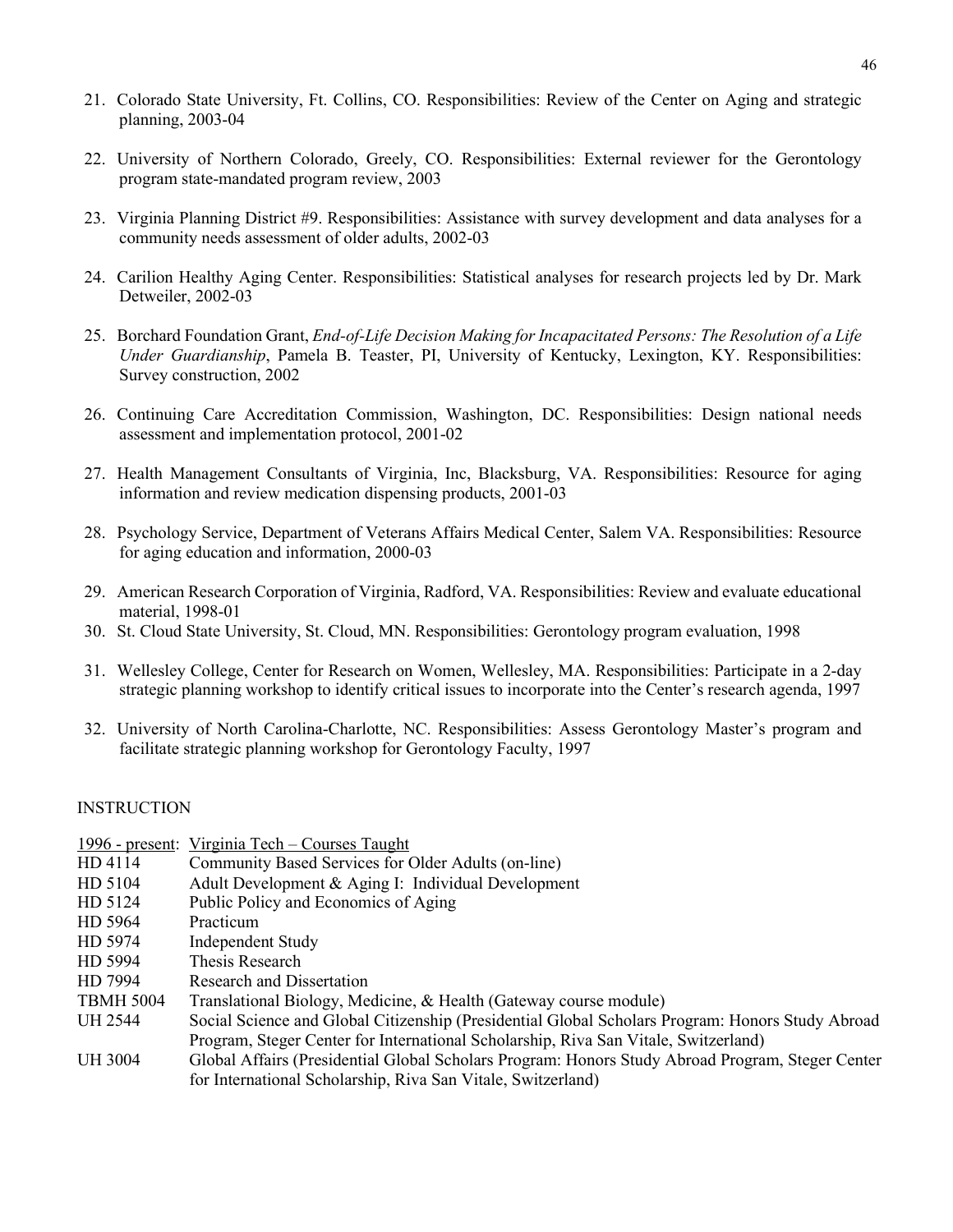| 1984-1996:       | Univ. of Northern Colorado – Courses Taught |                 |     |                                     |
|------------------|---------------------------------------------|-----------------|-----|-------------------------------------|
| 236<br><b>CH</b> | Health and Lifestyles Among the             | <b>GERO 525</b> |     | Issues and Concepts in Gerontology  |
|                  | Elderly (Correspondence Course)             | <b>GERO 540</b> |     | Prof Intervention with the Elderly  |
| <b>GERO 201</b>  | Undergraduate Practicum                     | <b>GERO 544</b> |     | <b>Evaluation of Aging Programs</b> |
| <b>GERO 205</b>  | Introduction to Gerontology                 | <b>GERO 595</b> |     | Aging, Disability, & Loss           |
| <b>GERO 205</b>  | Introduction to Gerontology                 | <b>GERO 596</b> |     | Long Term Care Administration       |
|                  | (Correspondence Course)                     | <b>GERO 596</b> |     | Issues in Long Term Care            |
| <b>GERO 235</b>  | Middle Age and Aging                        | <b>GERO 625</b> |     | Psycho-Social Aspects of Aging      |
| <b>GERO 294</b>  | Practicum                                   | <b>GERO 640</b> |     | Health Aspects of Gerontology       |
| <b>GERO 308</b>  | Psycho-Social Aspects of Aging              | <b>GERO 655</b> |     | Program Planning & Evaluation       |
| <b>GERO 308</b>  | Sexuality and Later Life                    | <b>GERO 692</b> |     | Graduate Internship in Gerontology  |
| HRS 394          | Practicum in Human Services                 | <b>GERO 694</b> |     | <b>Graduate Practicum</b>           |
| <b>GERO 395</b>  | Aging, Disability, & Loss                   | HRS 755         |     | Advanced Practicum in College       |
| <b>GERO 485</b>  | Senior Seminar in Gerontology               |                 |     | Teaching                            |
| <b>GERO 495</b>  | Undergraduate Internship                    | <b>HRS</b>      | 757 | Adv Practicum in Rehabilitation     |
| <b>GERO 496</b>  | Long Term Care Administration               |                 |     | Administration                      |
| <b>GERO 496</b>  | Issues in Long Term Care                    | <b>HRS</b>      | 758 | Adv Practicum in Rehabilitation     |
| <b>GERO 508</b>  | Sexuality and Later Life                    |                 |     | Research                            |
| <b>GERO 508</b>  | Psycho-Social Aspects of Aging              | <b>HRS</b>      | 794 | Advanced Clinical Internship        |
|                  |                                             |                 |     |                                     |

Chair - Graduate Student Research Committees

| <b>Doctoral</b> | (Served as a committee member on 60+ additional committees)                                                                                                                                                                                  |
|-----------------|----------------------------------------------------------------------------------------------------------------------------------------------------------------------------------------------------------------------------------------------|
| 2017            | Raven Weaver, Service Use and Health Outcomes of Low-Income Older Adults with Unmet Needs.<br>Department of Human Development, Virginia Tech.                                                                                                |
| 2017            | Kendra O'Hora, Use of Family Life Review with Older Adults and Families Adjusting to the Late<br>Life Transition of Relocation. Department of Human Development, Virginia Tech.                                                              |
| 2017            | Yujun Liu, Health of the Adult Children Caregivers for Older Adults in Mainland China.<br>Department of Human Development, Virginia Tech.                                                                                                    |
| 2015            | Kelly Munly, Understanding adult foster care provider experiences. Department of Human<br>Development, Virginia Tech (Co-Chair).                                                                                                             |
| 2009            | Erica Husser, Nature as nurture: Rural older women's perspectives on the natural environment.<br>Department of Human Development, Virginia Tech.                                                                                             |
| 2004            | Vicki Martin, Exploring health care decision-making of older adults: Consistency and clarification<br>of responses over time. Department of Human Development, Virginia Tech.                                                                |
| 2000            | Donna Dawson, Determinants of non-recovery following hip fracture in older adults: A chronic<br>disease trajectory analysis. Department of Human Development, Virginia Tech.                                                                 |
| 1998            | Lori Weeks, Comparison of adult day services in Atlantic Canada, Maine, and Vermont.<br>Department of Human Development, Virginia Tech.                                                                                                      |
| 1996            | Chun-Lin Mar, Department of Human Services, Parents of children with mental retardation living<br>in Taiwan: An analysis of service needs and perceived stress. Department of Human Services,<br>University of Northern Colorado (Co-Chair). |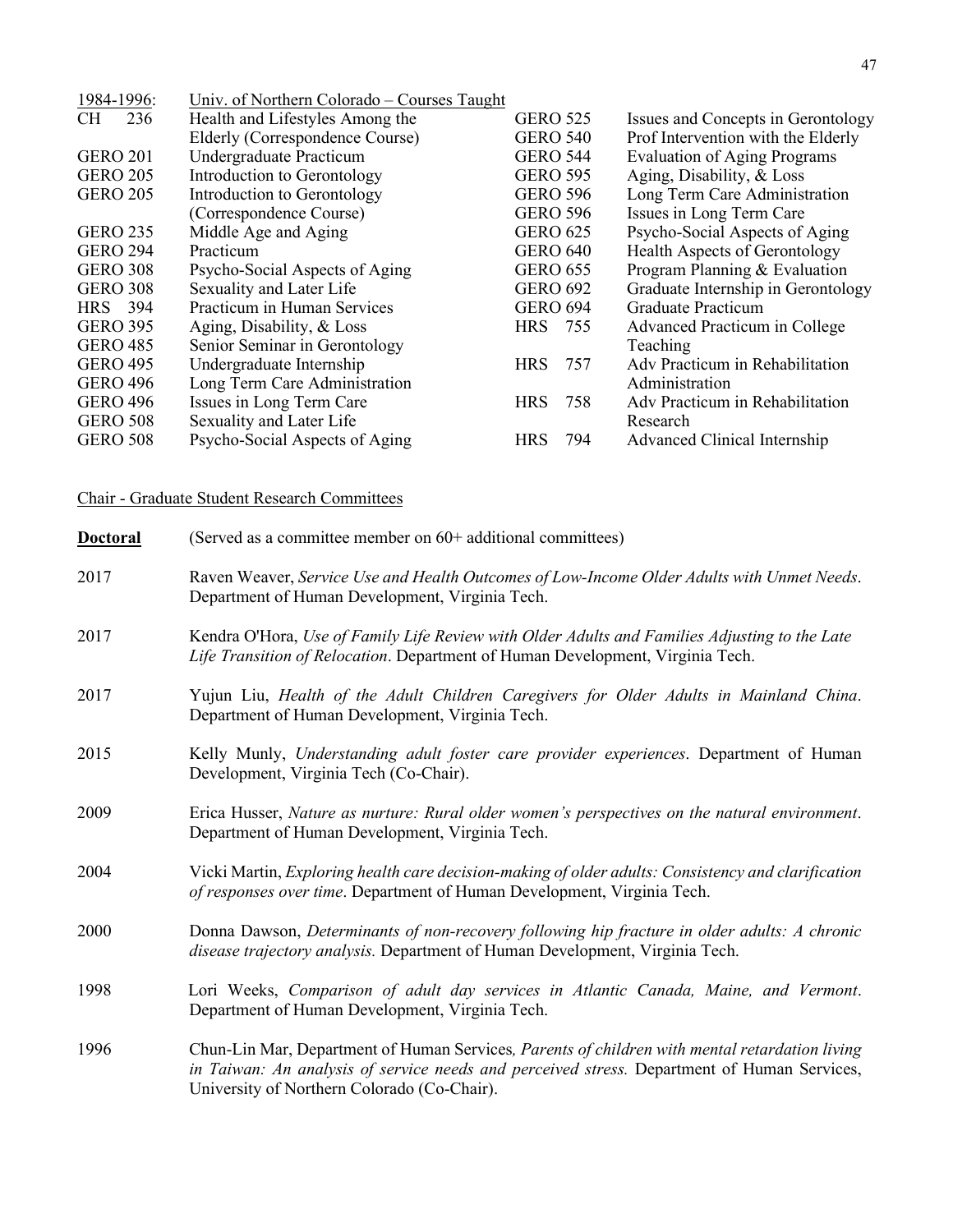| 1994           | Carol Matheis-Kraft, Department of Human Services, The influence of a values discussion on<br>congruence between elderly women and their families on critical health care decisions. Department<br>of Human Services, University of Northern Colorado. |
|----------------|--------------------------------------------------------------------------------------------------------------------------------------------------------------------------------------------------------------------------------------------------------|
| 1994           | Judith Bartmann, Middle-aged and older women with mastectomies: Coping strategies and<br>depression. Department of Human Services, University of Northern Colorado.                                                                                    |
| 1991           | Patricia Villani, Gender differences in retirement planning of older adults. Department of Human<br>Services, University of Northern Colorado (Co-Chair).                                                                                              |
| 1986           | Beth Brown, A comparative analysis of six valued components of close adult friendships. Division<br>of Educational Psychology, Research, and Evaluation, University of Northern Colorado<br>(Co-Chair).                                                |
| <b>Masters</b> | (Served as a committee member on $30+$ additional committees)                                                                                                                                                                                          |
| 2014           | Raven Weaver, Home and community-based service use by vulnerable older adults. Department of<br>Human Development, Virginia Tech. [Outstanding William Preston Thesis Award in the Social<br>Science, Business, Education and Humanities].             |
| 2005           | Brianne Winston, The influence of mild cognitive impairment (MCI) on marital relationships.<br>Department of Human Development, Virginia Tech. [Outstanding William Preston Thesis Award<br>in the Social Science, Business, Education and Humanities] |
| 2002           | Sara Kretzer, Older adults' self-assessment of health: Personal and contextual influences<br>throughout the life course. Department of Human Development, Virginia Tech.                                                                               |
| 2001           | Janel Wilcox, Case study of the generation connection program: An intergenerational program<br>transfer initiative. Department of Department of Urban Affairs and Planning, Virginia Tech (Co-<br>Chair).                                              |
| 1999           | Jennifer Scanlon, Understanding older adults' perceptions of participation in physical exercise: A<br>life course approach. Department of Human Development, Virginia Tech.                                                                            |
| 1999           | Wayne Jenkins, Abandonment fears in persons with Alzheimer's disease at adult day care centers.<br>Department of Human Development, Virginia Tech.                                                                                                     |
| 1997           | Julieta Holguin, The need for adult day services in La Paz, Bolivia: Perceptions of professionals<br>working with aged adults. Department of Human Development, Virginia Tech (Co-Chair).                                                              |
| 1996           | Christine Katzenmyer, Current and future participation in leisure activities of seniors. Gerontology<br>Program, University of Northern Colorado.                                                                                                      |
| 1994           | Liana Condello-Rockland, A comparative analysis of self-reported life-satisfaction among rural<br>Hispanic and non-Hispanic older adults. Gerontology Program, University of Northern Colorado.                                                        |
| 1995           | Mondi Mason-Sherman, An analysis of knowledge of hospital staff toward older adults.<br>Gerontology Program and Community Health, University of Northern Colorado Committee (Co-<br>Chair).                                                            |
|                | <b>Expert Examiner: Doctoral Dissertations and Master's Theses</b>                                                                                                                                                                                     |
| 2021           | Brook Beatie, doctoral thesis, University of Manitoba, Winnipeg, MB                                                                                                                                                                                    |
| 2017           | Sharon Anderson, doctoral thesis, University of Alberta, CA.                                                                                                                                                                                           |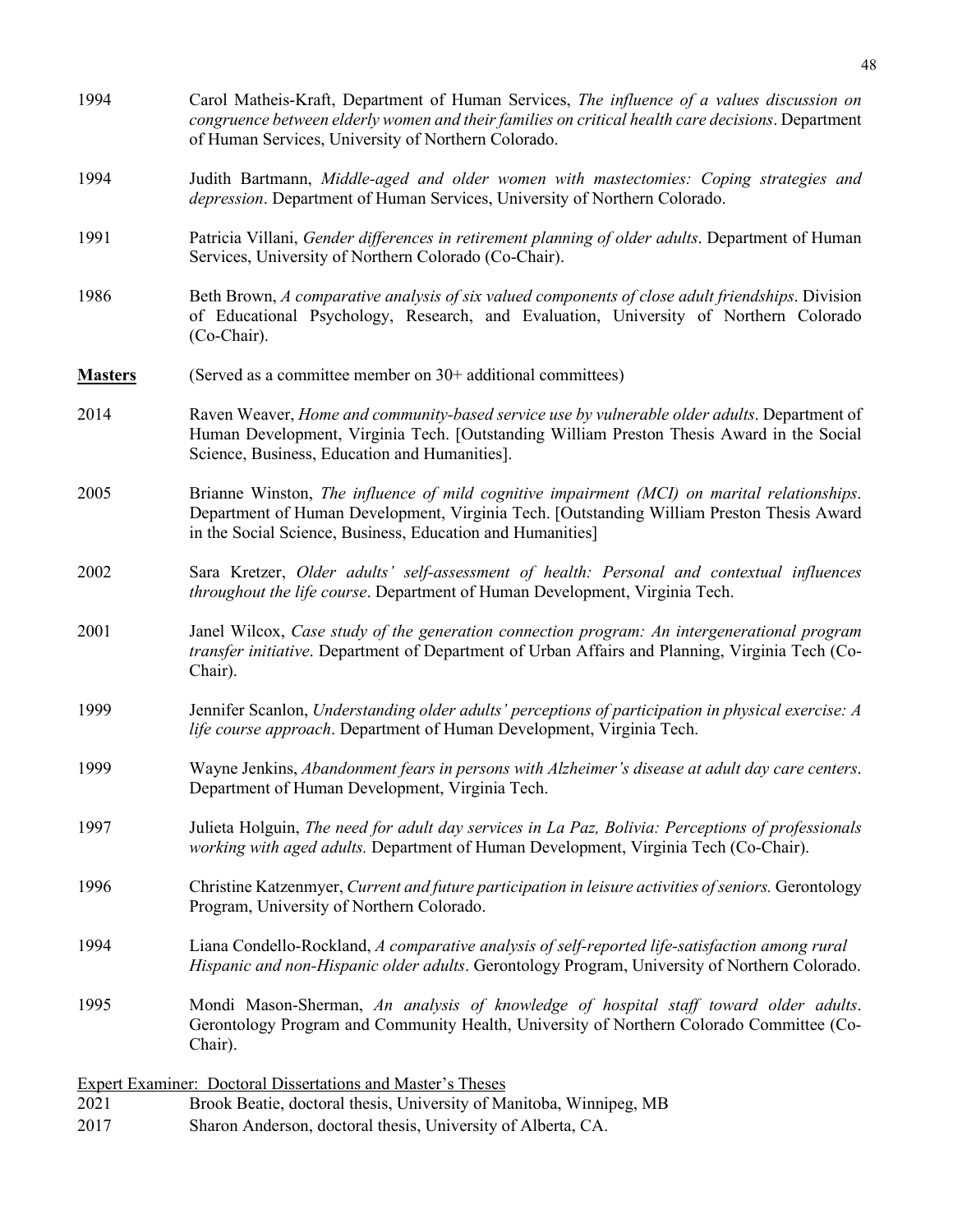| 2012 |  |  | Desley Carole Vine, doctoral thesis, Queensland University of Technology, Brisbane, AU |
|------|--|--|----------------------------------------------------------------------------------------|
|      |  |  |                                                                                        |

- 2012 Danielle Rolfe, doctoral thesis, University of Toronto, Canada
- 2012 Shahla Seifal, Master's Thesis, Universiti Putra, Malaysia
- 2004 Dorothy Edelbrock doctoral thesis, Queensland University of Technology. Carseldine, AU
- 1989 (Blind Review), doctoral thesis, University of Mysore, Karnstaka, India

Undergraduate Honor Student Mentees

- 2017 2019 Andrew Vipperman, University Honors and School of Neuroscience
- 2016 2019 Emily Hoyt, University Honors and Department of Human Development and Family Science

#### UNIVERSITY SERVICE (1996 – current)  $\overline{\text{Univ}}$

| University   |                                                                                                  |
|--------------|--------------------------------------------------------------------------------------------------|
| 2021-present | iTHRIV Scientific Advisory Board (SAB)                                                           |
| 2021-present | Center for Economic and Community Engagement, Advisory Board                                     |
| 2021-present | University Promotion and Tenure Subcommittee                                                     |
| 2021-present | Research and Innovation Council (RIC)                                                            |
| 2021         | President's Committee on Governance Working Group on the Charge and Membership of the            |
|              | Commission on Research                                                                           |
| 2020         | Review Committee, Virginia Tech Transportation Institute (VTTI), Chair                           |
| 2020-present | Virginia Tech Emergency Institutional Review Board (IRB)                                         |
| 2020-present | VT Council on Vibrant Virginia                                                                   |
| 2019-2020    | Search Committee, Vice President for Research and Innovation                                     |
| 2019-present | IMLS Digital Community Archives Advisory Board                                                   |
| 2019-present | Commission on Research (CoR); Institute Representation on CoR Working Group, Lead                |
| 2019-present | Intelligent Infrastructures for Human-Centered Communities (IIHCC) Destination Area, Co-         |
|              | Administrative Lead                                                                              |
| 2019-present | Policy Destination Area, Administrative Lead; Stakeholder Committee; Strategic Planning          |
|              | Committee                                                                                        |
| 2019-present | Stakeholder Committee, Center for Biostatistics and Health Data Science                          |
| 2019         | Search Committee, Director of the School of Public and International Affairs, Chair              |
| 2019         | <b>ADP/UDP Advisory Selection Committee</b>                                                      |
| 2019-present | Virginia Tech Institutional Review Board (IRB); 2020-2021, Vice Chair; 2022-2025, Co-Vice        |
|              | Chair                                                                                            |
| 2018-present | <b>External Awards Committee</b>                                                                 |
| 2018         | Search Committee, Executive Vice President and Provost                                           |
| 2018         | Search Committee, Dean, Virginia Tech Carilion School of Medicine                                |
| 2018         | Search Committee, Associate Vice President and Director of Sponsored Programs                    |
| 2017-2019    | University Strategic Planning Advisory Committee; Research Sub-Committee; Continuous             |
|              | Planning Group                                                                                   |
| 2017-present | NSF Cultivating Cultures for Ethical Stem (CCC-STEM) Program, Virginia Tech Project.             |
|              | Institutional Transformation: Cultivating an Ethical STEM Culture Through an Integrated          |
|              | Undergraduate General Education, Advisory Board Member.                                          |
| 2017         | Search Committee, Department of Sociology Destination Area Hire                                  |
| 2016         | Review Committee, Institute for Creativity, Technology, and the Arts (Director/Institute Review) |
| 2016-2019    | Policy Strategic Growth Area, Steering Committee, Design Team, and Stakeholders Committee,       |
|              | Co-Leader; Program Manager (2017)                                                                |
| 2016         | Adaptive Brain and Behavior Destination Area, Steering Committee, Co-Leader; Design Team         |
|              | Member                                                                                           |
| 2016-present | Provost's Academic Affairs Council                                                               |
| 2016; 2018   | University Honors Program Odyssey Fellowships Review Committee                                   |
| 2015-present | Evaluator for VTSCOM M1, M2, M3, and M4 Proposals, Presentations, and Papers                     |
| 2015         | Review Committee, Center for Survey Research, Co-Chair                                           |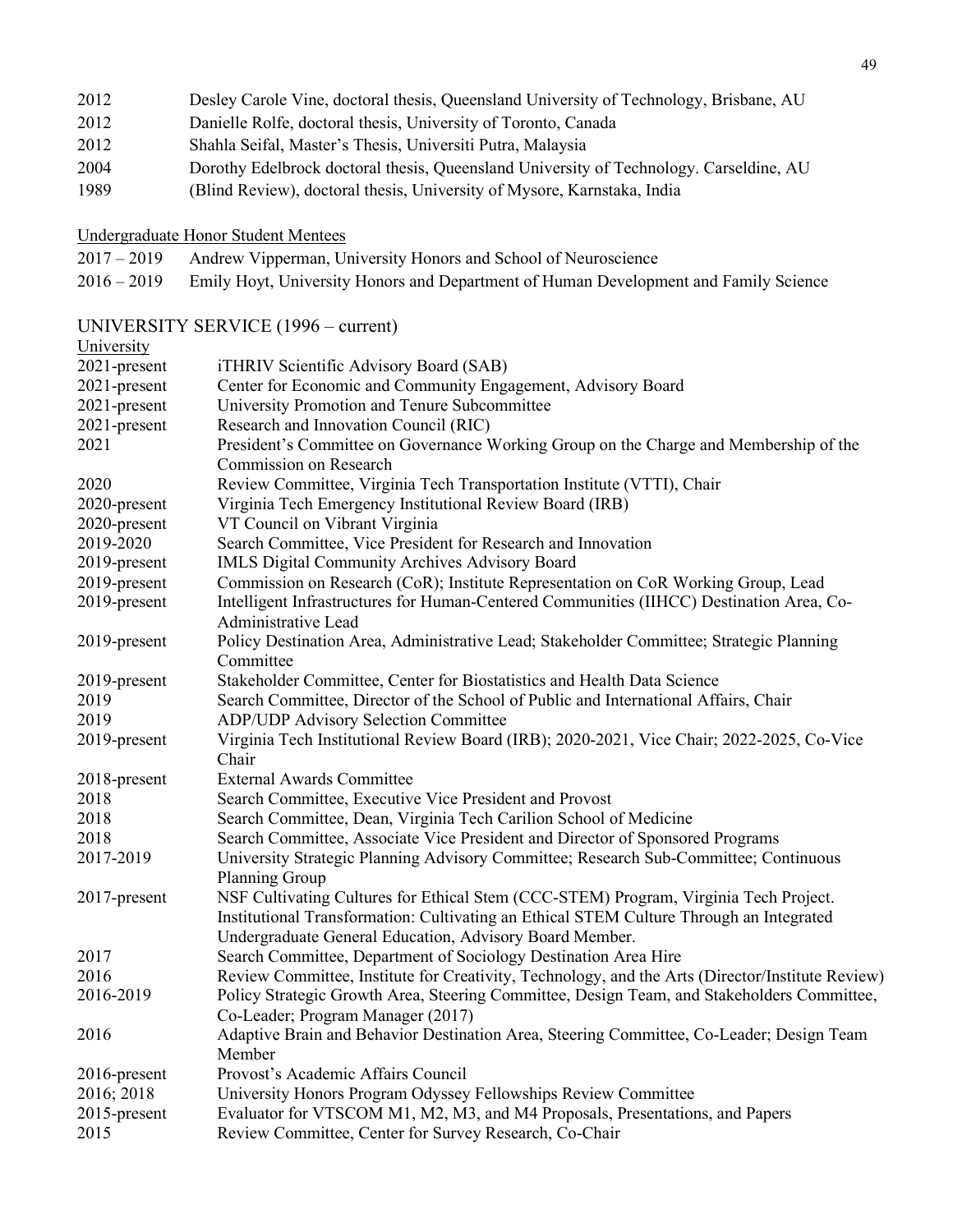| 2015-2017          | Working Group, The Virginia Tech Pathway to Independence and New Investigator Funding                                     |
|--------------------|---------------------------------------------------------------------------------------------------------------------------|
|                    | <b>Assistance Program</b>                                                                                                 |
| 2015               | Search Committee, Senior Associate Vice President for Alumni Relations                                                    |
| 2015-2017          | Global Innovation District Work Group                                                                                     |
| 2014               | Review Committee, Director of the Center for the Arts (Chair)                                                             |
| 2014-2017          | Stakeholders Committee, Center for Survey Research (Co-Chair)                                                             |
| 2014-present       | Stakeholders Committee, Fralin Biomedical Research Institute [formerly, Virginia Tech Carilion                            |
|                    | Research Institute (VTCRI)]                                                                                               |
| 2013-present       | Executive Advisory Committee, Faculty of Health Sciences (FHS)                                                            |
| 2013-present       | Stakeholders Committee, Center for Digital Research and Scholarship (CDRS)                                                |
| 2013               | Review Committee, Director of the Fralin Life Sciences Institute, (Chair)                                                 |
| 2013               | Search Committee, Vice President and Executive Director of National Capital Region Operations                             |
| 2012-13            | Search Committee, Vice President for Outreach and International Affairs                                                   |
| 2012-13            | Search Committee, Human Factors and Ergonomics Faculty Position, Grado Department of                                      |
|                    | Industrial and Systems Engineering                                                                                        |
| 2012               | Review Committee, Virginia Tech Transportation Institute (VTTI)                                                           |
| 2012-2018          | Stakeholders Committee, Center for Human Computer Interaction (HCI)                                                       |
| 2011               | Search Committee, Vice President for Outreach and International Affairs                                                   |
| 2011               | Review Committee, Dean of the College of Architecture and Urban Studies                                                   |
| 2011-12            | Search Committee, Aging Positions, Virginia Tech Carilion Research Institute                                              |
| 2011-present       | Proposal Development Institute, Mentor                                                                                    |
| 2011-2013          | Howard Hughes Medical Institute Science Education Grant Advisory Committee                                                |
| 2011               | Health Sciences Initiative Committee                                                                                      |
| 2011-13            | Interdisciplinary Graduate Education Programs Advisory Committee                                                          |
| 2010-11<br>2010-11 | Interdisciplinary Graduate Education Programs Selection Committee<br>Obesity Initiative Review Steering Committee (Chair) |
| 2010-11            | Special Task Force on Research Faculty                                                                                    |
| 2010-12            | VT STEM K-12 Outreach Initiative Steering Committee                                                                       |
| 2010-present       | Alternate Member, Research Integrity Office Standing Committee                                                            |
| 2010               | Review Committee, Vice President for Research                                                                             |
| 2009-present       | President's Council                                                                                                       |
| 2009               | Executive Search Committee, Founding Director, Virginia Tech Carilion Research Institute                                  |
| 2008-11            | <b>Faculty Honorifics Committee</b>                                                                                       |
| 2008-10            | Center for Peace Studies and Violence Prevention, Advisory Board; Working Group, Chair                                    |
| 2008               | Office of the Vice President for Research Initiative Productivity Panel                                                   |
| 2007-present       | Committee for Assessment and Research after the Tragedy (CART)                                                            |
| 2007-present       | Stakeholders Committee, Institute for Policy and Governance (IPG)                                                         |
| 2007               | Search Committee, Assistant Vice-President/Director of Sponsored Programs                                                 |
| 2007-11            | University Alumni Award for Excellence in Research Review Panel (2009; 2011 Chair)                                        |
| 2006-07            | University Council                                                                                                        |
| 2005-08            | Commission on Research (2006-07 Chair)                                                                                    |
| 2005-10            | Stakeholders Committee, Center for Survey Research                                                                        |
| 2004               | Commission on Research, Ad hoc Center Review Subcommittee                                                                 |
| 2003-04            | Search Committee, Vice President for Research                                                                             |
| 2003-05            | Graduate Alumni Achievement Award Committee                                                                               |
| 2002-03            | College Administrators for Graduate Studies and Research                                                                  |
| 2002-04            | Council of University Center Directors                                                                                    |
| 2002-04            | Stakeholders Committee, Race and Social Policy Research Center                                                            |
| 2002               | Conference Planning Committee, Aging in Rural Virginia                                                                    |
| 2001-02            | Health Research Committee                                                                                                 |
| 2001               | Ad Hoc Promotion and Tenure Review Committee, Chair                                                                       |
| 2000               | Program Review Committee, Department of Communications                                                                    |
| 1998-99; 04-05     | <b>ASPIRES Grant Proposal Review Team</b>                                                                                 |
| 1997               | Interdisciplinary Centers -- Annual Meeting Planning Committee                                                            |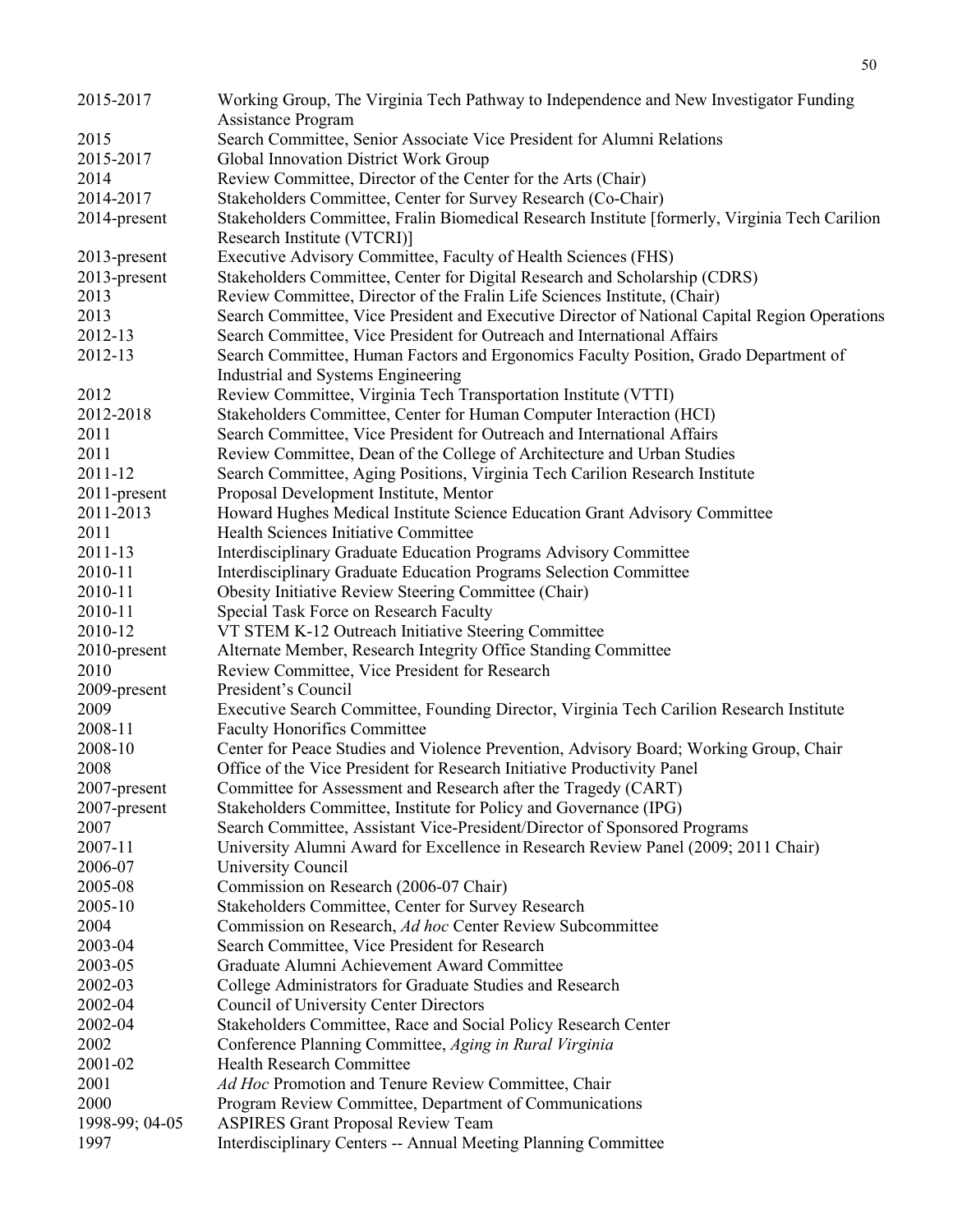| College (LAHS)  |                                                                                   |
|-----------------|-----------------------------------------------------------------------------------|
| 2021            | Search Committee, Human Cyber Network Destination Area Hires, Chair               |
| 2021            | University Promotion, Tenure, and Reappointment Committee Representative          |
| 2020            | UDP and the Lavery Professorship Ad Hoc Selection Committee                       |
| 2018-2019       | Search Committee, Operations Coordinator for the Center for Gerontology           |
| 2018            | <b>ADP-UDP Nominations Review Committee</b>                                       |
| 2018-present    | <b>Stakeholders Committee, Center for Humanities</b>                              |
| 2016-2017       | Council on Research and Creativity                                                |
| 2014            | Review Committee, Director, Center for 21 <sup>st</sup> Century Studies           |
| 2012            | Strategic Planning Committee - Infrastructure Subcommittee, Co-Chair              |
| 2012-2013       | St. Andrews Steering Committee                                                    |
| $2012$ -present | Faculty Grant Awards Committee (ex officio member)                                |
| 2009-11         | Promotion & Tenure Committee                                                      |
| 2009            | Review Committee, South Atlantic Studies Initiative Awards                        |
| 2009            | Review Committee, External Funding Incentive Awards                               |
| 2007            | Search Committee, Assistant Professor of Sociology                                |
| 2007            | Dean's Forum on Food, Health, & Nutrition Conference Planning Committee           |
| 2006            | <b>Grants Institute Mentor</b>                                                    |
| 2003-04         | Social and Human Sciences Administrators Committee                                |
| 2001-03         | Search Committee, Dean – Liberal Arts and Human Sciences                          |
| 2001-02         | Search Committee, Dean – Human Sciences and Education                             |
| 1998            | Promotion & Tenure Committee                                                      |
| 1997-98; 2001   | Review Panel for Hatch Research Proposals                                         |
| 1997-2016       | Dean's Administrative/Executive Council (Department Heads, Chairs, and Directors) |
|                 |                                                                                   |

# Department (HDFS)

| $D$ $\bullet$ $P$ and $n$ and $n$ in $D$ in $D$ |                                                                                              |
|-------------------------------------------------|----------------------------------------------------------------------------------------------|
| 2012                                            | Search Committee, Adult Day Services Director                                                |
| 2008-11                                         | Senior Executive Committee                                                                   |
| 2004-06                                         | Graduate Policies Committee (2004 Acting Chair)                                              |
| $2002$ -present                                 | Reappointment, Promotion & Tenure (2004-05 Chair; Spring 2006 Acting Chair; 2008-09 Chair;   |
|                                                 | 2009-11; Chair, Spring 2017; College Representative; 2015-16 Chair; Spring 2017 Chair; 2018- |
|                                                 | 19 Chair)                                                                                    |
| 2001-2012                                       | Developmental Sciences Initiative                                                            |
| 2001-02                                         | Search Committee - Gerontology Extension Specialist, Chair                                   |
| 2000-03                                         | Graduate Polices Committee, Chair                                                            |
| 1999-2000                                       | Department Head Transition Team, Chair                                                       |
| 1998-99                                         | Search Committee - Department Head, Chair                                                    |
| 1997-99                                         | Reappointment, Promotion & Tenure Planning Committee $-$ Diversity Hire Initiative           |
| 1996-97                                         | Search Committee – Gerontology Extension Specialist, Chair                                   |
| 1996-present                                    | Adult Development and Aging Area Committee                                                   |
|                                                 |                                                                                              |

#### COMMUNITY ENGAGEMENT (1996-present)

Virginia Board/Task Force Membership

| 2018         | Southwest Virginia World Elder Abuse Awareness Day Planning Committee                        |
|--------------|----------------------------------------------------------------------------------------------|
| 2013-2016    | Lindsey Institute for Innovations in Caregiving Advisory Council                             |
| 2013-2017    | Virginia AARP Executive Committee                                                            |
| 2012-2013    | Virginia Alzheimer's Caregiver Study Group                                                   |
| 2011         | Virginia Geriatric Society Conference Committee                                              |
| 2009-present | Medical and Scientific Committee, Alzheimer's Association Central & Western Virginia Chapter |
| 2008-10      | Virginia Rural Health Data Coordination Council                                              |
| 2007-13      | Virginia Older Dominion Project; Data subcommittee                                           |
| 2007-08      | Virginia Rural Health Plan Committee                                                         |
| 2004-06      | Virginia Secretary of Health and Human Services Aging Action Task Force                      |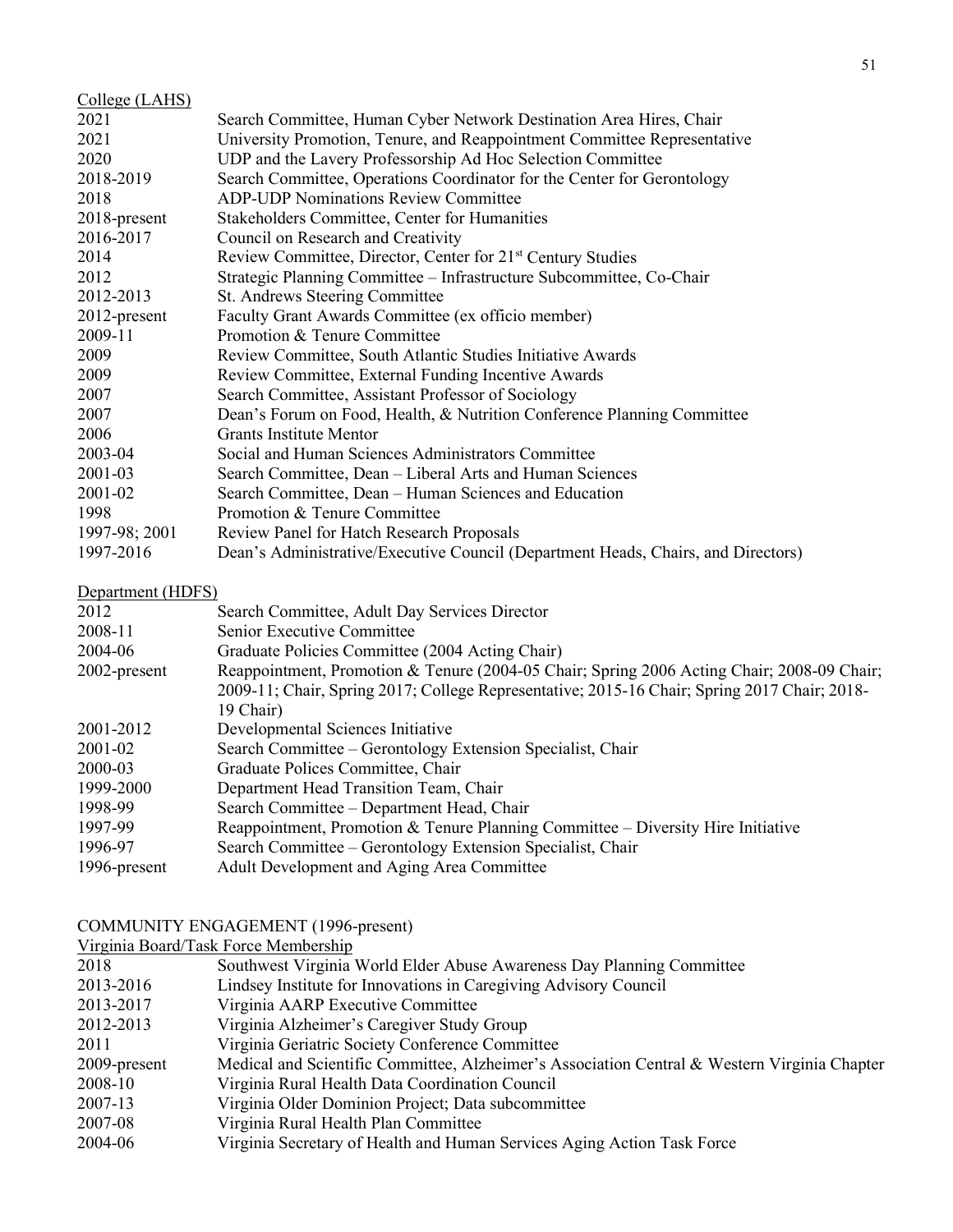| 2003-05   | Virginia Adult Protective Services Advisory Committee           |
|-----------|-----------------------------------------------------------------|
| 1997-03   | Virginia Osteoporosis Coalition                                 |
| 1997-02   | Virginia Center on Aging Advisory Board                         |
| 1997-99   | Virginia Association on Aging Board of Directors                |
| 1996-04   | Virginia Health Care Quality Center Consumer Advisory Committee |
| 1996-2007 | Warm Hearth Village Board of Directors:                         |
|           | 1997 – 2007 Chair, Research & Education Committee               |
|           | 1999 – 2007 Chair, Nominations Committee                        |
|           | $2005 - 2006$ Ethics Committee                                  |
|           |                                                                 |

Translational Research: 1996 – present

- 1. Munly, K., Allen, K.R., & Roberto, K.A. (2019, Summer). *Experiences of adult foster-care providers in facilitating family systems*. NCFR Report Family Focus on Families Living Outside of Society's Systems. Minneapolis, MN: National Council on Family Relations.
- 2. Uekert, B.K., Holt, K., Genthon, K., Wood, E., Stiegel, L, Pogach, D., Teaster, P., Roberto, K., Grogg, C., Boyko, C., Hubert, S. (2018). *Introduction: Financial exploitation by conservators - A series of eight background briefs*. Williamsburg, VA: National Center for State Courts. [http://www.eldersandcourts.org/~/media/Microsites/Files/cec/OVC%20Briefs/OVC-Introduction.ashx](http://www.eldersandcourts.org/%7E/media/Microsites/Files/cec/OVC%20Briefs/OVC-Introduction.ashx)
	- Brief 1: *Examples of conservator exploitation: An overview* [http://www.eldersandcourts.org/~/media/Microsites/Files/cec/OVC%20Briefs/OVC-Brief-1.ashx](http://www.eldersandcourts.org/%7E/media/Microsites/Files/cec/OVC%20Briefs/OVC-Brief-1.ashx)
	- Brief 2*: Conservator exploitation in Minnesota – An analysis of judicial response* [http://www.eldersandcourts.org/~/media/Microsites/Files/cec/OVC%20Briefs/OVC-Brief-2.ashx](http://www.eldersandcourts.org/%7E/media/Microsites/Files/cec/OVC%20Briefs/OVC-Brief-2.ashx)
	- Brief 3: *Detecting exploitation by conservators: Court monitoring*  [http://www.eldersandcourts.org/~/media/Microsites/Files/cec/OVC%20Briefs/OVC-Brief-3.ashx](http://www.eldersandcourts.org/%7E/media/Microsites/Files/cec/OVC%20Briefs/OVC-Brief-3.ashx)
	- Brief 4: *Detecting exploitation by conservators: Systematic approach*  [http://www.eldersandcourts.org/~/media/Microsites/Files/cec/OVC%20Briefs/OVC-Brief-4.ashx](http://www.eldersandcourts.org/%7E/media/Microsites/Files/cec/OVC%20Briefs/OVC-Brief-4.ashx)
	- Brief 5: *Court actions upon detection of exploitation* [http://www.eldersandcourts.org/~/media/Microsites/Files/cec/OVC%20Briefs/OVC-Brief-5.ashx](http://www.eldersandcourts.org/%7E/media/Microsites/Files/cec/OVC%20Briefs/OVC-Brief-5.ashx)
	- Brief 6: *Innovative programs that address financial exploitation by conservators*  [http://www.eldersandcourts.org/~/media/Microsites/Files/cec/OVC%20Briefs/OVC-Brief-6.ashx](http://www.eldersandcourts.org/%7E/media/Microsites/Files/cec/OVC%20Briefs/OVC-Brief-6.ashx)
	- Brief 7: *Data quality undermines accountability in conservatorship cases* [http://www.eldersandcourts.org/~/media/Microsites/Files/cec/OVC%20Briefs/OVC-Brief-7.ashx](http://www.eldersandcourts.org/%7E/media/Microsites/Files/cec/OVC%20Briefs/OVC-Brief-7.ashx)
	- Brief 8: *Supporting victims of conservator exploitation*  [http://www.eldersandcourts.org/~/media/Microsites/Files/cec/OVC%20Briefs/OVC-Brief-8.ashx](http://www.eldersandcourts.org/%7E/media/Microsites/Files/cec/OVC%20Briefs/OVC-Brief-8.ashx)
- 3. Uekert, B.K., Holt, K., Genthon, K., Wood, E., Stiegel, L, Pogach, D., Teaster, P., Roberto, K., Grogg, C., Boyko, C., Hubert, S. (2018). *Key resources on conservator exploitation.* Williamsburg, VA: National Center for State Courts. [http://www.eldersandcourts.org/~/media/Microsites/Files/cec/OVC%20Briefs/OVC-Resource-List.ashx](http://www.eldersandcourts.org/%7E/media/Microsites/Files/cec/OVC%20Briefs/OVC-Resource-List.ashx)
	-
- 4. Center for Gerontology. (2017). *Families in rural Appalachia caring for older relatives with dementia*.
- 5. Ramsey-Klawsnik, H., Heisler, C., Gregorie, T., Quinn, K., Roberto, K.A., & Teaster, P.B. (2017). *Polyvictimization in Late Life* (6-hour web-based training). Office for Victims of Crime Training and Technical Assistance Center, [https://www.ovcttac.gov/views/TrainingMaterials/dspOnline\\_polyvictimization.cfm](https://www.ovcttac.gov/views/TrainingMaterials/dspOnline_polyvictimization.cfm)
- 6. Blieszner, R., & Roberto, K. A. (2014). Effects of old-age demographic changes on families and societies. In G. B. Hodelin (Ed.), *Family Socioeconomic and Cultural Issues: A Continuing Home Economics Concern* (pp. 14- 18). Bonn, Germany: International Federation for Home Economics.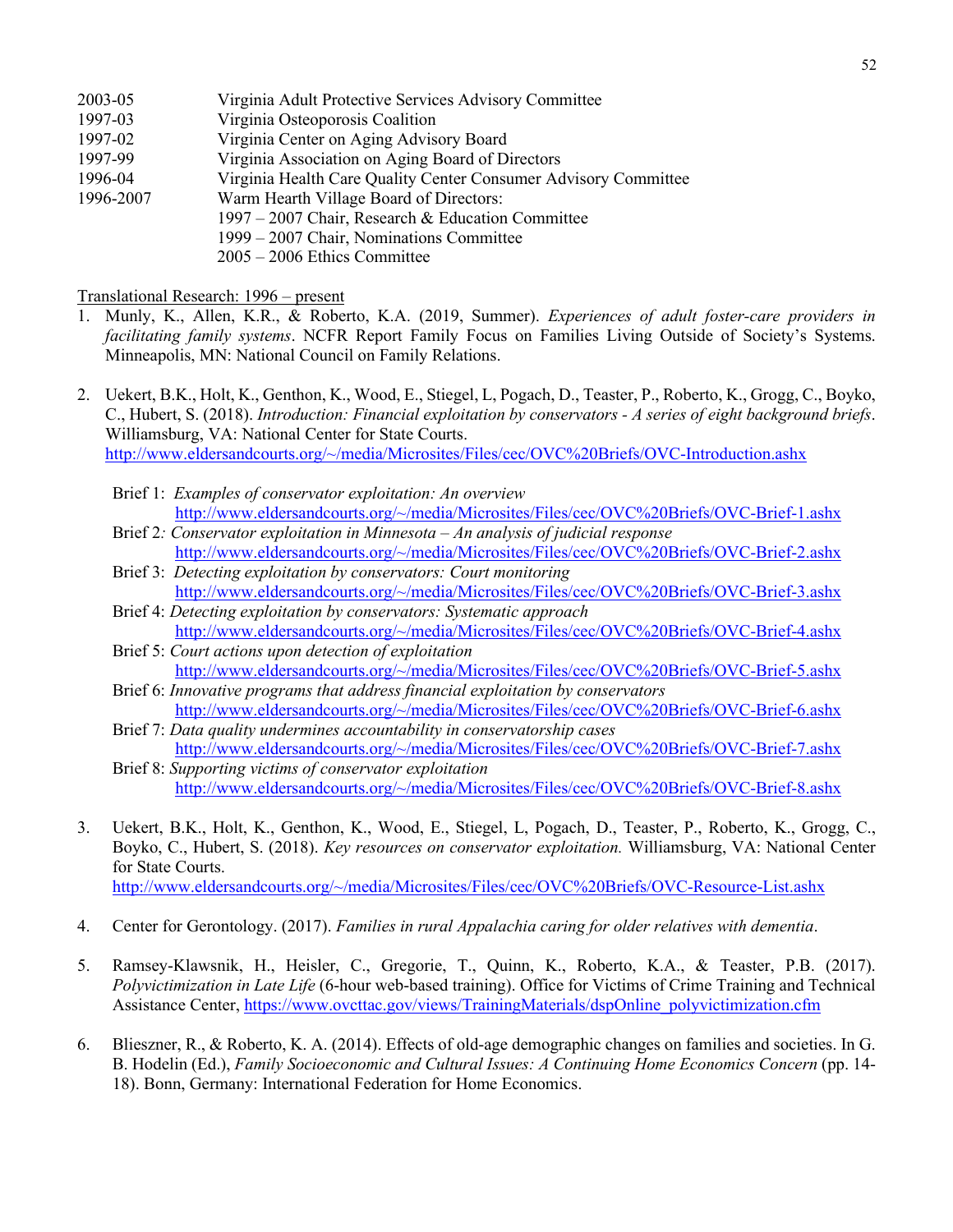- 7. Roberto, K.A. (2014, June). What you should know about elder abuse: Protecting our future selves. *Psychology Benefits Society: A Blog from the APA Public Interest Directorate*. Washington, DC. <http://psychologybenefits.org/2014/06/13/what-you-should-know-about-elder-abuse/>
- 8. Roberto, K.A. (2013, Winter). Intimate relationships of older women: A community response to violence. *NCFR Report Family Focus on Aging*. Minneapolis, MN: National Council on Family Relations.
- 9. Collaborating in the development of gerontology education in Turkey. (2013). *AGHEExchange,* 36 (3), 1, 12-13.
- 10. Center for Gerontology. *Falls in Late Life* (4 part series; 2013).<http://www.gerontology.vt.edu/resources.html>
- 11. Teaster, P.B., Roberto, K.A., Migliaccio, J. N., Timmerman, S., & Blancato, R.B. (2012, Winter). Elder financial abuse in the news. In R. Hudson (Ed.), *Public Policy & Aging Report* (pp. 33-36). Washington, D.C.: National Academy on an Aging Society.
- 12. Metlife Mature Market Institute. *The Metlife Study of Elder Financial Abuse: Crimes of Occasion, Desperation, and Predation Against America's Elders* (2011). [http://www.gerontology.vt.edu/docs/MetLife%20Broken%20Trust%20Study\\_WEB.pdf](http://www.gerontology.vt.edu/docs/MetLife%20Broken%20Trust%20Study_WEB.pdf)
- 13. Metlife Mature Market Institute. *Planning Tips for Older Adults: Preventing Financial Elder Abuse* (2011). [http://www.gerontology.vt.edu/docs/MetLife%20Elder%20Abuse\\_Older%20Adults%20Tips\\_051711.pdf](http://www.gerontology.vt.edu/docs/MetLife%20Elder%20Abuse_Older%20Adults%20Tips_051711.pdf)
- 14. Metlife Mature Market Institute. *Planning Hints for Family Caregivers: Preventing Financial Elder Abuse* (2011).<http://www.gerontology.vt.edu/docs/mmi-helpful-hints-preventing-elder-financial-abuse-familtyca.pdf>
- 15. Center for Gerontology. *Intimate Partner Violence & Rural Older Women* (6-part series; 2010). <http://www.gerontology.vt.edu/resources.html>
- 16. Metlife Mature Market Institute. *Broken Trust: Elders, Family, and Finances (2009).* <http://www.gerontology.vt.edu/docs/mmi-studies-broken-trust.pdf>
- 17. Metlife Mature Market Institute. *Helpful Hints for Older Adults: Preventing Financial Elder Abuse* (2009). <http://www.gerontology.vt.edu/docs/mmi-helpful-hints-preventing-elder-financial-abuse-olderadul.pdf>
- 18. Metlife Mature Market Institute. *Helpful Hints for Family Caregivers: Preventing Financial Elder Abuse* (2009). <http://www.gerontology.vt.edu/docs/mmi-helpful-hints-preventing-elder-financial-abuse-familtyca.pdf>
- 19. Henderson, T. L., Roberto, K. A., & Kamo, Y. (2009). *Profile of Displaced Older Adults in the Aftermath of Hurricane Katrina*. [http://ches.okstate.edu/hdfs/documents/Disaster1.pdf.](http://ches.okstate.edu/hdfs/documents/Disaster1.pdf)
- 20. Henderson, T. L., Roberto, K. A., & Kamo, Y. (2009). *Coping by Displaced Older Adults in the Aftermath of Hurricane Katrina*. [http://ches.okstate.edu/hdfs/documents/Disaster2.pdf.](http://ches.okstate.edu/hdfs/documents/Disaster2.pdf)
- 21. Center for Gerontology. *Mild Cognitive Impairment (MCI): What Do We Do Now?* (2006, October). *[http://www.gerontology.vt.edu/docs/Gerontology\\_MCI\\_final.pdf](http://www.gerontology.vt.edu/docs/Gerontology_MCI_final.pdf)*
- 22. Center for Gerontology. *Improving Quality: A Guide for Virginia's Personal Care Providers* (August, 2005). [http://www.gerontology.vt.edu/docs/improving\\_quality\\_aug\\_2005.pdf](http://www.gerontology.vt.edu/docs/improving_quality_aug_2005.pdf)
- 23. Teaster, P.B., & Roberto, K.A. (June 27, 2005). When elders are molested. *Legal Times*, 28(26).
- 24. Teaster, P.B., Roberts, J., Roberto, K.A., Duke, J.O. (2002). Through the looking glass darkly: The sexual abuse of older adults. *National Association of Adult Protective Services Administrators News.*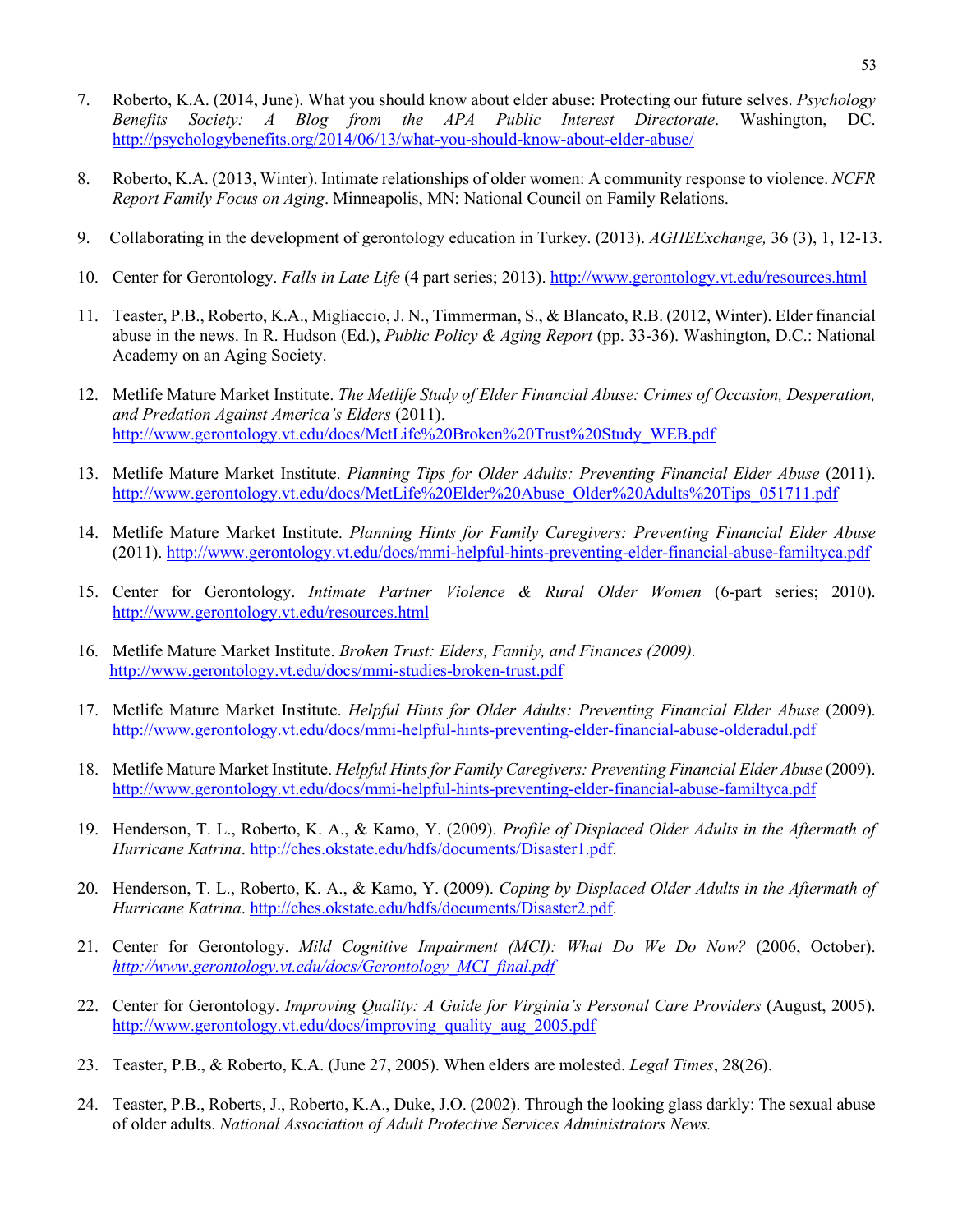- 25. Roberto, K. A., Blieszner, R., Reynolds, S., & Byrne, A. (2001, September). *Rural Older Adults and Health-Related Care Needs*. Research Brief No.1.<http://www.gerontology.vt.edu/docs/RuralPolicyBriefFinal.pdf>
- 26. Roberto, K. A., Blieszner, R., Reynolds, S., & Byrne, A. (2001, September). *Caregivers of Rural Older Adults*. Research Brief No. 2*.* <http://www.gerontology.vt.edu/docs/CaregiversPolicyBriefFinal.pdf>
- 27. Roberto, K. A., & Blieszner, R. (2001, January). *Meeting the Needs of Older Adults in Rural Communities: Family Helpers and Community Services*. Virginia Cooperative Extension Research Update.
- 28. Teaster, P.B., & Roberto, K.A. (2001, January). *A Study of Adult Sexual Abuse.* Virginia Cooperative Extension Research Update.
- 29. Teaster, P.B., & Roberto, K.A. (2001, January). *Filling the Unmet Need: A Comparative Study of Rural and Urban Programs of Public Guardianship.* Virginia Cooperative Extension Research Update.
- 30. Roberto, K.A. (2000). Osteoporosis. In K. Stadler & P. B. Teaster (series editors), *As We Age: Nutrition for Senior Adults Series,* Virginia Cooperative Extension, #348-020.
- 31. Teaster, P.B., & Roberto, K.A. (1999). *Choosing Community-Based Services for Older Adults and Their Families*. Virginia Cooperative Extension, #350-252.
- 32. Teaster, P.B., & Roberto, K.A. (1999). *Living Options for Adults Needing Assistance*. Virginia Cooperative Extension, #350-254.
- 33. Roberto, K.A., & Teaster, P.B. (1999). Strategies for teaching gerontology at a distance. *Southern Gerontologist.*
- 34. Bailey, C., Bohland, J., Roberto, K., & Southard, D. (1998). *Changes in Medicare Managed Care Coverage in Urban and Rural Virginia.* Health Policy Report (#1). Blacksburg, VA: Virginia Tech Rural Health Policy Program.
- 35. Barber, L., Southard, D., Bohland, J., & Roberto, K. (1998). *Physician Assistants in Virginia*. Health Policy Report (#2). Blacksburg, VA: Virginia Tech Rural Health Policy Program.
- 36. Roberto, K. A., & Gold, D. T. (1998). *Chronic Pain: Managing Successfully in Later Life*. Virginia Tech: Center for Gerontology.

Community Presentations: 2006 – present (26 additional presentations from 1996 - 2005)

- 2020 Virginia Tech Alumni Association. College of Liberal Arts & Human Sciences Virtual Panel Discussion. Topic: Promoting the Resiliency of Older Adults During the Pandemic.
- 2018 Alzheimer's Association, Central/Western Virginia Chapter & Freedom First Credit Union, Blacksburg, VA: Topic: The Crime of the 21st Century: How to Protect Older Adults from Financial Exploitation.
- 2016 League of Older Americans Annual Meeting, Vinton, VA. Topic: Healthy Aging Aging Well.
- 2015 Virginia Tech's Outreach and International Affairs, Save our Towns Summit, Abingdon, VA. Topic: Addressing Cancer Health Disparities in Appalachia: The Appalachian Community Cancer Network.
- 2015 Virginia Tech's Outreach and International Affairs, Save our Towns Summit, Abingdon, VA. Topic: Understanding Cancer: An Easy to Use Cancer Education Curriculum for the Appalachian Population.
- 2014 Women's Resource Center of the New River Valley In-Service, Radford, VA. Topic: Financial Abuse of Older Adults